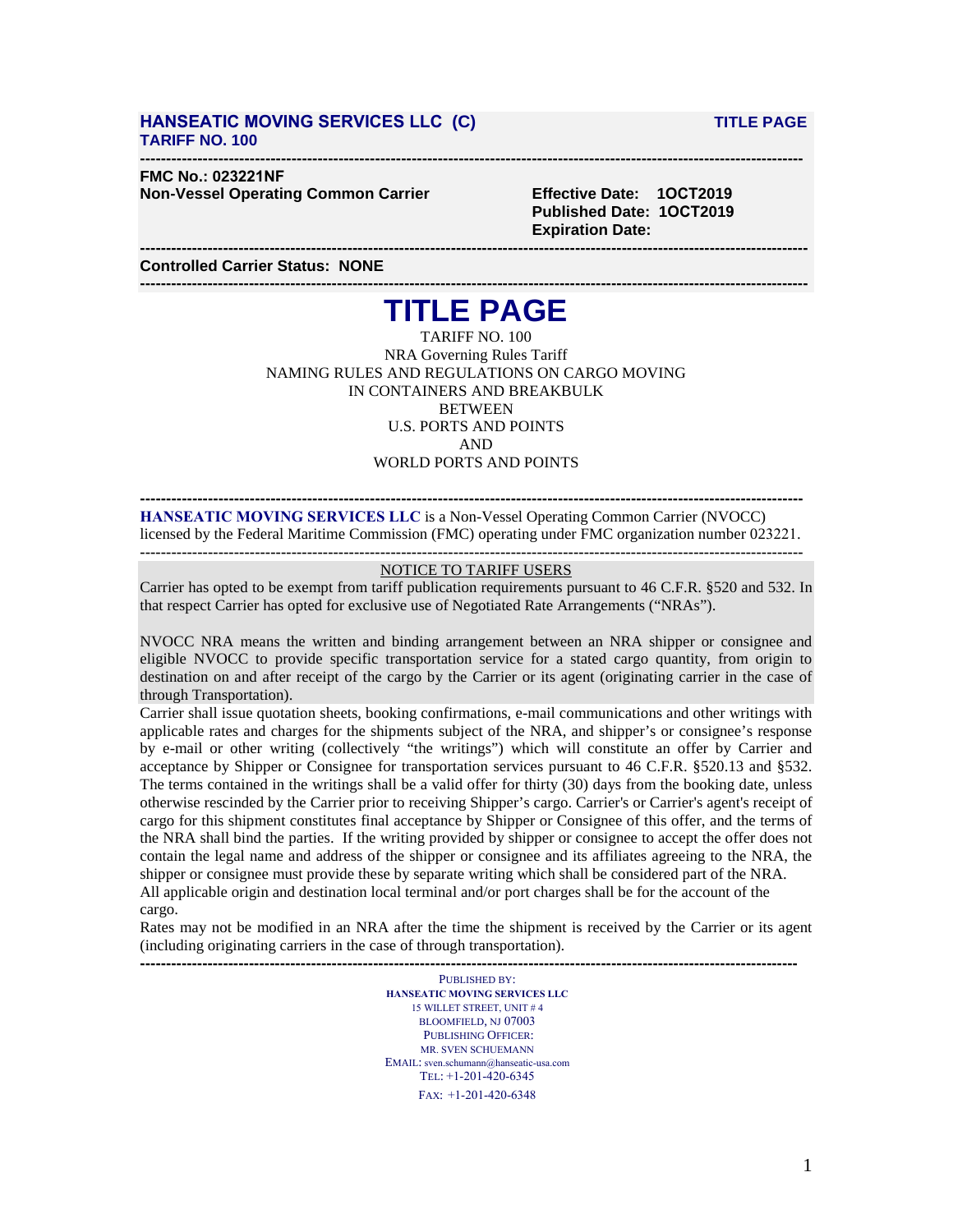| <b>TARIFF DETAILS</b>  |                                                                            |
|------------------------|----------------------------------------------------------------------------|
| Tariff Number:         | 023221                                                                     |
| TARIFF TITLE:          | <b>NRA GOVERNING RULES TARIFF</b>                                          |
| EFFECTIVE:             | 10CT2019                                                                   |
| THRU:                  | None                                                                       |
| <b>EXPIRES:</b>        | None                                                                       |
| PUBLISH:               | 10CT2019                                                                   |
| <b>AMENDMENT TYPE:</b> | $\Omega$                                                                   |
| ORIGINAL ISSUE:        | 31MAY2011                                                                  |
| <b>WEIGHT RATING:</b>  | 1.000KGS                                                                   |
| <b>VOLUME RATING:</b>  | 1CBM                                                                       |
| TARIFF TYPE:           | <b>GOVERNING NRA RULES TARIFF</b>                                          |
| CERTIFICATION:         | ALL INFORMATION CONTAINED IN THIS TARIFF IS TRUE, ACCURATE AND NO UNLAWFUL |
|                        | ALTERATIONS ARE PERMITTED.                                                 |

| <b>ORGANIZATION INFORMATION</b> |                                     |
|---------------------------------|-------------------------------------|
| NUMBER:                         | 023221                              |
| NAME:                           | HANSEATIC MOVING SERVICES LLC (C)   |
| Trade Name:                     |                                     |
| Type:                           | NON-VESSEL OPERATING COMMON CARRIER |
| HDO. COUNTRY:                   | <b>USA</b>                          |
| <b>HOME OFFICE:</b>             | 15 WILLET STREET, UNIT #4           |
|                                 | BLOOMFIELD, NJ 07003                |
| PHONE:                          | $+1-201-420-6345$                   |
| FAX:                            | $+1-201-420-6348$                   |
| EMAIL:                          | SVEN.SCHUMANN@HANSEATIC-USA.COM     |

 $\mathcal{O}(\mathcal{O}_\mathcal{O})$  .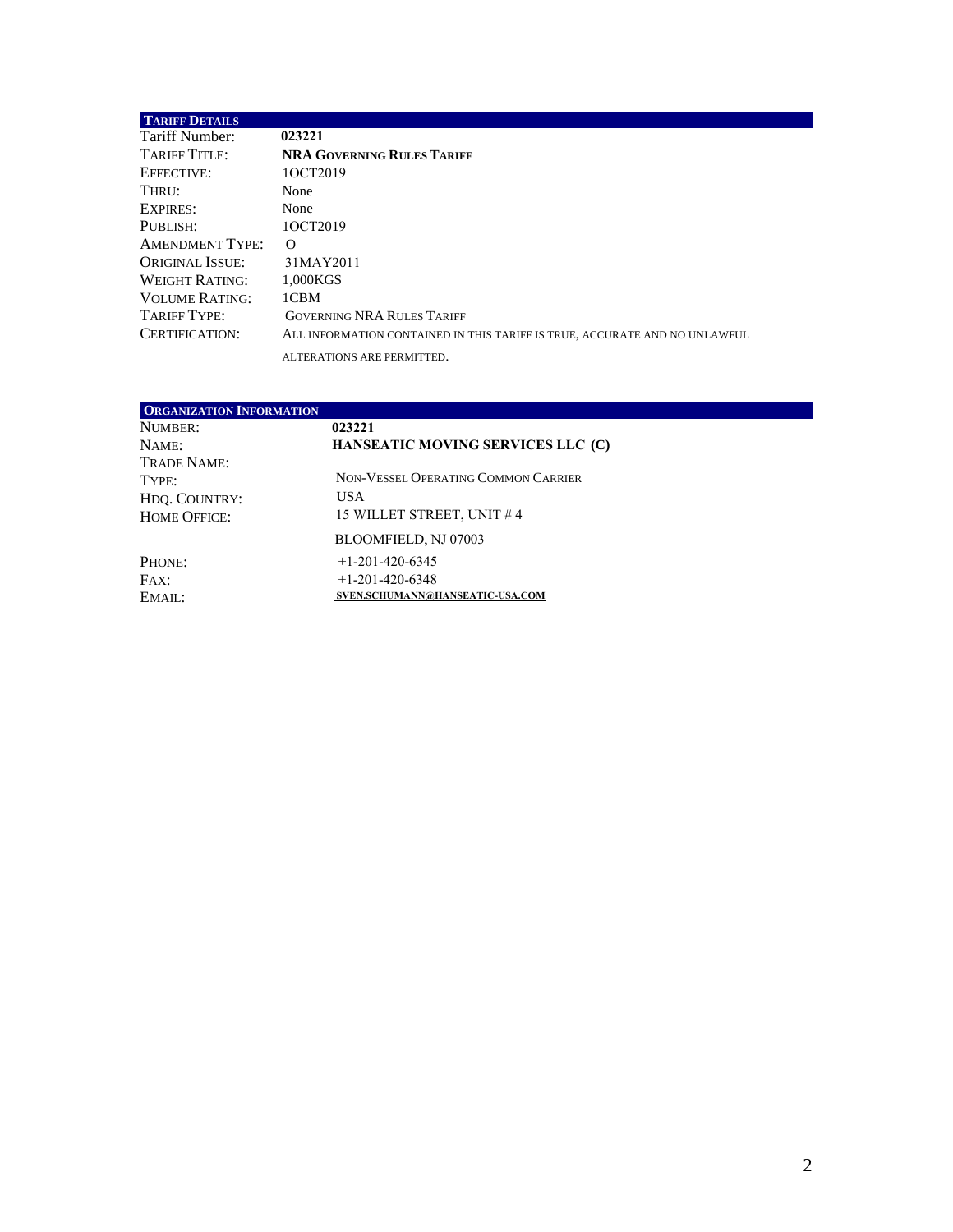**023221: HANSEATIC MOVING SERVICES LLC (C) NRA RULES TARIFF NO. 100 - Between (US and World) AMENDMENT NO. 1 Table of Contents**

<span id="page-2-0"></span>Effective: 31MAY2011 Thru: NONE Expires: NONE Publish: 1OCT2019

Trade Names utilized by Carrier  $Rule 1 - Score$ [Rule 1-A – Scope](#page-4-0) [Rule 1-B – Intermodal Service](#page-5-0) [Rule 2 – Notice to Tariff Users](#page-5-1) [Rule 2A – Application of NRAs](#page-5-2) and Charges [Rule 2-010 – Packing Requirements](#page-7-0) [Rule 2-020 – Diversion by Carrier](#page-7-1) [Rule 2-030 – Container Weight \(SOLAS\)](#page-8-0) [Rule 2-040 – Container Capacity](#page-9-0) [Rule 2-050 – Shipper Furnished Container](#page-9-1) [Rule 2-060 – Measurement and Weight](#page-9-2) [Rule 2-070 – Overweight Containers](#page-10-0) [Rule 2-080 – Shipper's Load & Count](#page-10-1) [Rule 2-090 – Diversion by Shipper or Consignee](#page-11-0) [Rule 2-100 – Security Fees](#page-11-1) [Rule 2-110 – Restricted Articles](#page-11-2) [Rule 2-120 – Freight All Kinds](#page-12-0) [Rule 2-130 - Alternate Rate Service Levels](#page-12-1) [Rule 2-140 – AES USA Export Shipments](#page-12-2) [Rule 2-150 – Documentation Fee](#page-12-3) [Rule 2-160 – AMS Charges](#page-13-0) [Rule 2-170 – Submission Cargo Declaration Data](#page-13-1) [Rule 2-180 – U.S. Customs Related Charges](#page-14-0)  [Rule 2-190 – FDA Prior Notice](#page-15-0) [Rule 2-200 – Cargo Roll-Over](#page-15-1) [Rule 2-210 – Free Time Detention/Demurrage/Storage](#page-15-2)  [Rule 3 – Rate applicability](#page-15-3) [Rule 4 – Heavy Lift](#page-15-4) [Rule 5 – Extra Length](#page-16-0) [Rule 6 – Minimum Bill of Lading](#page-16-1)

[Rule 7 – Payment of Freight Charges](#page-16-2) [Rule 8 – Bill of Lading](#page-16-3)  [Rule 9 – Freight Forwarder Compensation](#page-21-0) [Rule 10 – Surcharges & Arbitraries](#page-22-0) [Rule 11 – Minimum Quantity Rate](#page-22-1) [Rule 12 – Ad Valorem](#page-22-2) [Rule 13 – Transshipment](#page-23-0) [Rule 14 – Co-Loading](#page-23-1) [Rule 15 – Open Rates](#page-23-2) [Rule 16 – Hazardous Cargo](#page-23-3) [Rule 17 – Reserved for Future Use](#page-24-0) [Rule 18 – Returned Cargo](#page-24-1) [Rule 19 – Shippers Request or Complaints](#page-24-2) [Rule 20 – Overcharge Claims](#page-24-3) [Rule 21 – Use of Carrier Equipment](#page-25-0) [Rule 22 – Automobiles](#page-25-1) [Rule 23 – Carrier Terminal Rules and Charges](#page-25-2) [Rule 23-01 – Destination Terminal Handling Charge](#page-25-3) [Rule 24 – NVOCC Bond and Process Agent](#page-25-4) [Rule 25 – Certification of Shippers Status](#page-26-0) [Rule 26 – Reserved for Future Use](#page-26-1) [Rule 27 – Loyalty Contracts](#page-26-2) [Rule 28 – Definitions](#page-26-3) [Rule 29 – Abbreviations, Codes & Symbols](#page-28-0) [Rule 30 – Access to Tariff Information](#page-29-0) [Rule 31-200 – Reserved for Future Use](#page-29-1) [Rule 201 – NVOCC Service Arrangements \(NSA\)](#page-30-0)  [Essential Terms](#page-30-0)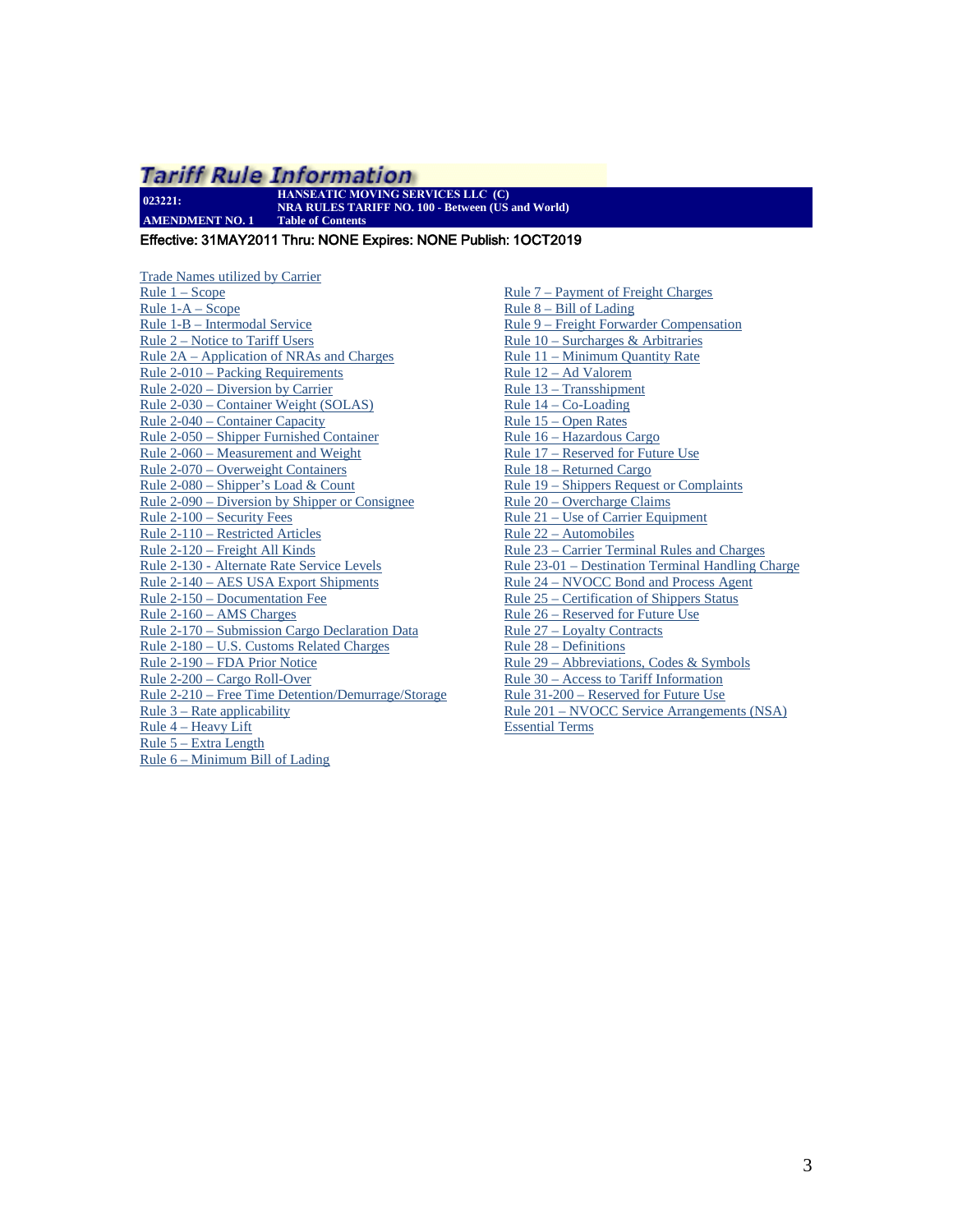<span id="page-3-0"></span>**023221: AMENDMENT NO. 1 Rule 1: Scope**

**HANSEATIC MOVING SERVICES LLC (C) NRA RULES TARIFF NO. 100 - Between (US and World)**

### Effective: 31MAY2011 Thru: NONE Expires: NONE Publish: 1OCT2019

Rules and regulations published herein apply between United States Atlantic, Gulf, Pacific and Great Lakes Ports, U.S. Territories and Possessions, U.S. Inland Points and Worldwide Ports and Points as specified in Rule 1.A of this tariff:

U.S. ATLANTIC BASE PORTS (ACBP) Baltimore, MD Boston, MA Chester, PA Charleston, SC Jacksonville, FL Miami, FL New York, NY Newark, NJ Norfolk VA Philadelphia, PA Savannah, GA Wilmington, NC U.S. GULF COAST BASE PORTS: (GCBP) Houston, TX Galveston, TX New Orleans, LA Tampa, FL Mobile, AL U.S. PACIFIC COAST BASE PORTS: (PCBP) Port Hueneme, CA Los Angeles, CA Long Beach, CA Oakland, CA San Francisco, CA Portland, OR Seattle, WA Tacoma, WA GREAT LAKES BASE PORTS Includes Chicago, IL SUBSTITUTED SERVICE AND INTERMODAL SERVICE A. SUBSTITUTED SERVICE

This provision shall govern the transfer of cargo by trucking or other means of transportation at the expense of the Ocean Carrier. In no event shall any such transfer arrangements be such as to result directly or indirectly in any lessening or increasing of the cost or expense which the shipper would have borne had the shipment cleared through the port originally intended.

#### B. INTERMODAL SERVICE

Carrier will provide through intermodal service via all combinations of air, barge, motor and rail service. Intermodal Rates will be shown as single-factor through rates as specified in individual NRAs. Carrier's liability will be determined in accordance with the provisions indicated in their Bill of Lading (Rule 8 herein). Intermodal rates will apply via US Atlantic, Gulf or Pacific Coast Base Ports as specified in the individual NRA of this tariff. Intermodal rates will apply from locations specified in rule 1-B. [RETURN TO TABLE OF CONTENT](#page-2-0)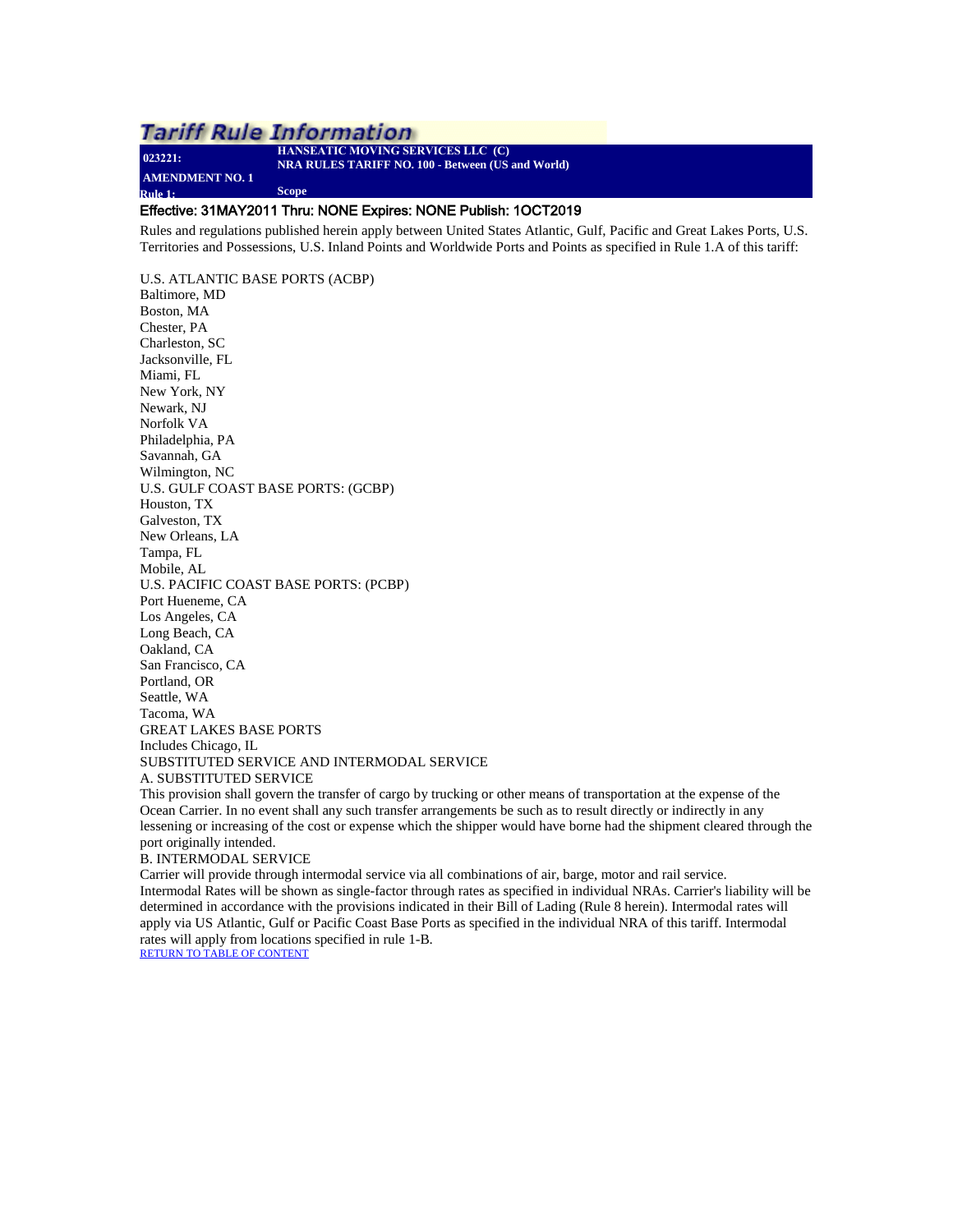**023221: AMENDMENT NO. 1**

#### **HANSEATIC MOVING SERVICES LLC (C) NRA RULES TARIFF NO. 100 - Between (US and World)**

**Rule 1-A: Worldwide Ports and Points**

#### <span id="page-4-0"></span>Effective: 31MAY2011 Thru: NONE Expires: NONE Publish: 1OCT2019

Except as otherwise noted this tariff provides rules and regulations between USA Ports and Points, and Worldwide Ports and Points. NRAs to and from World Inland Points apply via Base Ports.

AFGHANISTAN ALBANIA ALGERIA AMERICAN SAMOA ANDORRA ANGOLA ANGUILLA ANTARCTICA ANTIGUA AND BARBUDA ARGENTINA ARUBA ASHMORE AND CARTIER ISLANDS AUSTRALIA AUSTRIA BAHAMAS THE BAHRAIN BAKER ISLAND BANGLADESH BARBADOS BASSAS DA INDIA BELGIUM BELIZE BENIN BERMUDA BHUTAN BOLIVIA BOTSWANA BOUVET ISLAND BRAZIL BRITISH VIRGIN ISLANDS BRUNEI BULGARIA BURKINA BURMA BURUNDI CAMBODIA CAMEROON CANADA CAPE VERDE CAYMAN ISLANDS CENTRAL AFRICAN REPUBLIC CHAD CHILE CHINA CHRISTMAS ISLAND CLIPPERTON ISLAND COCOS (KEELING) ISLANDS COLOMBIA **COMOROS CONGO** COOK ISLANDS CORAL SEA ISLANDS COSTA RICA CUBA **CYPRUS** CZECHOSLOVAKIA DENMARK DJIBOUTI DOMINICA DOMINICAN REPUBLIC **ECUADOR** [RETURN TO TABLE OF CONTENT](#page-2-0)

EGYPT EL SALVADOR EQUATORIAL GUINEA ETHIOPIA EUROPA ISLAND FALKLAND ISLANDS (ISLAS MALVIN FAROE ISLANDS FEDERATED STATES OF MICRONESIA FIJI FINLAND FRANCE FRENCH GUIANA FRENCH POLYNESIA FRENCH SOUTHERN AND ANTARCTIC GABON GAMBIA THE GAZA STRIP GERMANY GHANA GIBRALTAR GLORIOSO ISLANDS **GREECE** GREENLAND GRENADA GUADELOUPE GUAM GUATEMALA **GUERNSEY** GUINEA GUINEA BISSAU GUYANA HAITI HEARD ISLAND AND MCDONALD ISLA HONDURAS HONG KONG HOWLAND ISLAND HUNGARY ICELAND INDIA INDONESIA IRAN IRAQ IRELAND ISRAEL ITALY IVORY COAST JAMAICA JAN MAYEN JAPAN JARVIS ISLAND JERSEY JOHNSTON ATOLL JORDAN JUAN DE NOVA ISLAND KENYA KINGMAN REEF KIRIBATI KOREA DEMOCRATIC PEOPLES REP KOREA REPUBLIC OF **KUWAIT** LAOS

LEBANON LESOTHO LIBERIA LIBYA LIECHTENSTEIN LUXEMBOURG MACAU MADAGASCAR MALAWI MALAYSIA MALDIVES MALI MALTA MAN ISLE OF MARSHALL ISLANDS MARTINIQUE MAURITANIA MAURITIUS MAYOTTE **MEXICO** MIDWAY ISLANDS MONACO MONGOLIA MONTSERRAT **MOROCCO** MOZAMBIQUE NAMIBIA NAURU NAVASSA ISLAND NEPAL NETHERLANDS NETHERLANDS ANTILLES NEW CALEDONIA NEW ZEALAND NICARAGUA NIGER NIGERIA NIUE NORFOLK ISLAND NORTHERN MARIANA ISLANDS NORWAY **OMAN** PAKISTAN PALMYRA ATOLL PANAMA PAPUA NEW GUINEA PARACEL ISLANDS PARAGUAY PERU PHILIPPINES PITCAIRN ISLANDS POLAND PORTUGAL PUERTO RICO **OATAR** REUNION ROMANIA RWANDA SAN MARINO SAO TOME AND PRINCIPE SAUDI ARABIA SENEGAL **SEYCHELLES** 

SIERRA LEONE SINGAPORE SOLOMON ISLANDS SOMALIA SOUTH AFRICA SOUTH GEORGIA AND THE SOUTH SA SPAIN SPRATLY ISLANDS SRI LANKA ST HELENA ST KITTS AND NEVIS ST LUCIA ST PIERRE AND MIQUELON ST VINCENT AND THE **GRENADINES** SUDAN SURINAME SVALBARD SWAZILAND **SWEDEN SWITZERLAND** SYRIA TAIWAN TANZANIA UNITED REPUBLIC OF THAILAND TOGO TOKELAU TONGA TRINIDAD AND TOBAGO TROMELIN ISLAND TRUST TERRITORY OF THE PACIFIC TUNISIA **TURKEY** TURKS AND CAICOS ISLANDS TUVALU UGANDA UNION OF SOVIET SOCIALIST REPU UNITED ARAB EMIRATES UNITED KINGDOM URUGUAY USA VANUATU VATICAN CITY VENEZUELA VIETNAM VIRGIN ISLANDS WAKE ISLAND WALLIS AND FUTUNA WEST BANK WESTERN SAHARA WESTERN SAMOA YEMEN YUGOSLAVIA ZAIRE ZAMBIA ZIMBABWE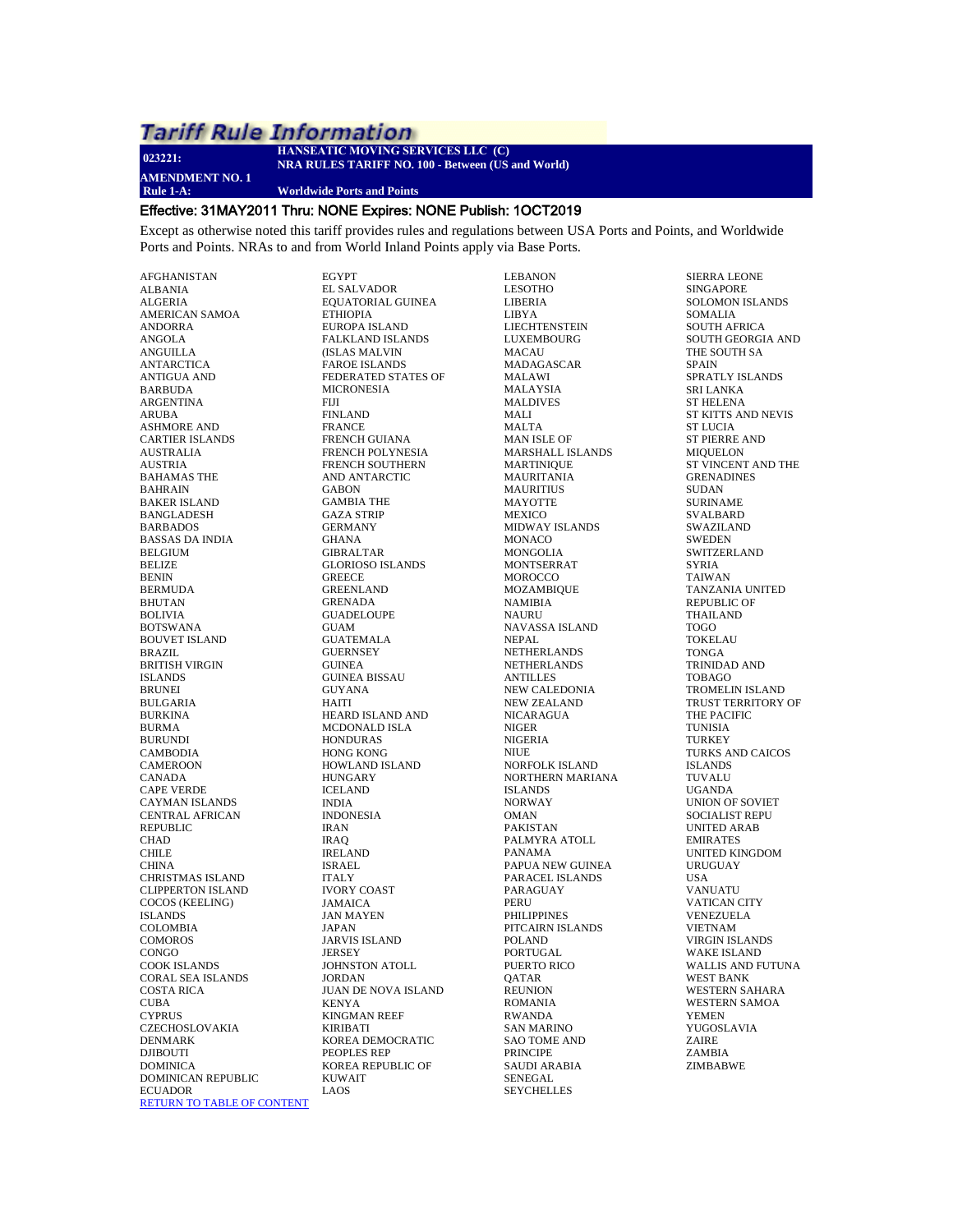**023221: AMENDMENT NO. 1**

**HANSEATIC MOVING SERVICES LLC (C) NRA RULES TARIFF NO. 100 - Between (US and World)**

**Rule 1-B: Intermodal Service**

### <span id="page-5-0"></span>Effective: 31MAY2011 Thru: NONE Expires: NONE Publish: 1OCT2019

Intermodal through rates applies between points in the U.S. and worldwide destinations. [RETURN TO TABLE OF CONTENT](#page-2-0)

# *Tariff Rule Information*

**AMENDMENT NO. 1** 

**HANSEATIC MOVING SERVICES LLC (C) NRA RULES TARIFF NO. 100 · BETWEEN (US and World)**<br> **NRA RULES TARIFF NO. 100 · Between (US and World)** 

<span id="page-5-1"></span>**Particle 2:** *Notice to Tariff Users* 

#### Effective: 31MAY2011 Thru: NONE Expires: NONE Publish: 1OCT2019

a. Carrier has opted to be exempt from tariff publication requirements pursuant to 46 C.F.R. §520 and 532. In that respect Carrier has opted for exclusive use of Negotiated Rate Arrangements ("NRAs").

b. NVOCC NRA means the written and binding arrangement between an NRA shipper or consignee and eligible NVOCC to provide specific transportation service for a stated cargo quantity, from origin to destination on and after receipt of the cargo by the Carrier or its agent (originating carrier in the case of through Transportation).

c. Carrier's Rules are provided free of charge to Shipper and Consignee at http://www.[hanseatic-usa.c](http://www.janelgroup.net/)om containing the terms and conditions governing the charges, classifications, rules, regulations and practices of Carrier.

d. Carrier shall issue quotation sheets, booking confirmations, e-mail communications and other writings with applicable rates and charges for the shipments subject of the NRA, and shipper's or consignee's response by e-mail or other writing (collectively "the writings") which will constitute an offer by Carrier and acceptance by Shipper or Consignee for transportation services pursuant to 46 C.F.R. §520.13 and §532. The terms contained in the writings shall be a valid offer for thirty (30) days from the booking date, unless otherwise rescinded by the Carrier prior to receiving Shipper's cargo. Carrier's or Carrier's agent's receipt of cargo for this shipment constitutes final acceptance by Shipper or Consignee of this offer, and the terms of the NRA shall bind the parties. If the writing provided by shipper or consignee to accept the offer does not contain the legal name and address of the shipper or consignee and its affiliates agreeing to the NRA, the shipper or consignee must provide these by separate writing which shall be considered part of the NRA.

e. Rates may not be modified in an NRA after the time the shipment is received by the Carrier or its agent (including originating carriers in the case of through transportation.

f. All applicable origin and destination local terminal and/or port charges shall be for the account of the cargo. [RETURN TO TABLE OF CONTENT](#page-2-0)

### **Tariff Rule Information**

**023221: HANSEATIC MOVING SERVICES LLC (C) NRA RULES TARIFF NO. 100 - Between (US and World) AMENDMENT NO. 1**

<span id="page-5-2"></span>**Application of NRAs and Charges** 

### Effective: 31MAY2011 Thru: NONE Expires: NONE Publish: 1OCT2019

NRAs and other charges shall be based on the actual gross weight and/or overall measurement of each piece or package, except as otherwise provided.

1. NRAs indicated by W/M or WM are optional weight or measurement rates and the rate yielding the greater revenue will be charged.

2. Except as otherwise provided, all "Port" (i.e., Port-to-Port) rules published herein apply from/to places where the common carrier originates or terminates its actual ocean carriage of cargo. Tolls, Wharfage, Cost of Landing, and all other expenses beyond the port terminal area are for account of Owner, Shipper or Consignee of the cargo and all such expenses levied in the first instance against the Carrier will be billed in an equal amount to the Owner, Shipper or Consignee of the Cargo.

NRAs are applicable from Inland Points which lie beyond port terminal areas. Such NRAs will be shown as singlefactor through NRAs.

Such NRAs shall be inclusive of all charges pertinent to the transportation of cargo and not including Customs clearance assessments or Forwarding Charges, except as provided.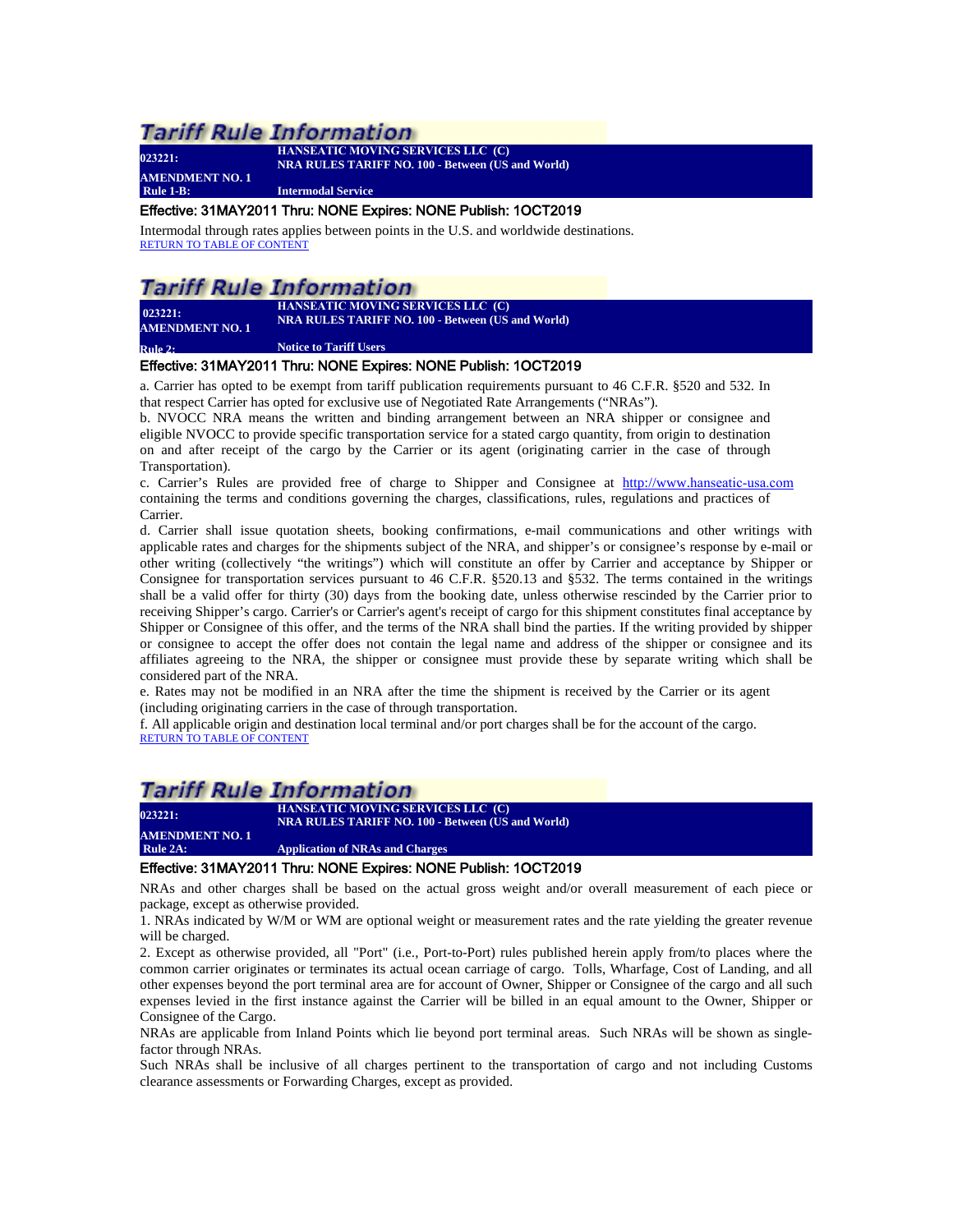Alternatively, at shipper's or consignee's request, carrier will arrange for inland transportation as shipper's or consignee's agent. All associated costs will be for the account of the cargo. Overland carriers will be utilized on an availability of service basis and not restricted to any preferred Carriers, except as Ocean Carrier deems necessary to guarantee safe and efficient movement of said cargo. (See item 16, re: Advanced Charges.)

Carrier shall not be obligated to transport the goods in any particular type of container or by any particular Vessel, Train, Motor, Barge or Air Carrier, or in time for any particular market or otherwise than with reasonable dispatch. Selection of Water Carriers, Railways, Motor, Barge or Air Carrier used for all or any portion of the transportation of the goods shall be within the sole discretion of the Ocean Carrier.

3. Packages containing articles of more than one description shall be rated on the basis of the NRA provided for the highest rated articles contained therein.

4. NRAs do not include Marine Insurance or Consular fees.

5. Description of commodities shall be uniform on all copies of the Bill of Lading and MUST be in conformity with the validated United States Export Declaration covering the shipment. Carrier must verify the Bill of Lading description with the validated United States Export Declaration. Shipper amendments in the description of the goods will only be accepted if validated by United States Customs. Trade names are not acceptable commodity descriptions and shippers are required to declare their commodity by its generally accepted generic or common name.

6. Unless otherwise specified, when the NRAs are based on the value of the commodity, such commodity value will be the F.O.B. or F.A.S. value at the port of loading as indicated on the Commercial Invoice, the Custom Entry, the Import/Export Declaration or the Shipper's Certificate of Origin. The F.O.B. value and the F.A.S. value include all expenses up to delivery at the Loading Port.

7. The NRA shown except where predicated on specifically lower values or on an ad valorem basis, are subject to Bill of Lading limit of value.

8. Except as otherwise provided, NRAs apply only to the specific commodity named and cannot be applied to analogous articles.

9. FORCE MAJEURE CLAUSE: "Without prejudice to any rights or privileges of the Carrier's under covering Bills of Lading, dock receipts, or booking contracts or under applicable provisions of law, in the event of war, hostilities, warlike operations, embargoes, blockades, port congestion, strikes or labor disturbances, regulations of any governmental authority pertaining thereto or any other official interferences with commercial intercourse arising from the above conditions and affecting the Carrier's operations, the Carrier reserves the right to cancel any outstanding booking or contract in conformity with Federal Maritime Commission Regulations."

10. Any Tollage, Wharfage, Handling and/or other charges assessed against the cargo at Ports of Loading/Discharge will be for the account of the cargo. Any Tollage, Wharfage, Handling and/or Charges at Port of Loading in connection with storage, handling and receipt of cargo before loading on the vessel shall be for the account of the cargo.

Any Additional Charges which may be imposed upon the cargo by Governmental Authorities will be for the account of the cargo.

#### 11. TYPES OF SERVICE PROVIDED

CY/CY (Y/Y) - The term CY/CY means containers packed by Shippers off Carrier's premises, delivered to Carrier's CY, accepted by Consignee at Carrier's CY and unpacked off Carrier's premises, all at the risk and expense of the cargo.

CY/CFS (Y/S) - The term CY/CFS means containers packed by Shippers off Carrier's premises and delivered to Carrier's CY and unpacked by the Carrier at the destination port CFS, all at the risk and expense of the cargo.

CFS/CFS (S/S) - The term CFS/CFS means cargo delivered to Carrier's CFS to be packed by Carrier into containers and to be unpacked by the Carrier from the containers at Carrier's destination port CFS, all at the risk and expense of the cargo.

CFS/CY (S/Y) - The term CFS/CY means cargo delivered to Carrier's CFS to be packed by Carrier into containers and accepted by Consignee at Carrier's CY and unpacked by the Consignee off Carrier's premises, all at the risk and expense of the cargo.

DOOR (D) - Door Service pertains to the carrier providing inland transportation from/to the shipper's/consignee's designated facilities.

12. SERVICE OPTIONS:

a. The following service types are available and pertain to rates contained in this tariff.

Container Yard (Y)

The term Container Yard refers to the specific location designated by the carrier where the carrier assembles, holds or stores containers and where containers loaded with goods are received or delivered.

Container Freight Station (S)

The term Container Freight Station means the location designated by the carrier or his authorized agent for the receiving of goods to be stuffed into containers or for the delivery of goods stripped from the containers by the carrier or his agent.

Door (D)

Door Service pertains to the carrier providing inland transportation from/to the shipper's/consignee's designated facilities. Door Service is applicable only where specifically provided in the individual NRA or where specified in an Inland Rate Table.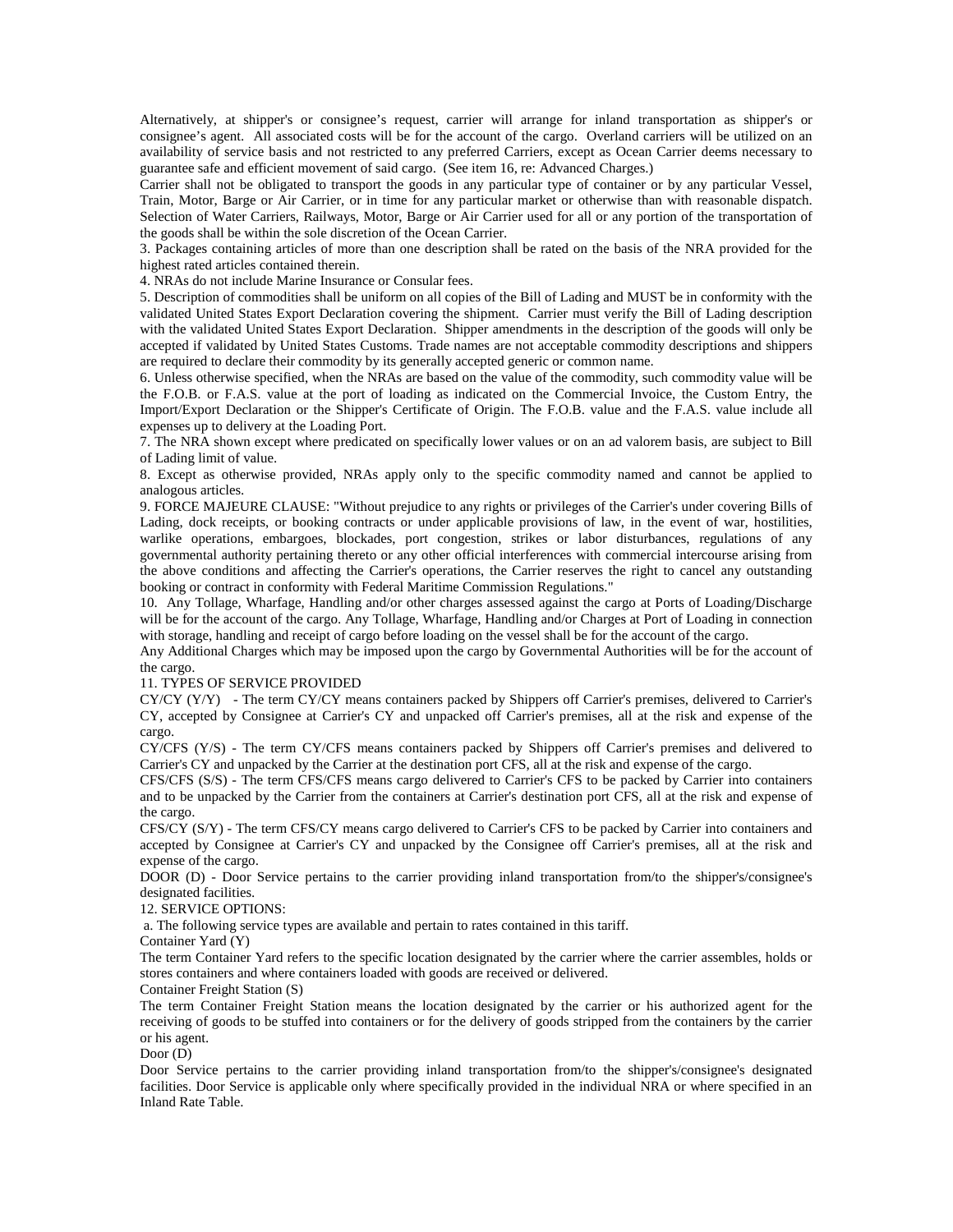Ocean Port (O)

Ocean Port rates published herein apply from/to places where the common carrier originates or terminates its actual ocean carriage of cargo at the origin and destination ports. Tolls, Wharfage, Cost of Landing, and all other expenses beyond the port terminal area are for account of the cargo.

b. Any combination of the above services may be offered, i.e.: O/O, O/D, D/D, Y/S, Y/Y, etc.

c. Carrier may also utilize the following terminology to describe its services:

IPI Service, from Asia to USA

The term IPI service means shipments from Ports and Points in Asia discharged by Carrier at US Pacific Coast Base Ports (PCBP) and moved via rail and/or truck to destination inland CFS, CY or Door points in the USA.

MLB Service (Mini Land Bridge), from Asia to USA

The term MLB service means shipments from Ports and Points in Asia discharged by Carrier at US Pacific Coast Base Ports (PCBP) and moved via rail and/or truck to destination CFS or CY at US Atlantic & Gulf Ports.

RIPI Service, from Asia to USA

The term RIPI service means shipments from Ports and Points in Asia discharged by Carrier at US Atlantic Coast Base Ports (ACBP) and moved via rail and/or truck to destination inland CFS, CY or Door points in the USA.

13. ADVANCED CHARGES

Advanced charges on bills of lading for collection from shipper/consignee will be accepted provided such charges do not exceed the amount of freight on the bill of lading, and provided they do not relate in any part to cargo cost and/or ocean freight thereon, but cover only carrying and other legitimate expenses from/to carrier's terminal at bill of lading origin/destination. Such charges accepted without carrier's responsibility and full risk is for the party requesting such advance.

[RETURN TO TABLE OF CONTENT](#page-2-0)

### **Tariff Rule Information**

**HANSEATIC MOVING SERVICES LLC (C) NRA RULES TARIFF NO. 100 <b>- Between (US and World)**<br> **NRA RULES TARIFF NO. 100 - Between (US and World) AMENDMENT NO. 1** 

<span id="page-7-0"></span>**Rule 2-010: Packing Requirements**

#### Effective: 31MAY2011 Thru: NONE Expires: NONE Publish: 1OCT2019

1. Except as otherwise provided herein, articles tendered for transportation will be refused for shipment unless in such condition and so prepared for shipment as to render transportation reasonably safe and practicable. Provisions for the shipment of articles not enclosed in containers does not obligate the Carrier to accept an article so offered for transportation when enclosure in a container is reasonable necessary for protection and safe transportation.

2. Packages must be marked durably and legibly and must show the port of destination. All packages must be numbered, which number together with marks and destination must appear on the shipping receipts and Bill of Lading.

3. Gross weight in pounds, and/or Kos, and initials of port must be clearly and legibly shown on packages, and on original and copies of dock receipts tendered at time of delivery.

4. Each package, bundle or piece of freight must be plainly marked with the full or initials of consignee, and the destination must be shown in full to insure proper delivery. If necessary, corrections must be made by the shipper or his representative.

[RETURN TO TABLE OF CONTENT](#page-2-0)

#### *Tariff Rule Information* **HANSEATIC MOVING SERVICES LLC (C) 023221: NRA RULES TARIFF NO. 100 - Between (US and World)**

<span id="page-7-1"></span>**AMENDMENT NO. 1**<br> **Rule 2-020: Diversion By Carrier** 

#### Effective: 31MAY2011 Thru: NONE Expires: NONE Publish: 1OCT2019

When the Ocean Carrier discharges cargo at a terminal port other than the port named in the ocean bill of lading, the ocean carrier may arrange, at its option, for movement via rail, truck or water, of the shipment from the port of actual discharge only as indicated hereunder:

1. To ocean carrier's terminal (motor, rail or water), at port of destination declared on the bill of lading at the expense of the ocean carrier. Carrier may, at their convenience, deliver cargo to ports en-route between Carrier discharging terminal and carrier's delivery terminal provided the NRAs are already provided for such destinations in individual commodity items.

2. The ocean carrier may forward cargo direct to a point designated by the consignee, provided the consignee pays the cost which he would normally have incurred either by rail, truck or water, to such point if the cargo has been discharged at the terminal port named in the ocean bill of lading within any commercial zone, such payment by the consignee shall be the cost he would normally have incurred to such point of delivery.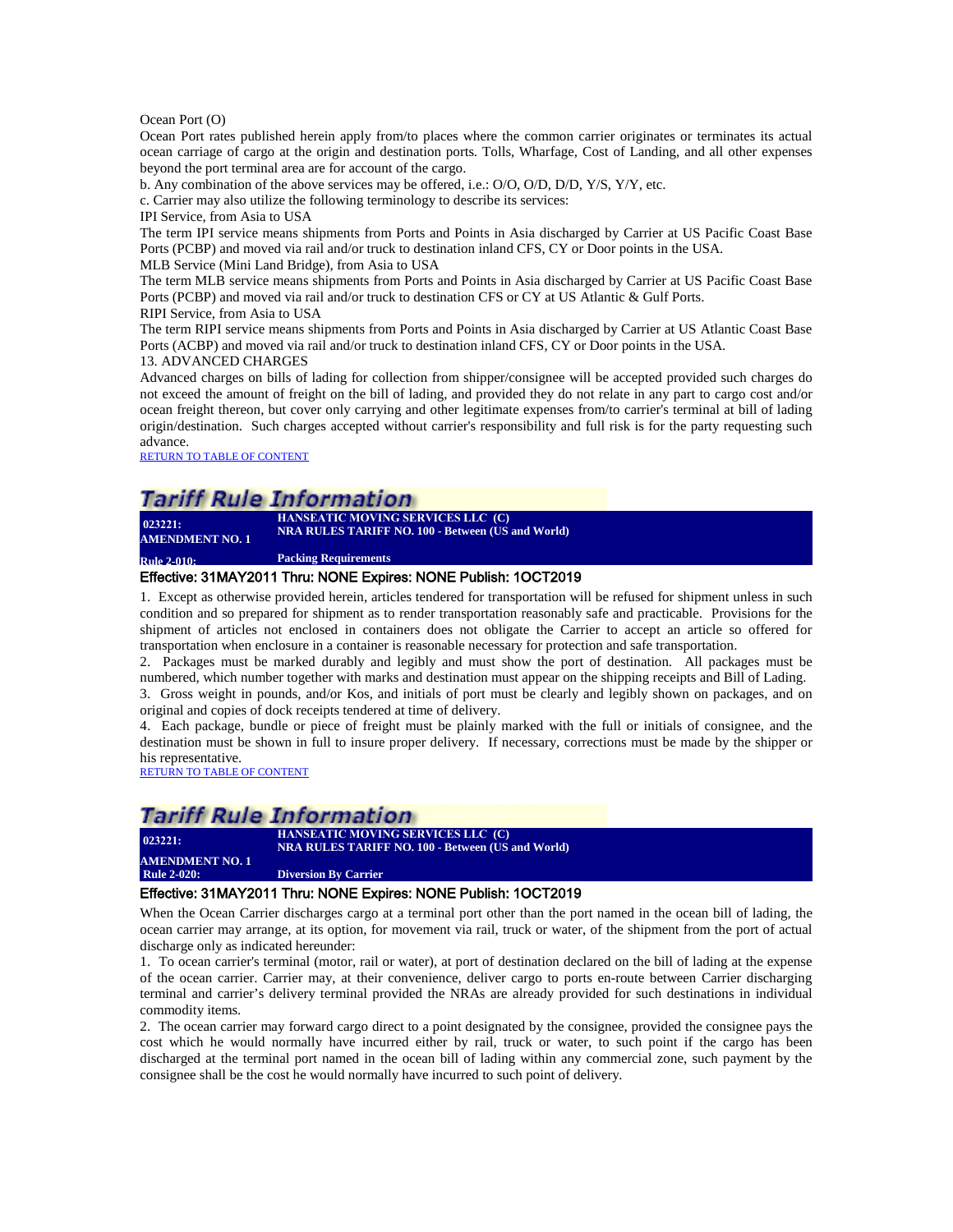NOTE: In the event of cargo being discharged at carrier's convenience at a port other than the port of destination named in the bill of lading, the NRA applicable to the port of destination named in the bill of lading shall be assessed. In no event shall any such transfer or arrangements under which it is performed by such as to result directly or indirectly in any lessening or would have borne had the shipment cleared through the port originally intended. [RETURN TO TABLE OF CONTENT](#page-2-0)

### Tariff Rule Information **HANSEATIC MOVING SERVICES LLC (C)**

**NRA RULES TARIFF NO. 100 • Between (US and World)**<br> **NRA RULES TARIFF NO. 100 • Between (US and World) AMENDMENT NO. 1** 

<span id="page-8-0"></span>**Rule 2-030: Container Weight Regulations (SOLAS)**

#### Effective: 31MAY2011 Thru: NONE Expires: NONE Publish: 1OCT2019

1. Upon tender of cargo to Carrier Shipper shall provide to Carrier a Shipper Actual Gross Mass Weight Verification ("VGM") which meets the requirements of the International Maritime Organization (IMO) per its Guidelines relating to the Safety of Life at Sea Convention (SOLAS) for the export of containerized cargo.

2. If a Shipper does not provide a satisfactory VGM to Carrier prior to tendering the cargo to Carrier, Carrier has the right to refuse to accept such cargo until one is provided to Carrier or if Carrier does accept container(s) from Shipper it may lawfully opt to not deliver the container(s) to the ocean terminals for loading on a vessel until it does receive a satisfactory VGM.

3. At Carrier's sole option, Carrier can arrange to obtain a VGM on Shipper's behalf provided that Carrier agrees to do so in writing and by Shipper providing an executed written authorization for Carrier to do so in a format acceptable to Carrier whereby Carrier agrees to act as an agent on Shipper's behalf solely for that purpose. Accepting that function shall not otherwise alter Carrier's relationship as an independent contractor as Carrier.

4. VGM's provided by the Shipper to Carrier shall have been obtained from either Method 1 as described by SOLAS, which requires that the full container load was weighed after it was packed, and/or Method 2 which requires weighing all the cargo and contents of the container and adding the tare weight of the container as indicated on the door of the container.

5. Whether Method 1 or Method 2 is utilized by the Shipper, for the shipper's weight verification to be compliant with the SOLAS requirement, it must be "signed", meaning a specific person representing the shipper is named and identified as having verified the accuracy of the weight calculation on behalf of the shipper. Identification of the person signing requires that their full name, address, and phone number/e-mail address be provided.

6. Method 2 shall not be allowed by Carrier for scrap metal, un-bagged grain and other cargo in bulk "that "do not easily lend themselves to individual weighing of the items to be packed in the container"

7. Carrier will not accept estimates of weight, and the weighing equipment used must meet national certification and calibration requirements. Further, the party packing the container cannot use the weight somebody else has provided, except that individual, original sealed packages that have the accurate mass of the packages and cargo items (including any other material such as packing material and refrigerants inside the packages) are clearly and permanently marked on their surfaces.

8. If containers are delivered to the piers/terminals by the Carrier without a satisfactory VGM and the load port has appropriate weighing facilities, all charges, fees, and or penalties with respect to weighing subject container shall be for the account of the Shipper.

9. Carrier shall not be responsible for charges, fees, penalties or other claims for containers for which a verified weight was provided prior to loading in a preceding load port and which may be loaded in transshipment ports which may require another VGM whether or not the SOLAS Guidelines do not require such re-weighing.

10. Shippers who tender less-than-container load ("LCL"), whether beneficiary cargo owners, or non-vessel operating common carriers shall similarly provide VGMs for cargo tendered to Carrier loading facilities, and are subject to all weight regulations herein.

11. Shipper shall be responsible for all charges and fees from ocean carriers and/or terminals resulting from any VGMs provided by Shipper and/or third parties, or for any other reason whatsoever, including demurrage, detention, per diem, related to ocean carriers' and terminals' implementation of SOLAS.

[RETURN TO TABLE OF CONTENT](#page-2-0)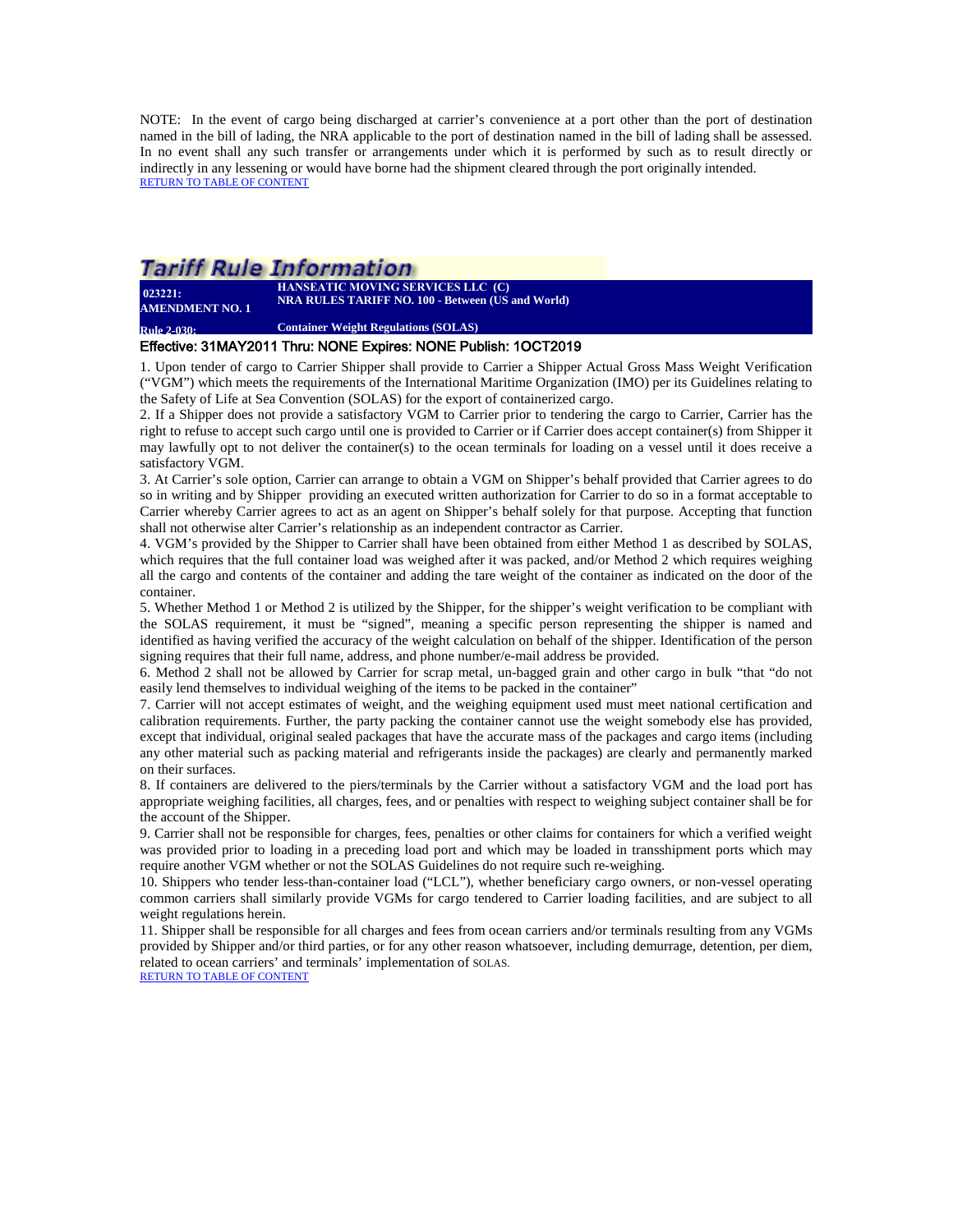| 023221:            | <b>HANSEATIC MOVING SERVICES LLC (C)</b><br><b>NRA RULES TARIFF NO. 100 - Between (US and World)</b> |
|--------------------|------------------------------------------------------------------------------------------------------|
| <b>AMENDMENT</b>   |                                                                                                      |
| NO. 1              |                                                                                                      |
| <b>Rule 2-040:</b> | <b>Container Capacity</b>                                                                            |
|                    |                                                                                                      |

#### <span id="page-9-0"></span>Effective: 31MAY2011 Thru: NONE Expires: NONE Publish: 1OCT2019

Where rules or NRAs make reference to capacity of containers, the standard capacity for purpose of freight rating shall be as indicated in each individual NRA.

NOTE 1: The combined weight of shipper-loaded cargo and containers with chassis and tractor shall not exceed the over-the-road weight limitation in various States of the U.S.A. [RETURN TO TABLE OF CONTENT](#page-2-0)

### Tariff Rule Information

**023221: HANSEATIC MOVING SERVICES LLC (C) NRA RULES TARIFF NO. 100 - Between (US and World) AMENDMENT NO. 1 Rule 2-050: Shipper Furnished Containers**

### <span id="page-9-1"></span>Effective: 31MAY2011 Thru: NONE Expires: NONE Publish: 1OCT2019

In lieu of the carrier furnished containers, shippers may offer cargo for ocean transportation in shipper furnished containers subject to the following provisions:

A. The container must be of body and frame construction acceptable to the carrier and must be manufactured and equipped in accordance with all applicable United States, other local National and International Laws, Regulations and Safety requirements.

B. Shipper furnished containers will be subject to inspection, approval and acceptance for carriage on the carrier's vessel prior to loading by the carrier's authorized personnel. Any containers found to be unsuitable will not be accepted for carriage.

C. Each such container and its cargo will be subject to all rates, rules and regulations of this tariff.

D. Shipper will be required by the carrier to submit documentary evidence of ownership or leaseholdership of the container offered for shipment.

### Tariff Rule Information

**023221: HANSEATIC MOVING SERVICES LLC (C) NRA RULES TARIFF NO. 100 - Between (US and World) AMENDMENT NO. 1**

<span id="page-9-2"></span>**Measurement And Weight** 

#### Effective: 31MAY2011 Thru: NONE Expires: NONE Publish: 1OCT2019

Tariff reference to "W" and "M" signify 1,000 kilos and 1 cubic meter respectively. Whenever freight charges are assessed on a W/M "weight or measurement" basis or where rates are provided on both a "W" and "M" basis, the freight charges will be computed on the gross weight or the overall measurement of the pieces or packages, whichever computation produces the greater revenue to the Carrier.

1. All packages will be measured in CENTIMETRES and weight in KILOGRAMMES.

2. Rounding off- Dimensions

Where parts of centimeter occur in dimensions, such parts below 0.5 cm. are to be ignored, and those of 0.5 cm. And over are to be rounded off to the centimeter above.

3. Calculating Cubic Measurements

The three dimensions in centimeters (rounded off in accordance with (2)) are to be multiplied together to produce the cube of one package or piece in cubic meters to six decimals.

In case of a single package the decimals are to be rounded off at the second decimal, i.e., if the third decimal is below 5 the second decimal remains unaltered; if the third decimal is 5 or higher the second decimal is to be adjusted upwards. In the case of multiple packages of like dimensions the cube on one package to six decimals is to be multiplied by the number of packages and the total cube is then to be rounded off to two decimals under the foregoing procedure. 4. OFFICIAL MEASURERS AND WEIGHERS

The straight loaded shipments of consolidator Cargo, stuffed at Carrier's nominated off dock CY locations, does not require measuring/weighing for purposes of confirming volume/weight of cargo. For such shipments, however, there must be a certificate from an officially appointed Sworn Measurer to confirm the exact location at which the shipment was stuffed into the container.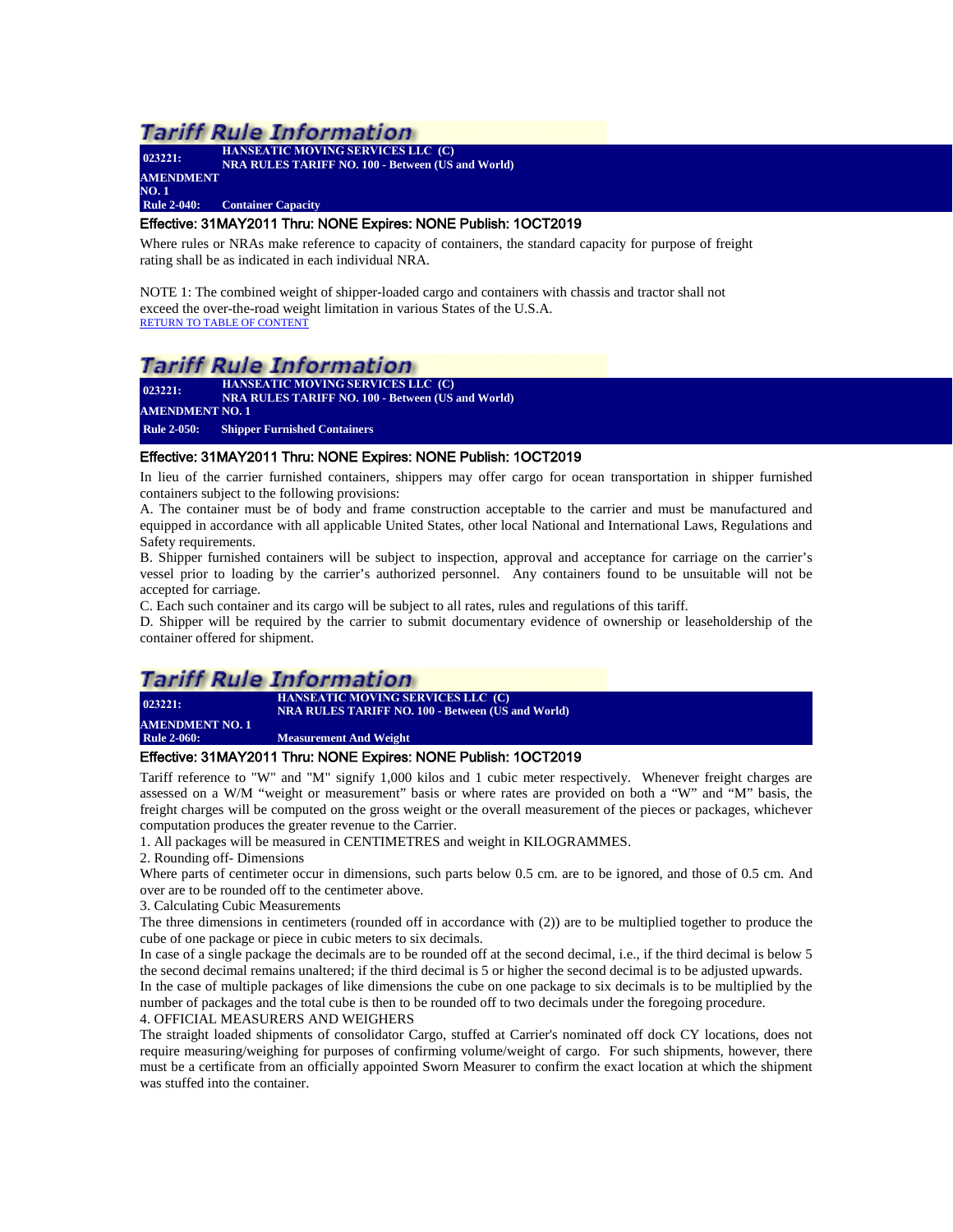#### 5. MISDESCRIPTION, UNDERWEIGHTS AND UNDERMEASUREMENT

A. The carrier at loading port will assess freight on the shipments on the basis of the gross weights and/or measurements declared or deemed to have been declared by Shippers. Such assessment is subject to the terms and conditions of the carrier's Bill of Lading. Notwithstanding the foregoing Carrier may arrange at the port/point of destination for the verification of the description, measurement or weights of all such shipments as they, at their sole discretion, may decide and in all such cases the description, measurements or weights so obtained shall be used for determining the correct amount of freight which has to be paid and expense incurred should be for account of cargo.

B. If the gross weights and/or measurements declared by the Shippers are less than those ascertained and if the Shippers, by notification to the Carrier, within seven (7) days of the vessels sailing from port of loading or the consignees, by notification to the Carrier prior to the shipment leaving the custody of the Carrier, maintain that the gross weights and/or measurements stated by them are correct, freight shall be assessed provisionally on the controllers' figures and subsequently adjusted, if necessary, after an outturn reweighing and/or re-measuring. If such outturn reweighting, re-measuring and/or resurveying shows that the gross weights, measurements and/or description were understated and/or misdeclared by the Shippers, re-measuring and/or resurveying shall be for the account of the cargo. [RETURN TO TABLE OF CONTENT](#page-2-0)

### *Tariff Rule Information*

**023221: AMENDMENT NO. 1**

**HANSEATIC MOVING SERVICES LLC (C) NRA RULES TARIFF NO. 100 - Between (US and World)**

**Overweight Containers** 

#### <span id="page-10-0"></span>EEffective: 31MAY2011 Thru: NONE Expires: NONE Publish: 1OCT2019

Shipper/Consignee for CY origin shipments shall be jointly severally and absolutely liable for any fine, penalty or other sanction imposed upon carrier, its agent motor/rail carrier by authority for exceeding lawful over-the-weight limitations in connection with any transportation services provided under this tariff and occasioned by any act of commission or omission of the shipper/consignee, its agent or contractors, and without regard to intent, negligence or any other factor. When carrier pays any such fine or penalty and assumes any other cost or burden, arising from such an event, it shall be on behalf of and for benefit of the cargo interest and carrier shall be entitled to full reimbursement therefore upon presentation of an appropriate invoice. Nothing in this rule shall require carrier, its agents or motor/rail carrier to resist, dispute or otherwise oppose the levy of such a fine, penalty or other sanction and carrier shall not have any liability to the cargo interest should it not do so. Any charges incurred in re-handling cargo to comply with maximum weight restrictions will be for the account of the cargo.

The party responsible (i.e., the shipper or the consignee) for the shipment exceeding any lawful weight limitation shall indemnify and hold the ocean carrier transporting the shipment, its agents and the motor/rail carrier(s), harmless from any and all damages or liability from claims by whomever brought arising in whole or in part from the shipment exceeding any lawful weight limitation. Such indemnification shall include attorneys' fees and all costs incurred in the defense of such claim(s).

[RETURN TO TABLE OF CONTENT](#page-2-0)

**023221:** 

### **Tariff Rule Information**

**HANSEATIC MOVING SERVICES LLC (C) NRA RULES TARIFF NO. 100 - Between (US and World)**

<span id="page-10-1"></span>**AMENDMENT NO. 1 Shipper's Load And Count** 

#### Effective: 31MAY2011 Thru: NONE Expires: NONE Publish: 1OCT2019

When containers are loaded and sealed by shipper, carrier or its authorized agent will accept same as "Shipper's load and count" and the Bill of Lading shall be so claused, and:

No container will be accepted for shipment if the weight of the contents thereof exceeds the weight carrying capacity of the container.

Carrier will not be directly or indirectly responsible for:

1) Damage resulting from improper loading or mixing of articles in containers, or shipper's use of unsuitable or inadequate protective and securing materials when loading to open-side flat-rack type containers.

2) Any discrepancy in count or concealed damage to articles.

Except as otherwise noted, shipments destined to more than one port of discharge may not be loaded by the shipper into the same container.

Except as otherwise provided, materials, including special fittings, and labor required for securing and properly stowing cargo in containers moving in CY service, including but not limited to lashing, bulkheads, cross members, platforms, dunnage and the like must be supplied by shippers at their expense and the carrier shall not be responsible for such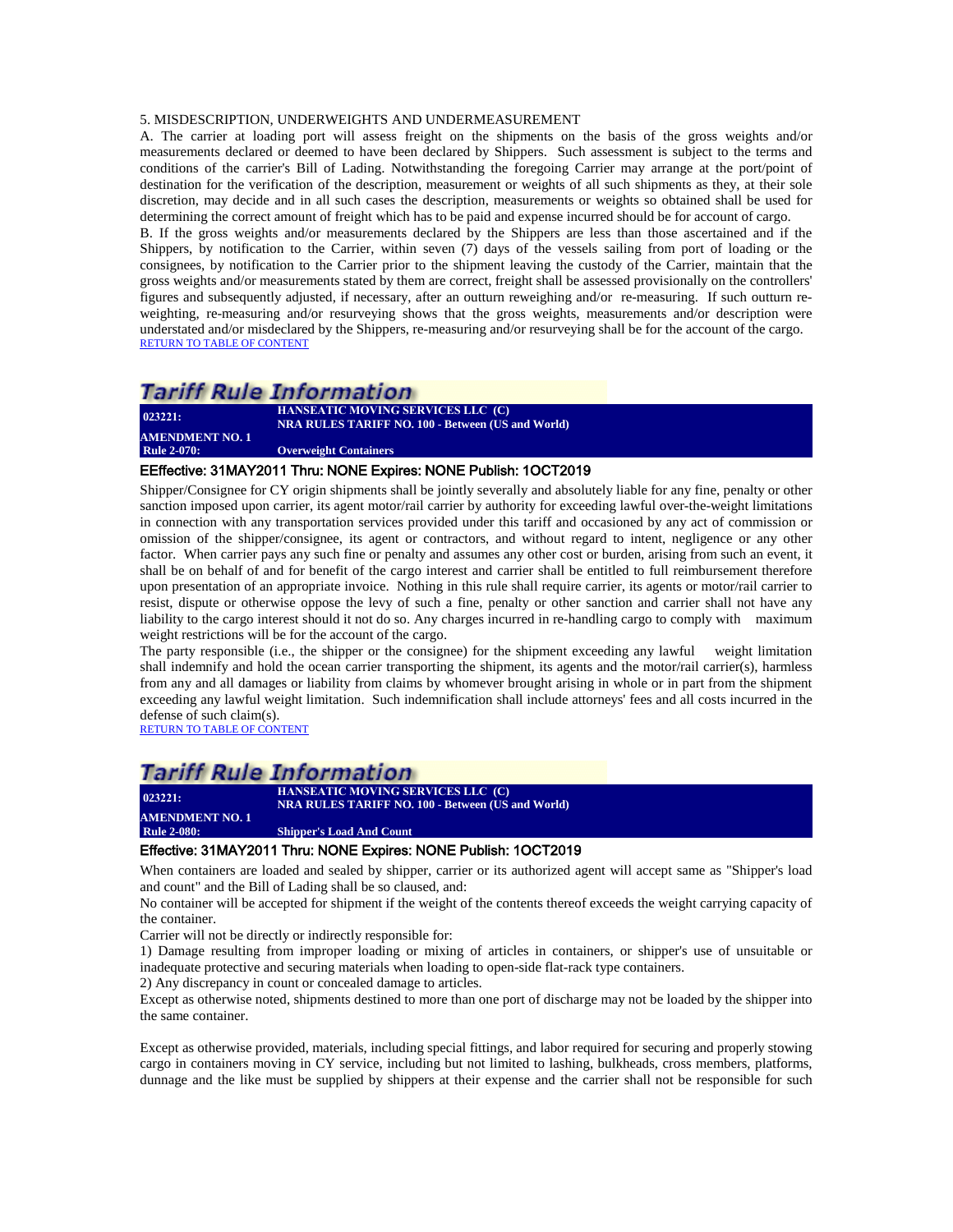materials nor their return after use. The carrier shall not be liable in any event for any claim for loss or damage to the cargo arising out of improper or inadequate mixing, stuffing, tallying or bracing of cargo within the container. [RETURN TO TABLE OF CONTENT](#page-2-0)

# *Tariff Rule Information*

| 023221:                | <b>HANSEATIC MOVING SERVICES LLC (C)</b><br><b>NRA RULES TARIFF NO. 100 - Between (US and World)</b> |
|------------------------|------------------------------------------------------------------------------------------------------|
| <b>AMENDMENT NO. 1</b> |                                                                                                      |
| <b>Rule 2-090:</b>     | Diversion of Cargo (By Shipper or Consignee)                                                         |

#### <span id="page-11-0"></span>Effective: 31MAY2011 Thru: NONE Expires: NONE Publish: 1OCT2019

A request for diversion of a shipment will be considered as an amendment to the contract of carriage and will be subject to the following definitions, conditions and charges:

#### **A. Definition of Diversion:**

A change in the original billed destination (which may also include a change in Consignee, order party, or both). A change in Consignee, order party or both will not be considered as diversion of cargo.

#### **B. Conditions:**

1. Requests must be received in writing by the carrier prior to the arrival of the vessel at Discharge Port. Carrier will make diligent effort to execute the request but will not be responsible if such service is operationally impractical or cannot be provided.

2. Cargo moving under a non-negotiable Bill of Lading may be diverted at the request of shipper or consignee. Cargo moving under a negotiable Bill of Lading may be diverted by any party surrendering the properly endorsed original Bill of Lading. Cargo moving under a negotiable Bill of Lading may also be diverted by the shipper or consignee at the carrier's sole discretion without receipt by the carrier of the original negotiable Bill of Lading so long as a new negotiable Bill of Lading is not requested or issued by the carrier. If a new negotiable Bill of Lading is requested by the shipper or consignee, the original negotiable Bill of Lading must be surrendered to the carrier prior to issuance of the new negotiable Bill of Lading.

3. This rule will apply to full Bill of Lading quantities or full container loads only.

4. A shipment may only be diverted once. Shipper may request cancellation of the original diversion request, resulting in delivery of the cargo to the original billed destination, provided that such request is received prior to arrival of vessel at Discharge Port, and provided that all diversion charges as set out in C. below, applicable to the original diversion request, are paid in full prior to the cancellation request being accepted by the carrier. In no instance will any refund of the diversion charges be made in the event of a cancellation. Any additional expenses incurred by the carrier will be for the account of the cargo.

5. Cargo, which, upon request of Merchant (stowage permitting), is diverted to a Port of Discharge within the Scope of this Tariff other than that shown in the Bill of Lading, shall be assessed the actual amount of expense incurred by Carrier, or as per carrier tariff at time of shipment, whichever is higher, plus, at the sole discretion of the Carrier, depending on the relevant administrative burdens resulting from the diversion, an administrative fee of up to \$50/BL for cargo received and diversion requested prior to vessel departure, or up to \$300/BL for cargo received and diversion requested post vessel departure, from origin port.

6. Diversion charges or administrative charge are payable by the party requesting the diversion. [RETURN TO TABLE OF CONTENT](#page-2-0)

### Tariff Rule Information

|                                            | 023221: | <b>HANSEATIC MOVING SERVICES LLC (C)</b><br><b>NRA RULES TARIFF NO. 100 - Between (US and World)</b> |
|--------------------------------------------|---------|------------------------------------------------------------------------------------------------------|
| <b>AMENDMENT NO. 1</b>                     |         |                                                                                                      |
| <b>Rule 2-100:</b><br><b>Security Fees</b> |         |                                                                                                      |

#### <span id="page-11-1"></span>Effective: 31MAY2011 Thru: NONE Expires: NONE Publish: 1OCT2019

Security Fees may be applicable on shipments and identified in each individual NRA. [RETURN TO TABLE OF CONTENT](#page-2-0)

# Tariff Rule Information

**023221: AMENDMENT NO. 1**

 **HANSEATIC MOVING SERVICES LLC (C) NRA RULES TARIFF NO. 100 - Between (US and World)**

### <span id="page-11-2"></span>**Rule 2-110: Restricted Articles**

### Effective: 31MAY2011 Thru: NONE Expires: NONE Publish: 1OCT2019

Except as otherwise provided, the following articles will not be accepted for transportation:

1. Cargo, loose on platforms or pallets, except when prior arrangements have been concluded with Carrier.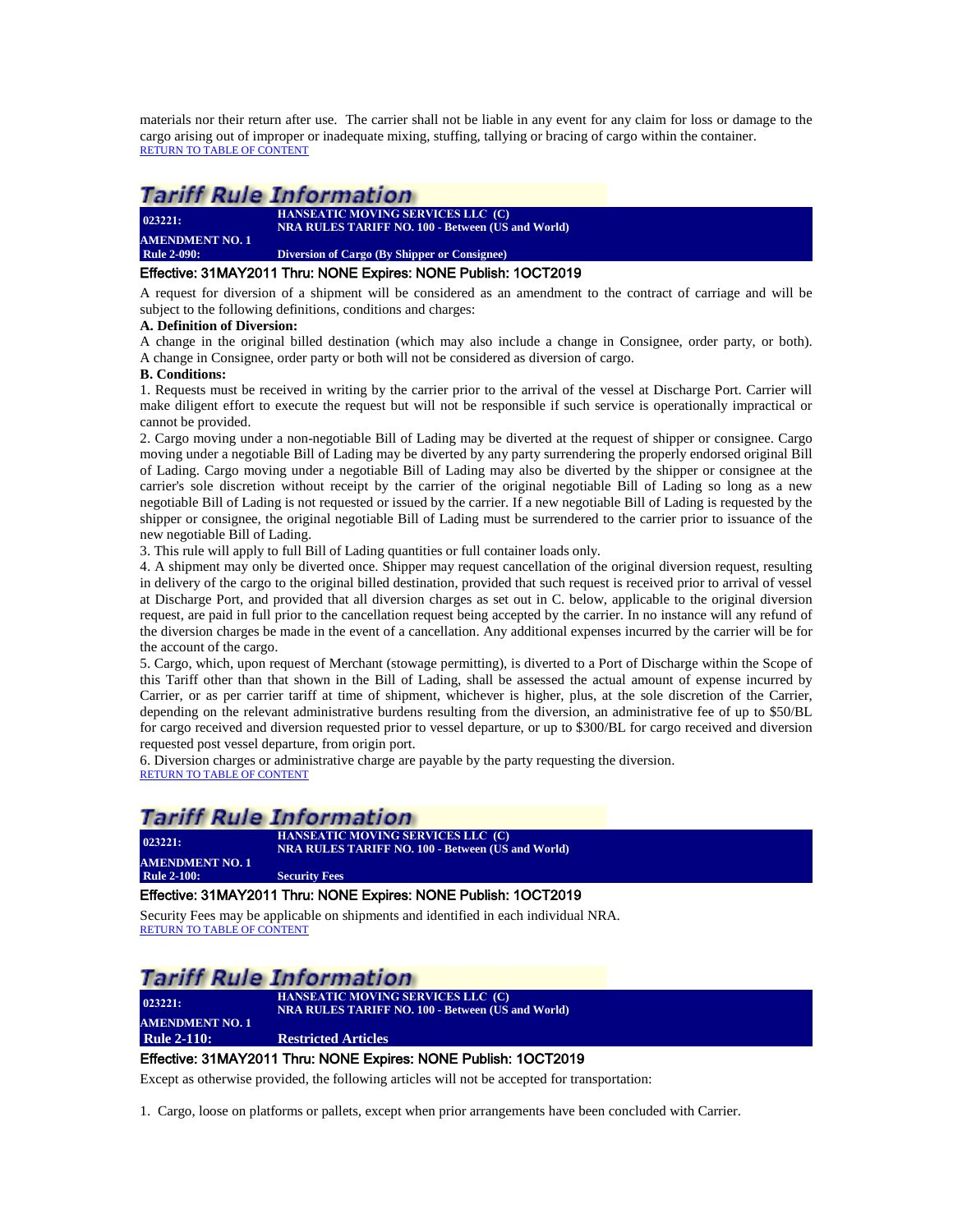- 2. Cargo which because of its inherent vice is likely to impregnate or otherwise damage Carrier's containers or cargo.
- 3. Bank bills, coin or currency; deeds, drafts, notes or valuable paper of any kind; jewelry including costume novelty jewelry, except where otherwise specifically provided, postage stamps or letters and packets of letters with or without postage stamps affixed; precious metals or articles manufactured therefrom; precious stones; revenue stamps; works of art; antiques or other related or unrelated old, rare or precious articles of extraordinary value except when prior arrangements have been concluded with carrier.
- 4. Corpses or cremated remains. 5. Animals, birds, fish, livestock.
- 6. Eggs, viz: Hatching.
- 7. Poultry or pigeons live (including birds, chickens, ducks, pheasants, turkeys, and any other fowl).
- 8. Silver articles or ware, sterling.

9. Except as otherwise provided herein or in tariffs making reference hereto, articles tendered for transportation will be refused for shipment unless in such condition and so prepared for shipment as to render transportation reasonably safe and practicable. Provisions for the shipment of articles not enclosed in containers does not obligate the carrier to accept an article so offered for transportation when enclosure in a container is reasonably necessary for protection and safe transportation.

10. Carrier, except as provided in tariffs making reference hereto, will not accept for transportation articles which, because of their length, weight or bulk cannot in carrier's judgment be safely stowed wholly within the trailer or containers dimensions.

11. Except as provided in tariffs making reference hereto, shipments requiring temperature control.

12. Shipments containing cargo likely to contaminate or injure other cargo, including green salted hides. [RETURN TO TABLE OF CONTENT](#page-2-0)

# **Tariff Rule Information**

| 023221:                | <b>HANSEATIC MOVING SERVICES LLC (C)</b><br><b>NRA RULES TARIFF NO. 100 - Between (US and World)</b>                                                                                |
|------------------------|-------------------------------------------------------------------------------------------------------------------------------------------------------------------------------------|
| <b>AMENDMENT NO. 1</b> |                                                                                                                                                                                     |
| <b>Rule 2-120:</b>     | <b>Freight All Kinds (FAK)</b>                                                                                                                                                      |
|                        | $\mathbb{R}^n$ $\mathbb{R}^n$ $\mathbb{R}^n$ $\mathbb{R}^n$ $\mathbb{R}^n$ $\mathbb{R}^n$ $\mathbb{R}^n$ $\mathbb{R}^n$ $\mathbb{R}^n$ $\mathbb{R}^n$ $\mathbb{R}^n$ $\mathbb{R}^n$ |

#### <span id="page-12-0"></span>Effective: 31MAY2011 Thru: NONE Expires: NONE Publish: 1OCT2019

Unless otherwise provided herein, any item described as "Freight All Kinds" shall consist of a minimum of two different commodity items. Further restrictions to the item shall be contained in the NRA. [RETURN TO TABLE OF CONTENT](#page-2-0)

#### **Tariff Rule Information HAUSE SERVICES LLC** (C)

| 023221:                | <b>HANSEATIC MOVIE</b><br><b>NRA RULES TARIF</b> |
|------------------------|--------------------------------------------------|
| <b>AMENDMENT NO. 1</b> |                                                  |
| <b>Rule 2-130:</b>     | <b>ALTERNATE RATE</b>                            |

**RERVICE LEVELS: ECONOMY, REGULAR, PREMIUM** 

### <span id="page-12-1"></span>Effective: 31MAY2011 Thru: NONE Expires: NONE Publish: 1OCT2019

Different levels of Service are offered by the Carrier. Unless otherwise specified in the individual NRA, NRA's are applicable for Regular Service.

 $F \text{NO. 100 - Between (US and World)}$ 

[RETURN TO TABLE OF CONTENT](#page-2-0)

### **Tariff Rule Information**

**023221: HANSEATIC MOVING SERVICES LLC (C) NRA RULES TARIFF NO. 100 - Between (US and World) AMENDMENT NO. 1**<br>Rule 2-140:

<span id="page-12-2"></span>**AES USA EXPORT SHIPMENTS** 

### Effective: 31MAY2011 Thru: NONE Expires: NONE Publish: 1OCT2019

Carrier requires complete and accurate Automated Export System / Shippers Letter of Instructions no later than 48 hours prior to port cut-off date. U.S. Customs and Border Protection (CBP) may impose penalties for failure to comply with the U.S. Bureau of Census, Mandatory Automated Export System regulations. [RETURN TO TABLE OF CONTENT](#page-2-0)

### **Tariff Rule Information**

| 023221:                | <b>HANSEATIC MOVING SERVICES LLC (C)</b>                 |
|------------------------|----------------------------------------------------------|
| <b>AMENDMENT NO. 1</b> | <b>NRA RULES TARIFF NO. 100 - Between (US and World)</b> |
| Rule 2-150:            | <b>DOCUMENTATION FEE</b>                                 |

<span id="page-12-3"></span>Effective: 31MAY2011 Thru: NONE Expires: NONE Publish: 1OCT2019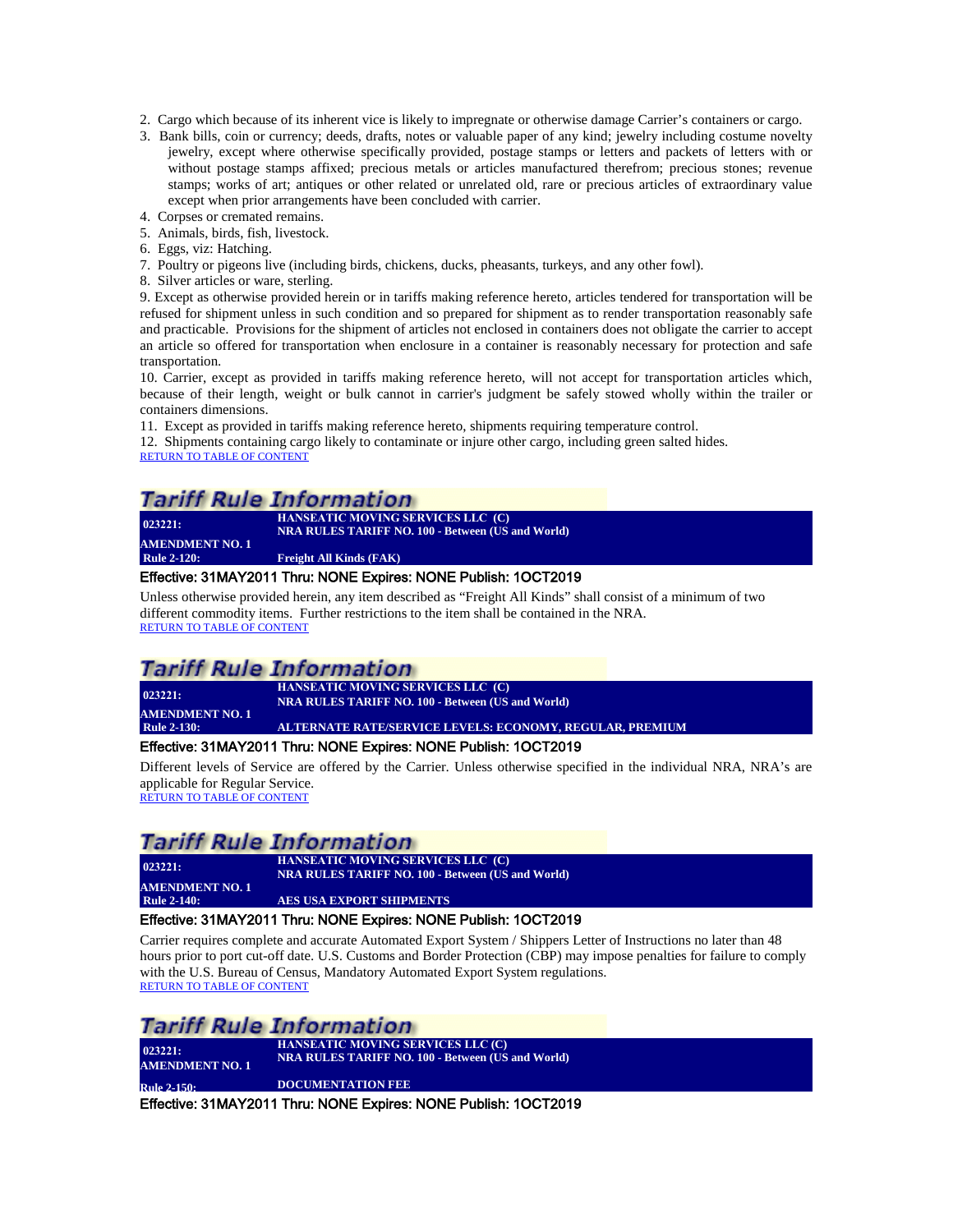Document fees are considered origin and destination local charges and shall be for the account of the cargo. [RETURN TO TABLE OF CONTENT](#page-2-0)

### **Tariff Rule Information**

| 023221:                | <b>HANSEATIC MOVING SERVICES LLC (C)</b><br><b>NRA RULES TARIFF NO. 100 - Between (US and World)</b> |
|------------------------|------------------------------------------------------------------------------------------------------|
| <b>AMENDMENT NO. 1</b> |                                                                                                      |
| <b>Rule 2-160:</b>     | <b>AMS CHARGES</b>                                                                                   |

#### <span id="page-13-0"></span>Effective: 31MAY2011 Thru: NONE Expires: NONE Publish: 1OCT2019

AMS charges are applicable on all import shipments and identified in each individual NRA. [RETURN TO TABLE OF CONTENT](#page-2-0)

### Tariff Rule Information

**023221: AMENDMENT NO. 1** **HANSEATIC MOVING SERVICES LLC (C) NRA RULES TARIFF NO. 100 - Between (US and World)**

**SUBMISSION OF CARGO DECLARATION DATA** 

### <span id="page-13-1"></span>Effective: 31MAY2011 Thru: NONE Expires: NONE Publish: 1OCT2019

A. SUBMISSION OF CARGO DECLARATION DATA; DEADLINE FOR SAME.

Pursuant to Customs regulations effective December 2, 2002, Carrier is required to submit certain cargo declaration data for all cargo on board a vessel that will call in the United States (i.e., U.S. import cargo and foreign destination cargo remaining on board the vessel) to the U.S. Customs Service not later than 24 hours prior to the time the cargo is loaded on Carrier's vessel at each non-U.S. port of loading. In order to enable Carrier to comply with this requirement, except as provided in paragraph B of this rule, any person tendering cargo to Carrier that is to be transported to the United States or that will be on a vessel when that vessel calls in the United States must provide the following information regarding such cargo to Carrier in writing (including by electronic transmission) in sufficient time for Carrier to transmit the data to the Customs Service at least 24 hours prior to the loading of the cargo on Carrier's vessel. Failure to comply with these requirements will result in cargo not being loaded.

1. A precise description of the cargo (or the 6-digit HTS number under which cargo is classified) and weight of the cargo or, for a sealed container, the shipper's declared description and weight of the cargo. The quantity of cargo shall be expressed in the lowest external packaging unit (e.g., a container containing 10 pallets with 200 cases shall be described as 200 cases). Generic descriptions, including, but not limited to, 'FAK,' 'General Cargo,' 'Chemicals,' 'Foodstuffs,' and terms such as 'Said to Contain' are NOT acceptable descriptions.

2. Shipper's complete name and address, or the identification number issued to the shipper by the U.S. Customs Service upon implementation of the Automated Commercial Environment ('ACE').

3. Complete name and address of the consignee, owner or owner's representative, or its ACE identification number.

4. Internationally recognized hazardous material code when such materials are being shipped.

5. Seal numbers for all seals affixed to the container.

#### B. TIME FOR SUBMISSION OF DATA BY SHIPPERS TO CARRIER.

Except as otherwise provided below, the time for shipper to submit data to Carrier shall be as follows:

1. Shippers who submit their shipping instructions in paper format will be required to submit their shipping instructions to Carrier no later than seventy-two (72) hours prior to vessel arrival at the foreign port of load. This applies to all U.S. destined cargo as well as cargo intended to be transshipped at a U.S. port and cargo that will remain on the vessel for carriage to a non-U.S. port.

#### C. CERTAIN NON-VESSEL OPERATING COMMON CARRIERS.

Non-vessel operating common carriers ('NVOCCs') that are licensed by or registered with the FMC and that have obtained Customs bonds may submit the required inbound cargo declaration data directly to the U.S. Customs Service in accordance with Customs Service regulations and guidelines. For purposes of this provision, an NVOCC is registered with the FMC if it has been issued an Organization Number by the FMC, has published a valid and effective rules tariff, and has posted the required financial security with the FMC.

1. Certification. Any NVOCC that submits cargo declaration information directly to the Customs Service shall, unless notified by the Carrier pursuant to subparagraph  $C(1)$  above that it is not required to do so, in lieu of the information required to be submitted pursuant to paragraph A of this rule, provide the Carrier, not later than the deadline for shipper submission of cargo information under paragraph B of this rule, with a written certification stating that the required inbound cargo declaration data for its cargo has been transmitted to the U.S. Customs Service in a timely and accurate manner. Such certification shall describe the cargo tendered with sufficient specificity (including container number) that Carrier may readily identify such cargo.

2. NVOCC Co-Loading. For purposes of this paragraph, the term 'Master NVOCC' shall mean the NVOCC that is the customer of the Carrier and tenders co-loaded cargo to the Carrier in its name. In the event the Master NVOCC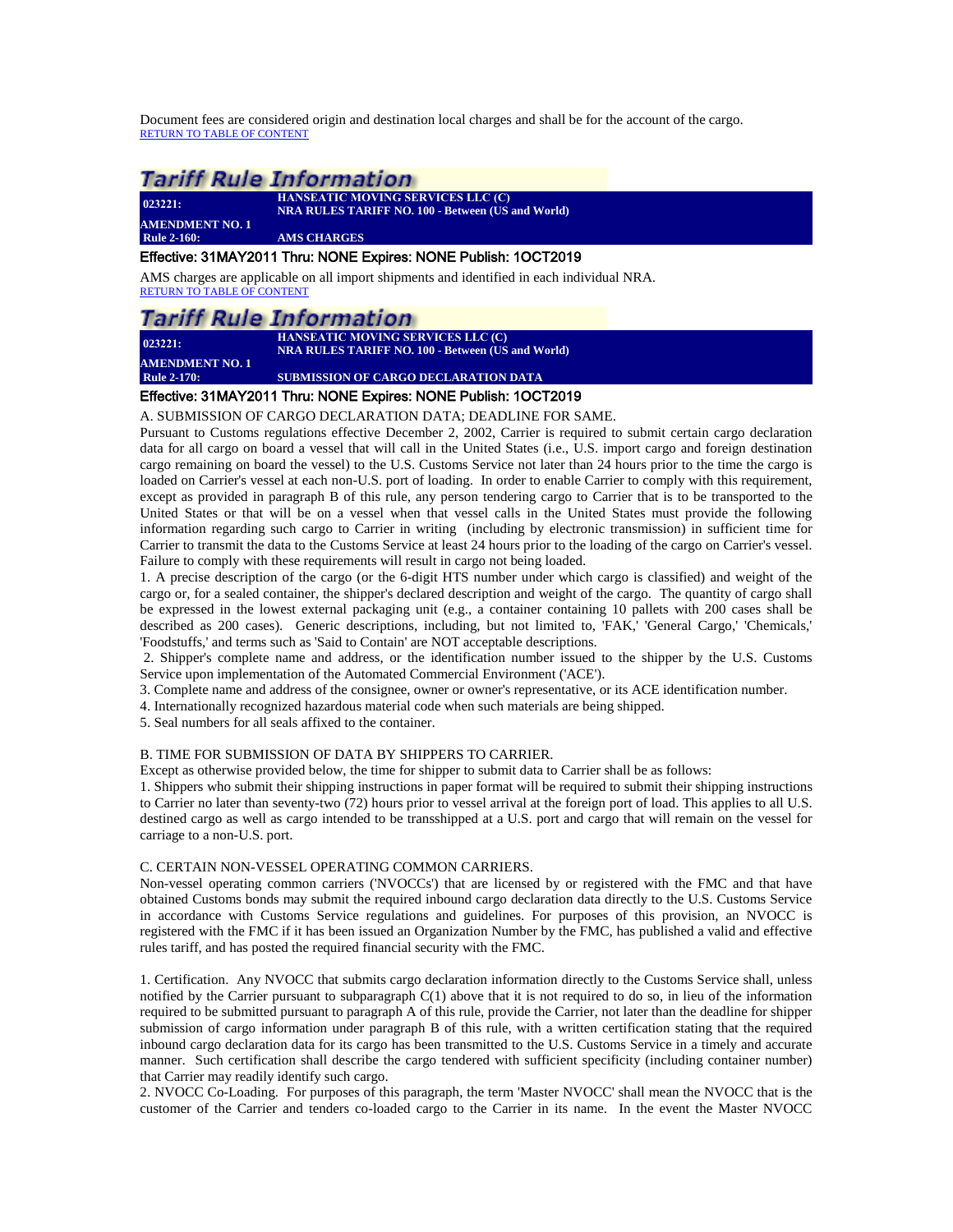submits cargo declaration data for co-loaded cargo directly to the Customs Service, it shall do so for all NVOCCs with which it co-loads. In the event the Master NVOCC does not submit cargo declaration data for co-loaded cargo directly to the Customs Service but NVOCCs with which it co-loads transmit cargo declaration data for their cargoes directly to the Customs Service, it shall be the obligation of the Master NVOCC to provide Carrier with the certification described in subparagraph C (1) with respect to all co-loaded cargo tendered to Carrier by the Master NVOCC. 3. All NVOCCs shall be subject to Paragraphs D and E of this rule.

#### D. FAILURE TO PROVIDE INFORMATION; DENIAL OF PERMISSION TO LOAD CARGO.

1. In the event Carrier fails to provide the required inbound cargo declaration data to the U.S. Customs Service for all cargo to be loaded on its vessel within the time period required by Customs Service regulations it may, among other things, be assessed a civil penalty, denied permission to unload the cargo for which information was not timely provided, and/or denied permission to unload any cargo from the vessel on which the cargo is moving. Accordingly, Carrier may refuse to load any cargo tendered to it for which it has not received either (i) the data required by paragraph A of this rule by the deadline specified pursuant to paragraph B; or (ii) the certification required by paragraph C of this rule by the deadline specified therein.

2. Any and all costs incurred by Carrier with respect to cargo in its possession which is not loaded due to the nonprovision of information or certification, or which is not loaded pursuant to the instructions of the U.S. Customs Service (regardless of whether or not the required data or certification has been provided for such cargo), including but not limited to inspection, storage and/or re-delivery costs, shall be for the account of the cargo. Carrier shall have a lien on cargo in its possession for amounts due hereunder and may hold cargo until such amounts (and any other unpaid freights or charges) are paid or sell such cargo after a reasonable period. In the event Carrier is forced to take legal action to collect amounts due hereunder, Carrier shall be entitled to recover all costs (including reasonable attorneys' fees and expenses) incurred in connection with such legal action.

#### E. INDEMNIFICATION OF CARRIER.

If Carrier is assessed a civil penalty or fine or is denied permission to unload cargo, because of the failure of any and all shippers, consignees, cargo owners, NVOCCs, shippers' associations and their agent(s) to provide the information required by this rule and/or by the regulations or guidelines of the U.S. Customs Service in a complete and accurate manner, then such shippers, consignees, cargo owners, NVOCCs, shippers' associations and their agent(s)shall be jointly and severally liable to indemnify and reimburse Carrier for any such penalty or fine and any and all costs, damages or liability, direct, indirect, special or consequential, incurred by the Carrier as a result of the denial of permission to unload cargo or any delays related thereto. Carrier shall have a lien on cargo in its possession for amounts due hereunder and may hold cargo until such amounts (and any other unpaid freights or charges) are paid or sell such cargo after a reasonable period. In the event Carrier is forced to take legal action to collect amounts due hereunder, Carrier shall be entitled to recover all costs (including attorneys' fees) incurred in connection with such legal action.

F. CONFIDENTIALITY. Carrier acknowledges that the information required by the Customs Service may constitute confidential information that is not generally available to the public. Carrier, in accordance with the requirements of Section 10(b)(13) of the Shipping Act of 1984, as amended, will keep confidential, to the extent permitted by law, all Shipper bill of lading information, including information related to underlying shippers and commodities in respect of containers of less than container load cargo containing shipments by more than one Shipper.

G. DOCUMENTATION CHARGES. See Rule Nos. 2-150 for charges to apply. [RETURN TO TABLE OF CONTENT](#page-2-0)

### **Tariff Rule Information**

**023221: HANSEATIC MOVING SERVICES LLC (C) NRA RULES TARIFF NO. 100 - Between (US and World)**

<span id="page-14-0"></span>**AMENDMENT NO. 1 U.S. CUSTOMS RELATED CHARGES** 

#### Effective: 31MAY2011 Thru: NONE Expires: NONE Publish: 1OCT2019

Shippers must comply with all customs and consular regulations. Any fine or penalty imposed by government authorities for failure to comply with customs or consular regulations shall be at the expense of shipment, or merchant. Goods which are not cleared through customs for any reason may be cleared by Carrier at the expense of the shipment or merchant and may be warehoused at the risk and expense of the shipment or merchant or may be turned over to the Customs authorities without any further responsibility on the part of the Carrier.

NRAs are not inclusive of U.S. Customs related charges, such as, but not limited to, Customs clearance assessments, USDA/FDA/US customs examination, X-ray, insurance, storage, forwarding charges, drayage, demurrage, bonded warehousing, formal customs entry, if required, or tax and duties. Any such accrued U.S. Customs related charges shall be at the expense of the shipment, cargo or merchant. [RETURN TO TABLE OF CONTENT](#page-2-0)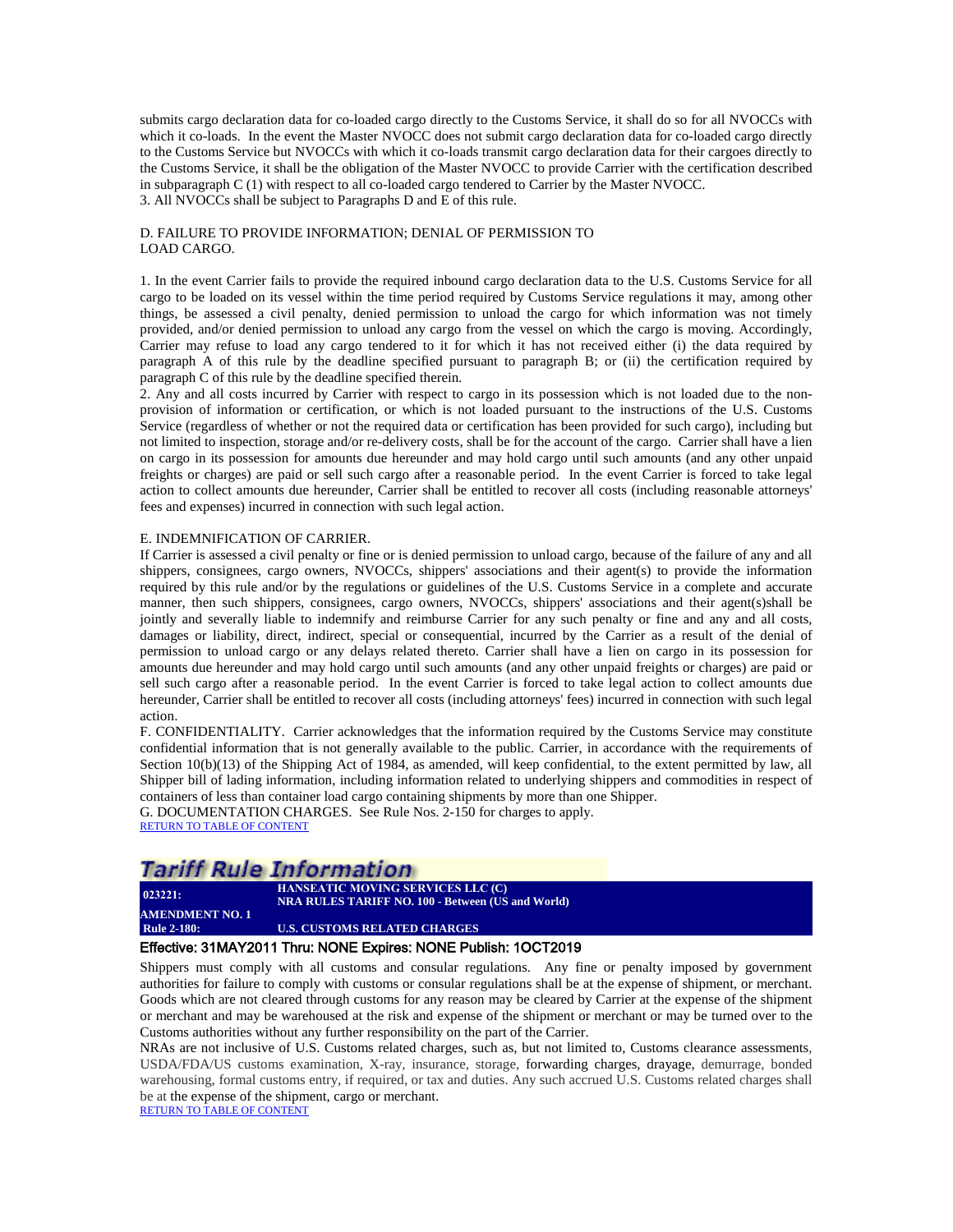**023221:** 

**HANSEATIC MOVING SERVICES LLC (C) NRA RULES TARIFF NO. 100 - Between (US and World)**

<span id="page-15-0"></span>**AMENDMENT NO. 1 FDA PRIOR NOTICE** 

#### Effective: 31MAY2011 Thru: NONE Expires: NONE Publish: 1OCT2019

Not applicable. [RETURN TO TABLE OF CONTENT](#page-2-0)

### **Tariff Rule Information**

| 023221:                | <b>HANSEATIC MOVING SERVICES LLC (C)</b>                 |
|------------------------|----------------------------------------------------------|
|                        | <b>NRA RULES TARIFF NO. 100 - Between (US and World)</b> |
| <b>AMENDMENT NO. 1</b> |                                                          |
| <b>Rule 2-200:</b>     | <b>Cargo Roll-Over Fee</b>                               |

#### <span id="page-15-1"></span>Effective: 31MAY2011 Thru: NONE Expires: NONE Publish: 1OCT2019

Carrier will require complete and accurate shipping instructions by the "Document Due by Date" mentioned on the NRA, Booking Confirmation / Rate Confirmation document. If not received by the "Document Due By date", cargo will be rolled/postponed to the next available vessel and all costs associated with the postponement (handling, storage, demurrage, etc.) will be billed to the Shippers/Owners Account. [RETURN TO TABLE OF CONTENT](#page-2-0)

# **Tariff Rule Information**

| 023221:                | <b>HANSEATIC MOVING SERVICES LLC (C)</b>                 |
|------------------------|----------------------------------------------------------|
|                        | <b>NRA RULES TARIFF NO. 100 - Between (US and World)</b> |
| <b>AMENDMENT NO. 1</b> |                                                          |
| <b>Rule 2-210:</b>     | <b>Free Time Detention / Demurrage / Storage</b>         |
|                        |                                                          |

### <span id="page-15-2"></span>Effective: 31MAY2011 Thru: NONE Expires: NONE Publish: 1OCT2019

Goods received at break-bulk terminal, CFS or CY are subject to free time and detention, demurrage, or storage provisions of the appropriate port terminal tariff or ocean common carrier tariff. In the absence of such tariff, the free time and charges contained in the closest public port terminal tariff will apply. Should there be no port terminal tariff or public port terminal tariff to apply, the free time allowed shall be as follows:

Export: Per Diem, free time for export is 5 working days from pick up of equipment, thereafter USD 150.00 per day Import: Demurrage, free time shall be 5 working days from availability of equipment at the port, thereafter USD 150.00 per day.<br>[RETURN TO TABLE OF CONTENT](#page-2-0)

### **Tariff Rule Information**

**023221: HANSEATIC MOVING SERVICES LLC (C) NRA RULES TARIFF NO. 100 - Between (US and World) AMENDMENT NO. 1**<br>Rule 3: **Rate Applicability Rule** 

#### <span id="page-15-3"></span>Effective: 31MAY2011 Thru: NONE Expires: NONE Publish: 1OCT2019

The rules and charges applicable to a given shipment must be those in an NRA and in effect when the cargo is received by the ocean carrier or its agent (including originating carriers in the case of NRAs for through transportation). A shipment shall not be considered as "received" until the full bill of lading quantity has been received. [RETURN TO TABLE OF CONTENT](#page-2-0)

### *Tariff Rule Information*

**023221: HANSEATIC MOVING SERVICES LLC (C) NRA RULES TARIFF NO. 100 - Between (US and World) AMENDMENT NO. 1**<br>Rule 4: **Heavy Lift** 

<span id="page-15-4"></span>Effective: 31MAY2011 Thru: NONE Expires: NONE Publish: 1OCT2019

Not Applicable.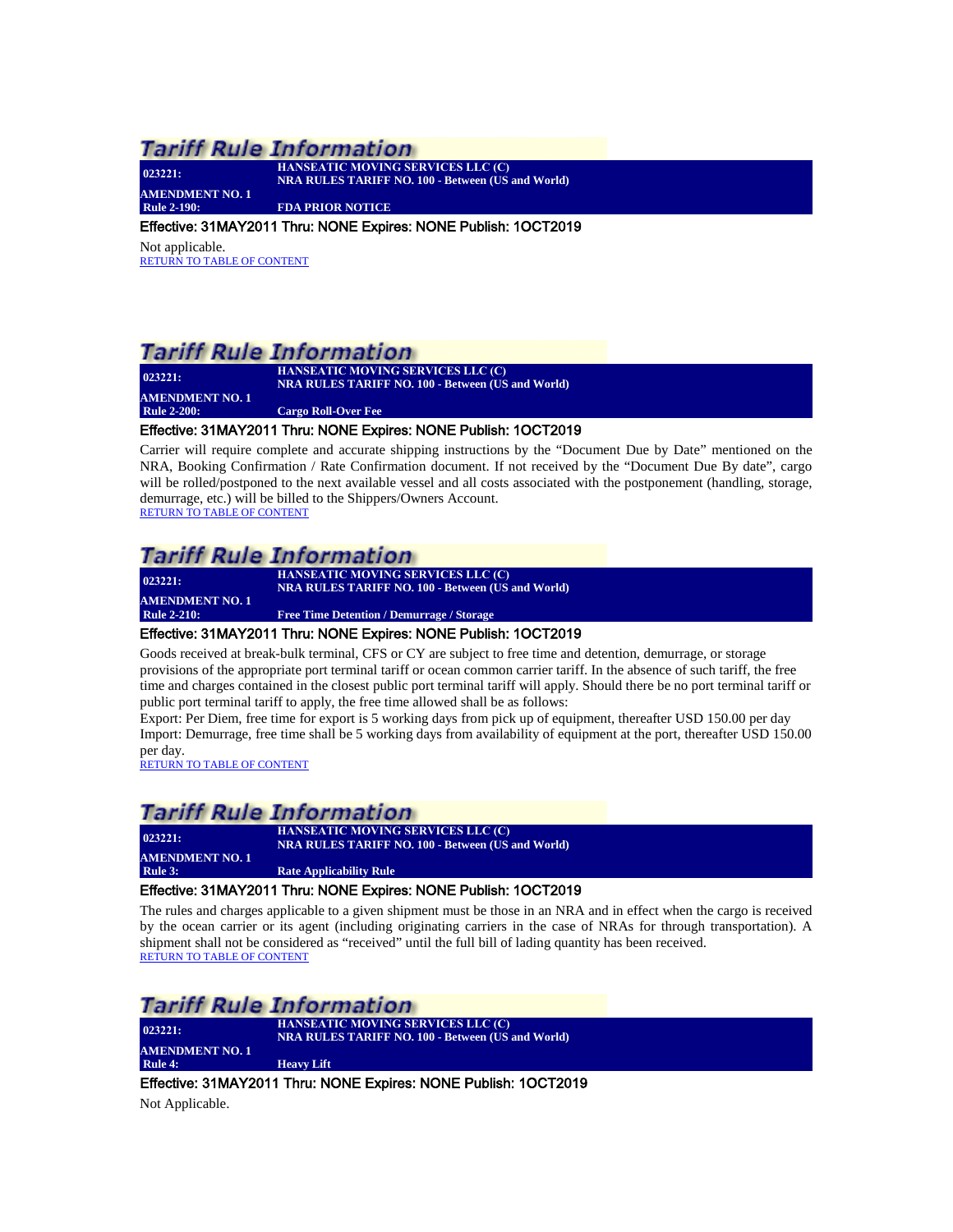[RETURN TO TABLE OF CONTENT](#page-2-0)

# **Tariff Rule Information**

| 023221:                | HANSEATIC MOVING SERVICES LLC (C)                        |
|------------------------|----------------------------------------------------------|
|                        | <b>NRA RULES TARIFF NO. 100 - Between (US and World)</b> |
| <b>AMENDMENT NO. 1</b> |                                                          |
| Rule $5:$              | <b>Extra Length</b>                                      |

#### <span id="page-16-0"></span>Effective: 31MAY2011 Thru: NONE Expires: NONE Publish: 1OCT2019

Not Applicable. [RETURN TO TABLE OF CONTENT](#page-2-0)

### Tariff Rule Information

**023221: AMENDMENT NO. 1**

**HANSEATIC MOVING SERVICES LLC (C) NRA RULES TARIFF NO. 100 - Between (US and World)**

<span id="page-16-1"></span>**Rule 6: Minimum Bill of Lading Charges**

#### Effective: 31MAY2011 Thru: NONE Expires: NONE Publish: 1OCT2019

Any applicable bill of lading charge shall be for the account of the cargo and may be included in the individual NRA, if any. [RETURN TO TABLE OF CONTENT](#page-2-0)

### *Tariff Rule Information*

| 023221:                | <b>HANSEATIC MOVING SERVICES LLC (C)</b><br><b>NRA RULES TARIFF NO. 100 - Between (US and World)</b> |
|------------------------|------------------------------------------------------------------------------------------------------|
| <b>AMENDMENT NO. 1</b> |                                                                                                      |
| Rule 7:                | <b>Payment of Freight Charges</b>                                                                    |
|                        |                                                                                                      |

#### <span id="page-16-2"></span>Effective: 31MAY2011 Thru: NONE Expires: NONE Publish: 1OCT2019

#### A. CURRENCY

Rules and charges are quoted in U.S. Currency and have been determined with due consideration to the relationship of U.S. currency to other currencies involved. In the event of any material change in this relationship, carrier reserves the right, upon publications in conformity with the provisions of the U.S. Shipping Act of 1984, as amended, to adjust the NRAs and charges as required.

#### B. PAYMENT IN U.S. DOLLARS

Except as otherwise provided, freight and charges shall be prepaid in the United States in US currency.

### C. METHODS OF PAYMENT

Payment for freight or charges due the carrier must be payable in legal tender or, at carrier's option, by check or bank draft acceptable by carrier's bank for immediate credit without charges.

#### D. PREPAID FREIGHT

1. When freight monies and charges are prepaid, such payment shall be made not later than the time of release of any original Ocean Bill of Lading by the carrier to the shipper or his duly authorized licensed Freight Forwarder or Agent acting in his behalf.

2. When freight and charges are billed prepaid they shall be paid in U.S. dollars.

E. FREIGHT COLLECT

All freight and charges which are billed on a freight collect basis must be paid in full in U.S. Dollars, or in a currency acceptable to the carrier provided such currency shall be unblocked, freely convertible and freely remittable free of tax into U.S. Dollars, for the complete originally issued Bill of Lading quantity prior to release of cargo or any portion thereof.

F. CURRENCY CONVERTABILITY:

1. Conversion Provisions:

In addition to the United States Dollars, freight monies and charges may be billed and paid in foreign currencies, provided they are freely convertible and remittable and free of tax.

[RETURN TO TABLE OF CONTENT](#page-2-0)

### Tariff Rule Information

**023221: HANSEATIC MOVING SERVICES LLC (C) NRA RULES TARIFF NO. 100 - Between (US and World) AMENDMENT NO. 1**<br>Rule 8: **Rule 8: Bill(s) of Lading Terms and Conditions**

### <span id="page-16-3"></span>Effective: 31MAY2011 Thru: NONE Expires: NONE Publish: 1OCT2019

Carrier's bill of lading, terms and conditions provided herein:

**TERMS AND CONDITIONS**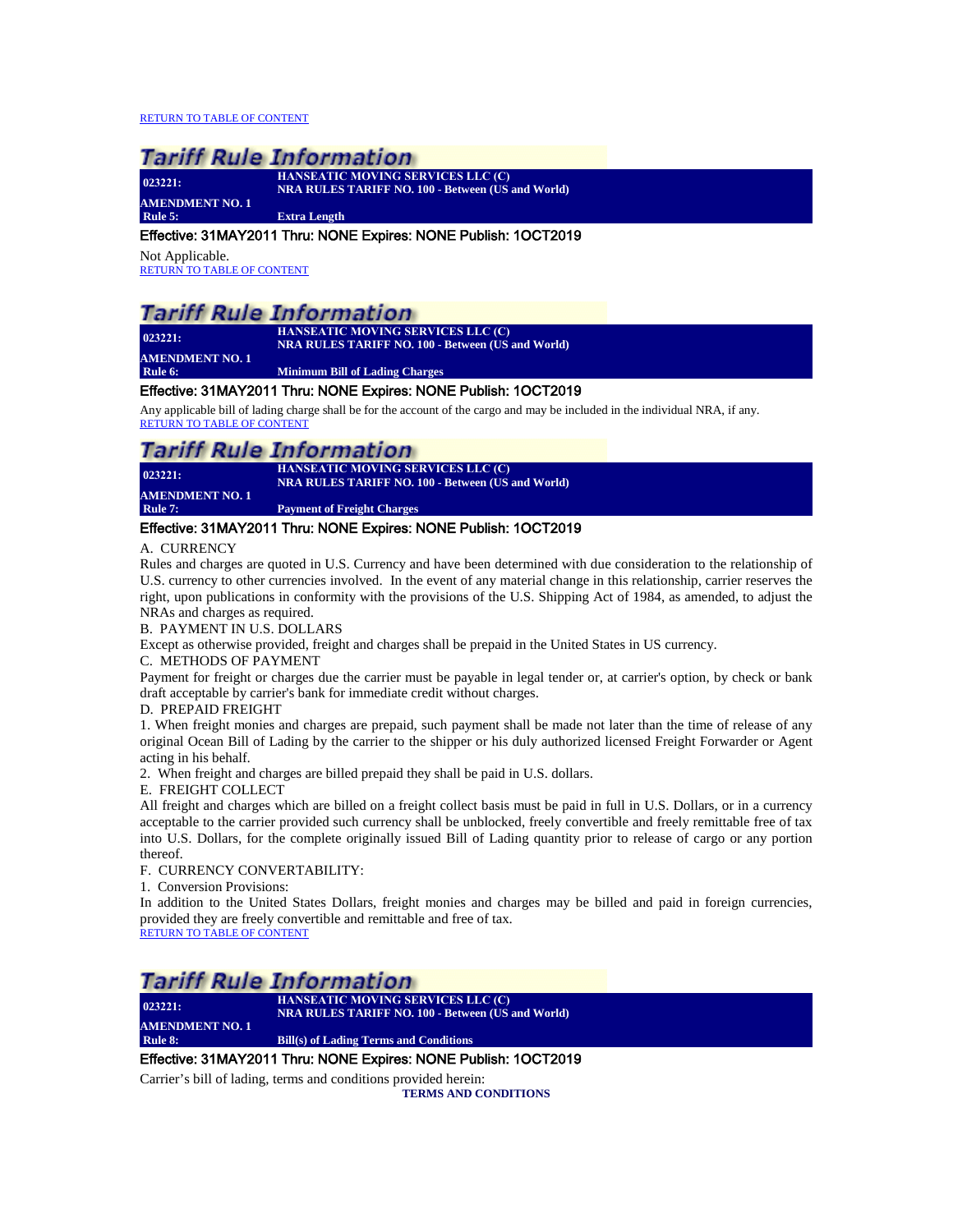#### **1. DEFINITIONS:**

Vessel" means the intended Ocean Vessel named on the front hereof and any vessel, craft, lighter or other means of conveyance which is or shall be substituted in whole or in part by the Carrier and also includes any other Vessels onto which Goods may be loaded for the purpose of being transported thereon in furtherance of the carriage covered by this Bill of Lading or any part thereof.

"Carrier" means HANSEATIC MOVING SERVICES LLC, acting as a non-vessel operating common carrier, as defined under the Shipping Act of 1984, 46 App. U.S.C. §1702(17)(B)**.** 

"Merchant" includes any Person who at any time, in relation to the Goods, has been or becomes the shipper, consignor, consignee, exporter, importer, the holder of the Bill of Lading and/or the receiver or the owner of the Goods, any person entitled to possession of the Goods, any Person having a present or future interest in the Goods or any Person acting on behalf of any of the above-mentioned Persons, including a Factor.

"Container" includes container, flat, pallet and any other receptacle for Goods (excluding a ship, a rail or road vehicle or an aircraft but including a trailer towed or intended to be towed by a road vehicle) supplied or intended to be supplied by or on behalf of the carrier or the carriage of cargo.

"Charges" includes freight, demurrage, and all expenses and monetary obligations incurred and payable by the Merchant.

"Package" is the largest individual unit of partially or completely covered or contained cargo made up by or for the Merchant which is delivered and entrusted to Carrier, including palletized units and each container packed and sealed by the Merchant or on its behalf, although the Merchant may have furnished a description of the contents of such sealed container(s) on this bill of lading.

"Place of Receipt", "Intended Port of Loading", "Intended Port of Discharge" and "Intended Place of Delivery", means respectively the place of receipt, port of loading (ocean vessel), port of discharge (ocean vessel) and place of delivery nominated on the front hereof.

The term "Goods" means the whole or any part of the cargo described on the fact of this Bill of Lading and, if the cargo is packed into container(s) supplied or furnished by or on behalf of the Merchant, includes the container(s) as well.

#### **2. CLAUSE PARAMOUNT:**

**A. To and From non-United States Ports**. As far as this Bill of Lading covers the Carriage of Goods by sea to and from non-United States ports by the Carrier and any Participating Carrier, the Contract evidenced in this Bill of Lading shall have effect subject to the Hague-Visby Rules, if and as enacted in the country of shipment and any legislation making those Rules compulsorily applicable to this Bill of Lading shall be deemed incorporated herein and made part of this Bill of Lading contract. When no such enactment is in force in the country of shipment, the Hague-Visby Rules will apply. The Hague-Visby Rules shall also govern before the Goods are loaded on and after they are discharged from the vessel and throughout the entire time the Goods are in the actual custody of the Carrier or Participating Carrier. The Hague-Visby Rules shall also apply to the Carriage of Goods by inland waterways and reference to carriage by sea in such Rules or legislation shall be deemed to include reference to inland waterways.

**B**. **To or From United States Ports**. If the Carriage called for in this Bill of Lading is a shipment to or from the United States, the liability of the Carrier shall be exclusively determined pursuant to COGSA; the Pomerene Act [49 U.S.C. §80101 et. seq.] for both export and import cargo moving to/from the United States; and Article 7-301 of the Uniform Commercial Code. The provisions cited in the Hague Rules and COGSA shall also govern before the Goods are loaded on and after they are discharged from the Vessel and throughout the entire time the Goods are in the actual custody of the Carrier or Participating Carrier.

**C. Other Applicable Laws.** The Carrier shall be entitled to (and nothing in this Bill of Lading shall operate to deprive or limit such entitlement) the full benefit of, and rights to, all limitation of and exclusions from liability and all rights conferred or authorized by any applicable law, statute or regulation of any country (including, but not limited to, where applicable any provisions or sections 4281 to 4287, inclusive, of the Harter Act of the United States of America and amendments thereto and where applicable any provisions of the laws of the United States of America) and without prejudice to the generality of the foregoing also any law, statute of regulation available to the Owner of the vessel on which the Goods are carried.

**3. LIMITATION OF LIABILITY:** Insofar as loss of or damage to or in connection with the Goods is caused during the part of the custody or carriage, such compensation shall be calculated as follows:

**A**. Where the Hague-Visby Rules apply hereunder by national law by virtue of clause 2, the Carrier's liability shall in no event exceed the amounts provided in the applicable national law.

**B**. Where Carriage includes Carriage to, from or through a port in the United States of America and US COGSA applies by virtue of clauses 2, Carrier shall not in any event be or become liable in an amount exceeding US\$500 per Package or customary freight unit.

**C**. Where the British International Freight Association (BIFA) rules apply by virtue of clauses 2, Carrier's compensation shall not exceed the limitation of liability of 2 SDR per kilo of the gross weight of any Goods lost or damaged by reference to the invoice value of the Goods plus Freight and insurance if paid. If there is no invoice value of the Goods or if any such invoice is not bona fide, such compensation shall be calculated by reference to the value of such Goods at the place and time they are delivered or should have been delivered to the Merchant. The value of the Goods shall be fixed according to the current market price, by reference to the normal value of goods of the same kind and/or quality.

IF NO LIMITATION AMOUNT IS APPLICABLE UNDER ANY OF THE ABOVE RULES OR LEGISLATION, THE LIMITATION SHALL BE US\$500 PER PACKAGE OR CUSTOMARY UNIT.

#### **4. CARRIER'S RESPONSIBILITY:**

**A. PORT TO PORT SHIPMENT:** Except as otherwise provided herein, the Carrier's responsibility for Goods shall commence at the time when such Goods are received by the Carrier at the Port of Loading and shall terminate when such Goods are delivered by or on behalf of the Carrier at the intended Port of Discharge. Notwithstanding the above where the Space(s) entitled "Place of Receipt" and/or "Place of Delivery" on the face hereof are completed, the contract contained in or evidenced by this Bill of Lading is for through transportation from and/or to the place(s) so named and the Carrier's responsibility shall then commence at the time when the Goods are delivered at the Place of Delivery so named (if any) and/or terminate when the Goods are delivered at the Place of Delivery so named (if any). The Merchant constitutes the Carrier as agent to enter into contracts on behalf of the Merchant with other for transport, storage, handling or any other services in respect of the Goods prior to loading and subsequent to discharge of the Goods from the vessel without responsibility for any act or omission whatsoever on the part of the Carrier or others and the Carrier may as such agent, enter into contracts with other on any terms whatsoever including terms less favorable than the terms in this Bill of Lading.

#### **B. COMBINED TRANSPORT:**

 **(1)** The carrier acts as agent for Merchant with regard to procuring inland and ocean transportation. If, for any reason, it is adjudged that the Carrier was not acting as the Merchant's agent, then in addition to the defenses and limitation of liability permitted to the Carrier by law and by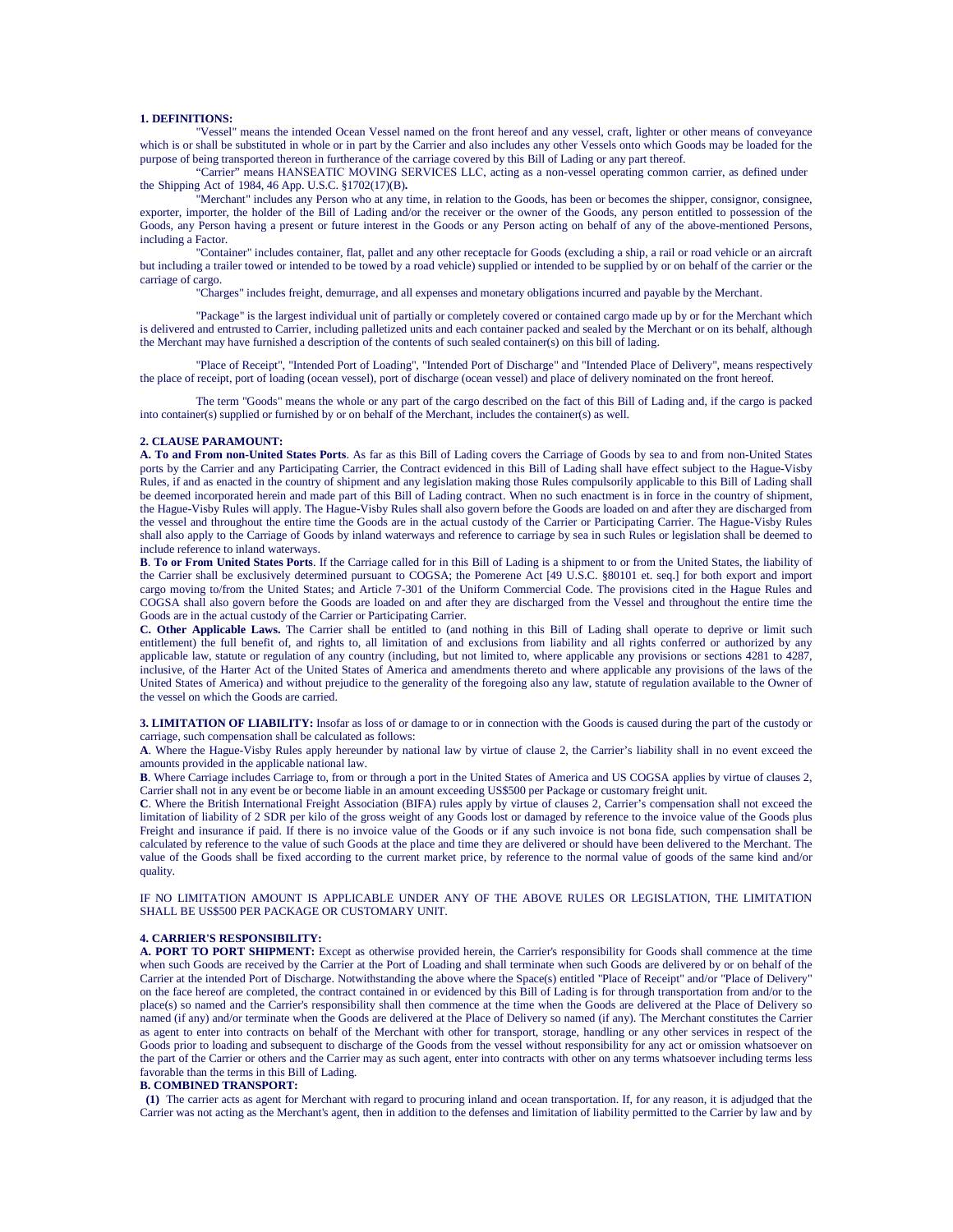this bill of lading, the Carrier shall also have the benefit of all defenses available to the participating carrier(s) by law and by the terms of its or their contracts of Carriage and tariffs, all of which shall be deemed incorporated in this bill of lading, as applicable and with respect to inland transportation of the Goods, Carrier will be afforded all of the defenses according to the provisions of any International Convention or national law which is compulsorily applicable in the country, where the inland transportation took place or, if no such law or convention is applicable, then according to the Participating Carrier's contracts of carriage and/or tariffs, if any.

 **(2)** Except as otherwise provided in this Bill of Lading, the Carrier shall be liable for loss of or damage to the Goods occurring from the time that the Goods are taken into his charge until the time of delivery to the extent set out below:<br>(i) Where the stage of Carriage where the loss or damage

 (i) Where the stage of Carriage where the loss or damage occurred cannot be proved: (a) The Carrier shall be entitled to rely upon all exclusions of liability under the rules or legislation that would have applied under  $2(A)(B)$  above had the loss or damage occurred at sea or, if there was no carriage by sea, under the Hague Rules (or COGSA).

 (b) Where under (1) above, the Carrier is not liable in respect of some of the factors causing the loss or damage, it shall only be liable to the extent that those factors for which it is liable have contributed to the loss or damage.

 (c) Where the Hague Rules (or any legislation applying such rules or Hague-Visby Rules such as COGSA) is not compulsorily applicable the Carrier's liability shall not exceed US \$2.00 per kilo of the gross weight of the Goods lost, damaged or in respect of which the claim arises or the value of such Goods, whichever is the lesser.

 (d) The value of the Goods shall be determined according to the commodity exchange price at the place and time of delivery to the Merchant or at the place and time when they should have been so delivered, or, if there is no such price, according to the current market price be reference to the normal value of the Goods of the same kind and quality, at such place and time.

 (ii) Where the stage of Carriage where the loss or damage occurred can be proved: (a) The liability of the Carrier shall be determined by the provisions contained in any international convention of national law of the country which provisions,

A. cannot be departed from by private contract to the detriment of the Merchant

 B. would have applied if the Merchant had made a separate and direct contract with the Carrier in respect of the particular stage of Carriage where the loss or damage occurred and had received as evidence thereof any particular document must be issued in order to make such international convention or national law applicable, and,

(c) where neither (i) or (ii) above shall apply any liability or the Carrier shall be determined by 4(b)(A) above.

**C. DELAY, CONSEQUENTIAL LOSS:** Except as otherwise provided herein, the Carrier shall in no circumstances be liable for direct, indirect or consequential loss or damage by delay or any other cause whatsoever and howsoever caused. Without prejudice to the foregoing, if the Carrier is found liable for delay, liability shall be limited to the freight applicable to the relevant stage of the transport.

**D. AD VALOREM DECLARED VALUE OF PACKAGES OR SHIPPING UNIT:** The Carrier's liability may be increased to higher value by a declaration in writing of the value of the Goods by the Merchant upon delivery to the Carrier of the Goods for shipment. Such higher value being inserted on the front of this Bill of Lading in the space provided for and, if required by the Carrier, extra freight paid in such case. If the actual value of the Goods shall exceed such declared value, the value shall nevertheless be deemed to be the declared value and the Carrier's liability, if any, shall not exceed the declared value and any partial loss or damage shall be adjusted pro rata on the basis of such declared value. **E. RUST, ETC:** It is agreed that superficial rust, oxidation or any like condition due to moisture is not a condition of damage but is inherent to the nature of the Goods and acknowledgement of receipt of the Goods in apparent good order and condition is not a representation that such conditions of rust, oxidation or the like did not exist on receipt.

**F. NOTICE OF LOSS OR DAMAGE:** The Carrier shall be deemed prima facie to have delivered the Goods as described in this Bill of Lading unless notice of loss or damage to the Goods indicating the general nature of such loss or damage shall have been given in writing to the Carrier or to his representative at the place of delivery before or at the time of removal of the Goods into the custody of the person entitled to delivery thereof under this Bill of Lading or, if the loss or damage is not apparent within three consecutive days thereafter.

**5. REFRIGERATED CARGO:** Goods of a perishable nature shall be carried in ordinary containers without special protection, services or other measures unless there is noted on the reverse side of this Bill of Lading that the goods will be carried in a refrigerated, heated, electrically ventilated or otherwise specially equipped container or are to receive special attention in any way. Carrier shall not be liable for any loss of or damage to Goods in a special hold or container arising from latent defects, derangement, breakdown, or stoppage of the refrigeration ventilation or heating machinery, insulation, ship's plant, or other such apparatus of the vessel or Container, provided that Carrier shall before or at the beginning of the Carriage exercise due diligence to maintain the special hold or Container in an efficient state. Merchant undertakes not to tender for transportation any goods which require temperature control without previously giving written notice of their nature and the required temperature setting of the thermostatic controls before receipt of the goods by Carrier. In the case of a temperature controlled Container stuffed by or on behalf of the Merchant, Merchant further undertakes that the Container has been properly pre-cooled, that the Goods have been properly stuffed in the Container, and that its thermostatic controls have been properly set by the Merchant before receipt of the Goods by the Carrier. Merchant's attention is drawn to the fact that refrigerated containers are not designed to freeze down cargo which has not been presented for packing at or below its designated carrying temperature. Carrier shall not be responsible for the consequences of cargo tendered at a higher temperature than that required for the transportation. If the above requirements are not complied with, Carrier shall not be liable for any loss of or damage to the goods whatsoever. .

**6. CARGO STOWED IN CONTAINERS BY MERCHANTS:** The Carrier shall not be responsible for the safe and proper stowing of cargo in containers if such containers are loaded with cargo by Merchant, consolidator or inland carrier, and no responsibility shall attach to the Carrier for any loss or damage caused to contents by shifting, overloading or improper packing of the container. Containers loaded by the Merchant or their agent shall be properly sealed and the seal identification reference, as well as the container reference, shall be shown herein. The merchant, consolidator or inland carrier shall inspect containers before loading them and loading of the containers shall be prima facie evidence that the containers were sound and suitable for use. Carrier has the right but not the obligation to open and inspect the containers at any time without notice to Merchant, and expenses resulting from such inspections shall be borne by Merchant. Merchant warrants that the stowage and seals of the containers are safe and proper and suitable for handling and carriage and indemnifies Carrier for any injury, loss or damage caused by breach of this warranty. The Carrier will not be liable in any event for the particulars furnished by the Merchant as shown on the face of this Bill of Lading. This Bill of Lading is a receipt only for the number of containers, packages or pieces as shown on the face of this Bill of Lading. The Carrier has counted only the number of containers (If container received already loaded) or the number of packages or pieces (if the Carrier has loaded the container) and under no circumstances shall the Bill of Lading be prima facie evidence of the marks, quantity, weight, description, measurement and other particulars furnished by the Merchant. Delivery shall be deemed as full and complete performance when the containers are delivered by Carrier with the seals intact.

The Merchant shall defend, indemnify and hold harmless the Carrier against any loss, damage, claim, liability, or expense whatsoever arising from one or more of the following matters: loss or damage caused by the manner in which the Container has been stuffed; loss or damage caused by the unsuitability of the Goods for Carriage in Containers; loss or damage caused by the unsuitability or defective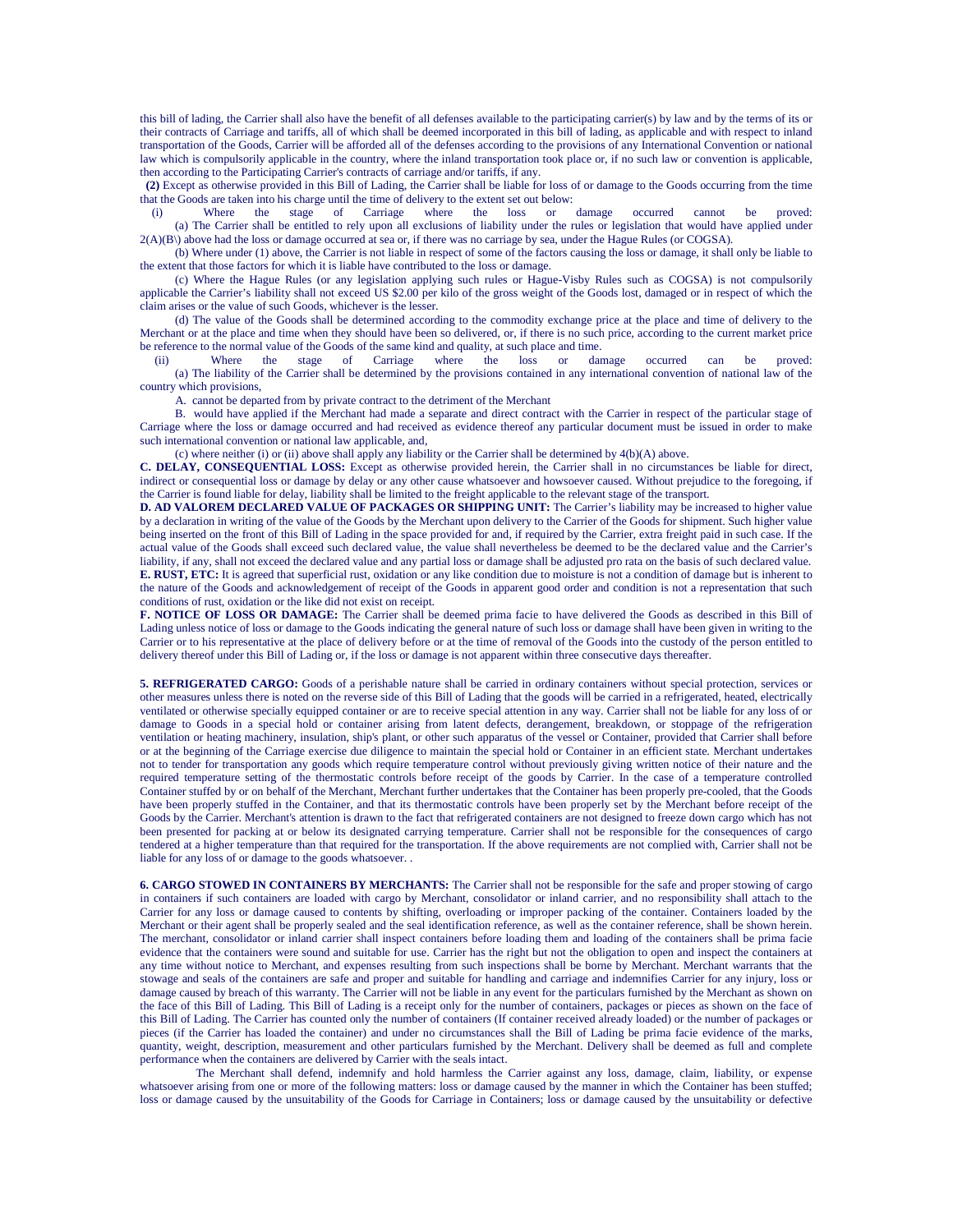conditions of the Container, provided that where the Container has been supplied by or on behalf of the Carrier, this paragraph shall only apply if the unsuitability or defective condition would have been apparent upon reasonable inspection by the Merchant at or prior to the time when the Container was stuffed; and loss or damage if the Container is not sealed at the commencement of the Carriage except where the Carrier has agreed to seal the Container.

#### **7. OPTIONS OF THE CARRIER:**

**A. Subcontracting:** The Carrier shall be entitled to subcontract on any terms the whole or any part of the handling, storage or carriage of the Goods and any and all duties whatsoever undertaken by the Carrier in relation to the Goods. The Merchant shall defend, indemnify and hold harmless the Carrier against any claims, which may be made upon the Carrier by any servant, agent or subcontractor of the Carrier in relation to the claim against any such person made by the Merchant. The provisions of COGSA or its applicable foreign equivalent at point of origin or destination shall apply by agreement of the parties to all agents, contractors, and subcontractors, including but not limited to, draymen, truckers, and stevedores, prior to the loading of and after the unloading of the cargo. Without prejudice to the foregoing, every such servant, agent and subcontractor shall be entitled to the same rights, exceptions, exemptions, defenses, immunities, limitations of liability, privileges and conditions granted or provided by this Bill of Lading, tariff or statute, including but not limited to the provisions of COGSA or its applicable foreign equivalent, to which Carrier is entitled and for the benefit of the Carrier as if such provisions were expressly for their benefit, and in entering into this contract the Carrier, to the extent of these provisions, does so not only on his Own behalf but also as agent and trustee for such servants, agents and subcontractors. The above shall also apply to and for the benefit of the officers and employees of the Carrier and the agents, officers and crew of the vessel and to and for the benefit of all parties performing services in connection with the Goods as agents or contractors of the Carrier (including, without limitation, stevedores, terminal operators, and agents) and the employees of each of them. By entering into this contract, the Carrier, to the extent of these provisions, does so not only on his own behalf, but also as agent or trustee for such Persons and vessels, and such Persons and vessels shall to this extent be deemed parties to this contract.

**B. Route and Tran-shipment:** The Carrier may at any time and without notice to the Merchant, use any means of transport or storage in any reasonable manner and by any reasonable means, methods and routes, including but not limited to, inland carriage by truck, rail and/or air; load or carry the Goods on any vessel, whether named on the front hereof or not; transfer the Goods from one conveyance to another, including transshipping or carrying the same on another vessel than that named on the front hereof or by any other means of transport whatsoever; at any place unpack and remove Goods which have been stuffed in or on a Container and forward the same in any manner whatsoever; proceed at any speed and by any route in Carrier's discretion (whether or not the nearest, direct, customary, advertised, or published route) and proceed to or stay at any place whatsoever once or more often and in any order; load or unload the Goods from any conveyance at any place (whether or not the place is a port named on the front hereof as the intended Port of Loading or intended Port of Discharge); comply with any orders or recommendations given by any government, authority, or any Person or body acting or purporting to act as or on behalf of such government or authority, or having under the terms of the insurance on the conveyance employed by the Carrier, the right to give orders or directions; permit the vessel to proceed with or without pilots, save or attempt to save life or property, adjust navigational instruments, make trial trips, go to repair yards, shift berths, take in fuel or stores, embark or disembark any persons to tow or be towed, or to be dry-docked; permit the vessel to carry livestock, Goods of all kinds, dangerous or otherwise, contraband, explosives, munitions or warlike stores, and sail armed or unarmed. These liberties may be invoked by the Carrier (without notice to the Merchant), either with or without the goods on board, for any purposes whatsoever, whether or not connected with the Carriage of the Goods. Any act involving delays resulting from such activities shall not be deemed a deviation of whatsoever nature or degree.

#### **C. Conditions affecting Performance:**

(1) Carrier shall use reasonable endeavors to complete transport and to deliver the goods at the place designated for delivery. If at any time the performance of this contract as evidenced by this Bill of Lading in the opinion of Carrier is or will be affected by any hindrance, risk, delay, injury, difficulty or disadvantage of any kind including strike and if by virtue of the above it has rendered or is likely to render it in any way unsafe, impracticable, unlawful, or against the interest of Carrier to complete the performance of the contract, Carrier, whether or not the transport is commenced, may without notice to Merchant elect to:

treat the performance of this contract as terminated, abandon the Carriage of the Goods and place the goods, or any part of them, at Merchant's disposal at any place which the Carrier shall deem safe and convenient, whereupon the responsibility of the Carrier in respect of such Goods shall cease; or

ii. continue the Carriage and deliver the goods at the place of delivery. In any event, Carrier shall be entitled to full freight

for any goods received for transportation and additional compensation for extra costs resulting from the circumstances referred to above.<br>(2) [1] If, after storage, discharge, or any actions taken above. Carrier makes arra If, after storage, discharge, or any actions taken above, Carrier makes arrangements to store and/or forward the goods, it is agreed that he shall do so only as agent for and at the sole risk and expense of Merchant without any liability whatsoever in respect of such agency. Merchant shall reimburse Carrier forthwith upon demand for all extra freight charges and expenses incurred for any actions taken according to sub-part 7C(1), including delay or expense to the Ship, and Carrier shall have a lien upon the goods to that extent.

(3) The situations referred to in sub-part  $7C(1)$  above shall include, but shall not be limited to, those caused by the existence or apprehension of war declared or undeclared, hostilities, riots, civil commotions, or other disturbances, closure of, obstacle in, or danger to any port or canal, blockade, prohibition, or restriction on commerce or trading quarantine, sanitary, or other similar regulations or restrictions, strikes, lockouts or other labor troubles whether partial or general and whether or not involving employees of Carrier or its Subcontractors, congestion of port, wharf, sea terminal, or similar place, shortage, absence or obstacles of labor or facilities for loading, discharge, delivery, or other handling of the goods, epidemics or diseases, bad weather, shallow water, ice, landslip, or other obstacles in navigation or carriage.

(4) Carrier, in addition to all other liberties provided for in this Article, shall have liberty to comply with orders, directions, regulations or suggestions as to navigation or the carriage or handling of the goods or the ship howsoever given, by any actual or purported government or public authority, or by any committee or person having under the terms of any insurance on the Ship, the right to give such order, direction, regulation, or suggestion. If by reason of and/or in compliance with any such order, direction, regulation, or suggestion, anything is done or is not done the same shall be deemed to be included within the contractual carriage and shall not be a deviation.

**D. Variation of the Contract**: Only Carrier's officers, directors, or agents with actual authority shall have power to waive, vary, alter, or modify any terms herein. Any changes must be agreed upon in writing by Carrier and Merchant.

**E. Stowage in Containers:** Where the goods are not received by Carrier already in containers or the Carrier is instructed to provide a Container, in the absence of a written request to the contrary, the Carrier is not under an obligation to provide a Container of any particular type or quality. Goods may be stuffed by the Carrier and may be stuffed with other Goods. Merchant shall be liable to Carrier for damage to Carrier's containers or equipment if such damage occurs while such equipment is in control of Merchant or his agents. Merchant indemnifies Carrier for any damage or injury to persons or property caused by Carrier's containers or equipment during handling by or when in possession or control of Merchant.

**F. On Deck Storage:** Containers, whether goods therein bestowed by the Carrier or by the Merchant, and unit load machinery not containerized may be carried on or under deck without notice to the Merchants and if they are so carried, COGSA or the Hague Rules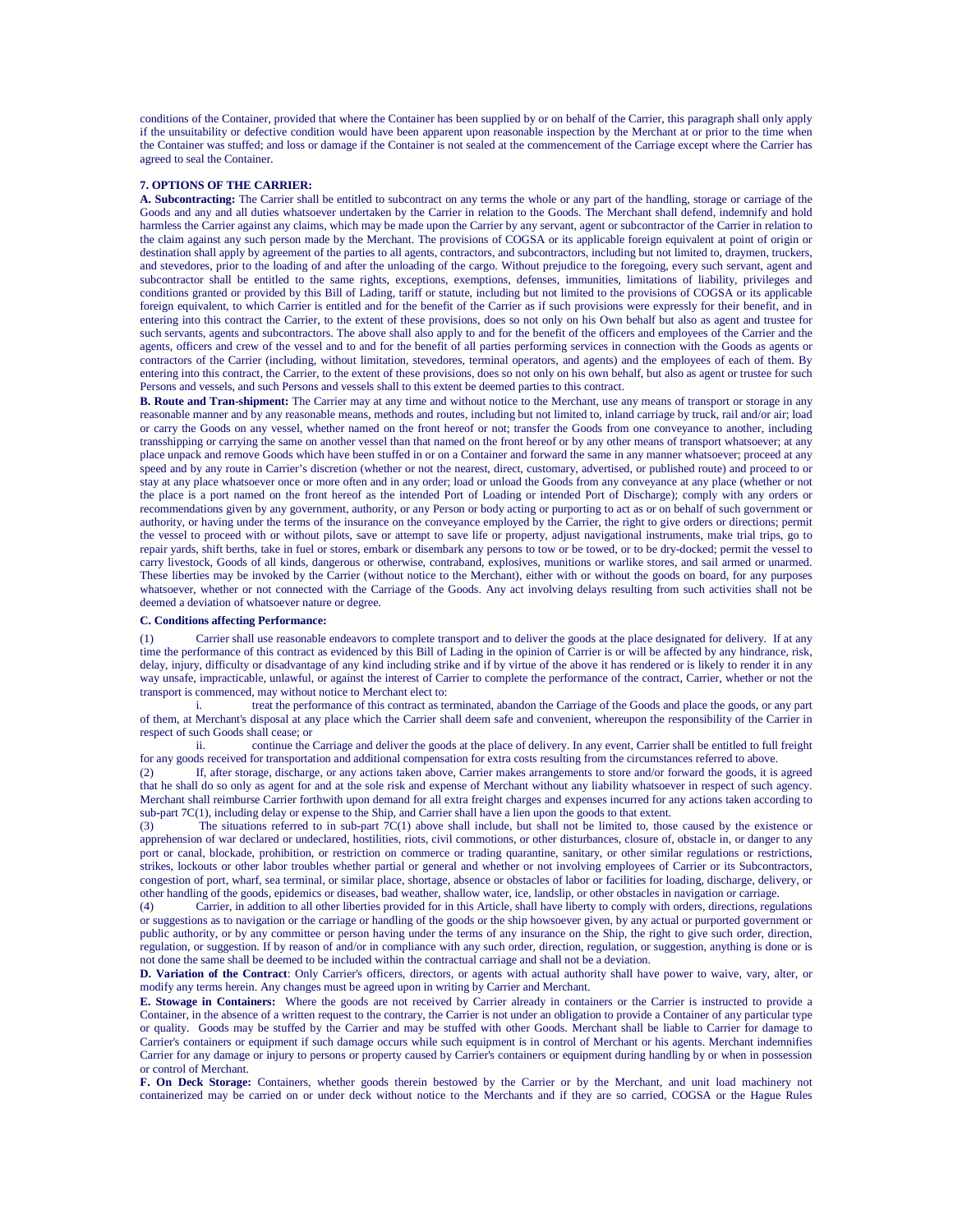incorporated herein shall be applicable notwithstanding carriage on or under deck and the Goods and/or containers shall contribute in General Average whether carried on or under deck.

**G. Inspection of Goods**: Upon cause, the Carrier or any person authorized by the Carrier shall be entitled, but under no obligation, to open and inspect the Goods in any Container or package at any time.

**8. GOVERNMENT DIRECTIONS, ETC.:** The Carrier, Master and Vessel shall have liberty to comply with any orders or directions as to loading, departure, arrival, routes, ports of call, stoppages, discharge, destination, delivery or otherwise, howsoever given by the government of any nation or department thereof or any person acting or purporting to act with the authority of such government or of any department thereof, or by any committee or person having, under the terms of war risk insurance on the Vessel, the right to give such orders or directions shall be a fulfillment of the contract voyage.

In addition to all other liberties herein, the Carrier shall have the right to withhold delivery of, reship to, deposit or discharge the goods at any place whatsoever, surrender or dispose of the goods or permit inspection or other control in accordance with any direction, condition or agreement imposed upon or extracted from the carrier by any government or department thereof or any person purporting to act with the authority or either of them, In any of the above circumstances, the Goods shall be solely at their risk and expense and all expenses and charges so incurred shall be payable by the cargo owner or consignee and shall be a lien on the goods.

**9. MERCHANTS RESPONSIBILITY:** Merchants and their agents shall be jointly and severally liable to carrier for any loss or damage to containers or Goods while in their possession or the possession of their agents. The Carrier shall not in any event be liable for any loss, delay, damage or injury to the Goods, or to other property or to any persons arising out of the use or handling of Carrier's containers by Merchant or their agent. Merchant shall defend, indemnify and hold the Carrier harmless from and against any and all claims, loss, damage or fines on a container or the Goods before delivery to the Carrier at the port of loading or between containers to the Carrier. If the goods are delivered in a container, the Merchant undertakes to return the container promptly to the Carrier in the same condition as when received from the Carrier. The Merchant warrants to the Carrier that the particulars relating to the Goods as set out overleaf have been checked by the Merchant on receipt of this Bill of Lading and that such particulars, and any other particulars furnished by or on behalf of the Merchant, are adequate and correct. The Merchant also warrants that the Goods are lawful goods and contain no contraband. If the Container is not supplied by or on behalf of the Carrier, the Merchant further warrants that the Container meets all ISO and/or other international safety standards and is fit in all respects for Carriage by the Carrier. The Merchant shall defend, indemnify and hold harmless the Carrier for any injury, loss or damage, including fines arising from Merchant's failure to declare correctly herein any of the particulars furnished by him, including marks, quantity and description of the goods, weight and cubic measurement of goods and the exact total gross weight of container (container fare weight and cargo weight) and also for any kind of rerouting of the Goods at the Merchant's request or for any other act, fault or neglect of the Merchant, his agent or his servants for which the Carrier may become liable. If the container is discharged from the vessel with seals intact, the Carrier shall not be liable for any loss or damage to contents of container unless it be proven that such loss or damage was caused by the Carrier's negligence.

Merchant shall defend, indemnify and hold harmless the Carrier against any loss or damage to the vessel or cargo or to any persons or property caused by inflammable, explosive or dangerous goods, shipped without full disclosure of their nature, whether such Merchant be principal or agent and such Goods so shipped may be thrown overboard or destroyed at any time without compensation

**10. WARRANTY**: Merchant warrants that in agreeing to the terms hereof it or its agent has the authority of the person owning or entitled to the possession of the Goods or any person who has a present or future interest in the Goods.

#### **11. FREIGHT AND CHARGES:**

**A**. Pre-paid freight, whether actually paid or not, shall be earned upon receipt. Payment shall be in full and in cash without any offset, counterclaim, deduction or stay of execution, in the currency named in this Bill of Lading, or another currency at Carrier's option. Interest at 12% shall run from the date when freight and charges are due. If the services of a freight forwarder are used for this transportation, those services shall be deemed to be performed as agent of Merchant and payment of freight to the freight forwarder is not payment to Carrier. Full freight shall be paid on damaged or unsound goods. In any referral for collection or action against Merchant for monies due to Carrier, upon recovery by Carrier, Merchant shall pay the expenses of collection and litigation, including reasonable attorneys' fees.

**B**. The Merchant shall be liable for expenses of fumigation and of gathering and sorting loose cargo and of weighing on board and expenses incurred in repairing damage to and replacing of packaging due to excepted causes and for all expenses caused by extra handling of the cargo for any of the aforementioned reasons.

**C**. Any dues, duties, taxes and charges, which under any denomination may be levied on any basis such as amount of freight, weight of cargo or tonnage of the Vessel shall be paid by the Merchant.

**D**. The Carrier shall be entitled to all freight and other Charges due hereunder, whether actually paid or not, and to receive and retain them irrevocably under any circumstances whatsoever, whether the vessel and/or goods be lost or not, or the voyage be broken up, or frustrated, or abandoned at any stage of the entire transit period or whether Merchant has already made payment to the freight forwarder.

**E**. The Merchant shall be jointly and severally liable for all, and indemnify the Carrier against all dues, duties, fines, taxes and Charges, including consular fees levied on the goods or all fines and/or losses sustained or incurred by the Carrier in connection with the goods however caused, including the procedure consular, board of health, or other certification to accompany the goods. Merchant shall be liable for return freight and charges on the goods if they are refused export or import by any government.

**F**. The Carrier is entitled, and Merchant is liable, in case of incorrect declaration of contents, weight, measurements or value of the Goods, to claim double the correct amount of freight which would have been due if such declaration had been correctly given. For the purposes of ascertaining the actual facts, the Carrier reserves the right to obtain from the Merchant the original invoice and to have the contents inspected and the weight, measurement or value verified. Merchant will also be liable for the expenses incurred in determining and ascertaining the correct details.

**G**. Merchants shall be jointly and severally liable to Carrier for demurrage, detention, general order, advances and any and all costs associated with the abandonment of the freight or a refusal of the consignee to make delivery whether or not the front of this bill of lading has been marked "prepaid " or "collect " so long as freight and charges remain unpaid.

**H**. Merchants shall jointly and severally indemnify Carrier for all claims, fines, penalties, damages, costs and other amounts which may be incurred or imposed upon Carrier by reason of any breach of Merchant of any of the provisions of this Bill of Lading or of any statutory or regulatory requirements.

**I**. Merchant authorizes the Carrier to pay and/or incur all such Charges and expenses and to do any matters mentioned above at the expense of and as agent for the Merchant, to engage other Persons to regain possession of the Goods, and to do all things deemed advisable to the Carrier for payment of all Freight and Charges and for the performance of the obligation of each of them hereunder.

**12. GENERAL AVERAGE:** General Average shall be adjusted at New York, or any other port at Carrier's option, according to the York-Antwerp Rules of 1974. The General Average statement shall be prepared by adjusters appointed by Carrier. The Amended Jason Clause as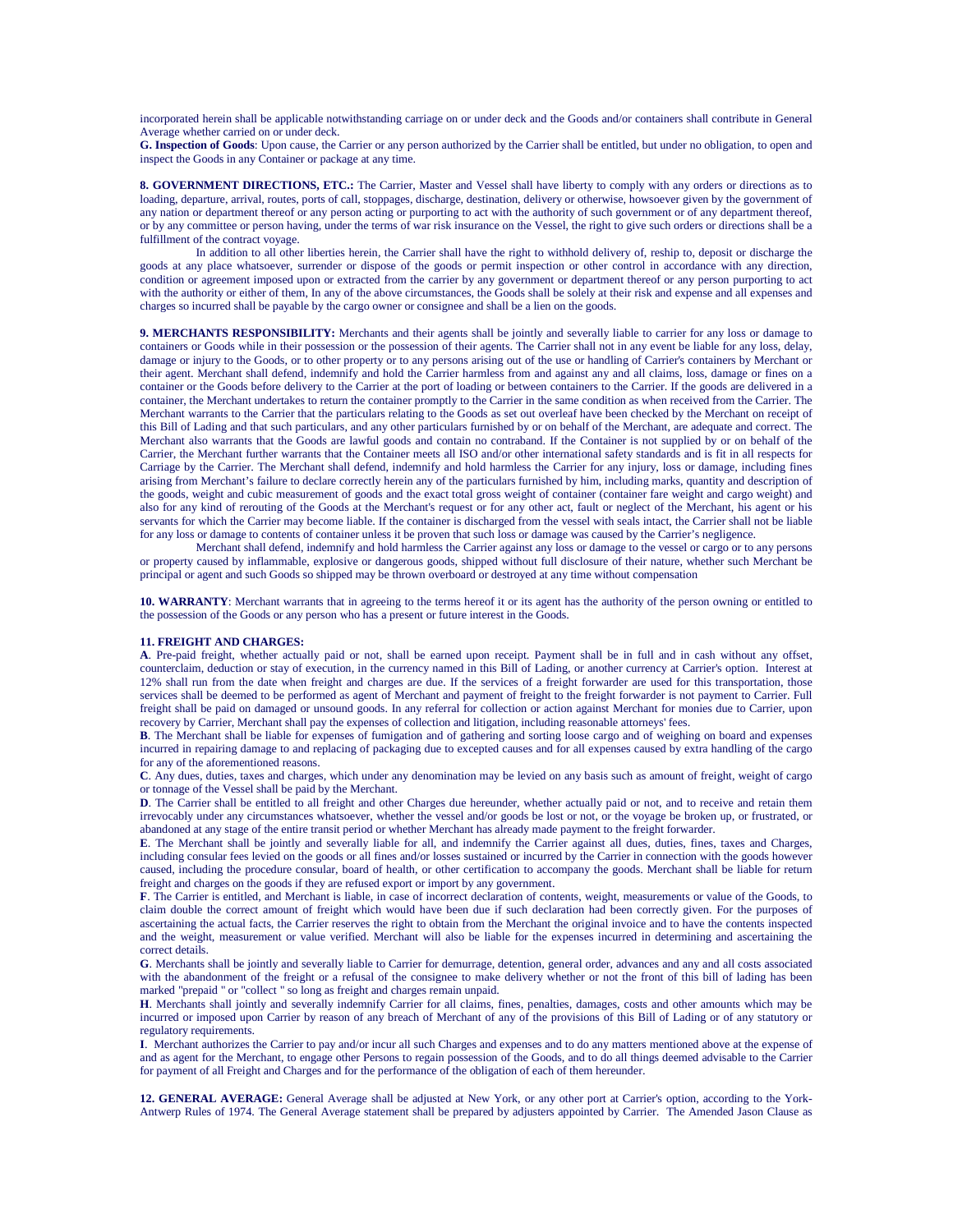approved by BIMCO is incorporated herein, and the Merchant shall provide such security as may be required by the Carrier in this regard. Notwithstanding the above, the Merchant shall defend, indemnify and hold harmless the Carrier in respect of any claim, whether due to negligence or not, (and any expense rising therefrom) of a General Average nature which may be made against the Carrier, and shall provide such security as may be required by the carrier in this connection. If a salving vessel is owned or operated by Carrier, salvage shall be paid for as fully as if the salving vessel or vessels belonged to strangers. The Carrier shall be under no obligation to take any steps whatsoever to collect security for General Average contributions due to the Merchant.

13. LIEN: The Carrier shall have a general lien on all property (and documents relating thereto) of Merchant, in its possession, custody or control or en route, for all claims for Charges, expenses or advances incurred by Carrier in connection with any shipments of Merchant. If such claim remains unsatisfied for 30 days after demand for its payment is made, Carrier shall be entitled to sell the goods privately or by auction, without prior notice to the Merchant, as may be necessary to satisfy such lien and the costs of recovery, and apply the net proceeds of such sale to the payment of the amount due Carrier. Any surplus from such sale shall be transmitted to Merchant, and Merchant shall be liable for any deficiency in the sale.

#### **14. WAREHOUSEMAN LIEN**

If Goods go into demurrage, Carrier shall assume all rights of a warehouseman, and this Bill of Lading shall constitute a warehouseman's nonnegotiable receipt. Goods will be delivered to the consignee or other Person(s) entitled to receipt of the goods upon payment of all Charges due. If Goods are not claimed within ten (10) days after demurrage commences, Carrier may exercise its warehouseman's right to sell or auction such Goods. Carrier may assert a general lien for Charges and expenses in relation to other Goods, whether or not these Goods have been delivered by Carrier.

**15. LAW AND JURISDICTION:** Any claim or dispute arising under this Bill of Lading shall be determined exclusively according to the laws of the United States and the Merchant agrees that any suits against the Carrier shall be brought in the United States District Court for the Southern District of New York, which shall have exclusive jurisdiction. The Carrier shall be entitled to avail itself of all the terms and conditions of onward carriers, including such carriers' forum selection and limits of liability. Carrier reserves the right to bring suit against the Merchant for the collection of freight or other charges in any venue having jurisdiction over Merchant.

#### **16. BOTH- TO-BLAME COLLISION CLAUSE:**

If the vessel carrying the Goods (the carrying vessel) collides with any other vessel or object (the non-carrying vessel or object) due to the negligence of the non-carrying vessel or object, or their owner(s), charterer(s), or Person(s) responsible for the non-carrying vessel or object, the Merchant undertakes to defend, indemnify, and hold harmless the Carrier against all claims, liability, costs, attorneys' fees, and other expense arising therefrom, in respect of any loss, damage, or claim whatsoever of the non-carrying vessel or object.

**17. NOTICE OF CLAIM AND TIME BAR:** Written notice of claims for loss of or damage to the Goods occurring or presumed to have occurred while in the custody or control of Carrier must be given to Carrier at the port of discharge before or at the time of removal of the Goods by one entitled to delivery. If such notice is not provided, removal shall be prima facie evidence of delivery by the Carrier. If such loss or damage is not apparent, Carrier must be given written notice within three (3) days of delivery. In any event, the Carrier shall be discharged from any liability unless suit is brought in the United States District Court for the Southern District of New York within twelve (12) months after delivery of the Goods, or the date when the Goods should have been delivered, unless such time bar is contrary to any compulsorily applicable international convention or law, which shall apply.

#### **18. CARRIER'S TARIFF(S) AND TERMS AND CONDITIONS OF SERVICE:**

The goods carried under this Bill of Lading are also subject to all the terms and conditions of the tariff(s) published pursuant to the regulations of the United States Federal Maritime Commission or any other regulatory agency which governs a particular portion of the carriage and the terms are incorporated herein as part of the terms and conditions of this Bill of Lading. Copies of the Carrier's tariff(s) may be obtained from Carrier or its agents or Carrier's web-site. In the case of inconsistency between this Bill of Lading and the applicable tariff or the terms and conditions of service, this Bill of Lading shall prevail, with the exception that any regulations relating to Negotiated Rate Arrangements ("NRA") contained in Carrier's Rules Tariff, the NRA regulations shall prevail.

**19. SEVERABILITY:** If any provision in this Bill of Lading is held to be invalid or unenforceable by any court or regulatory or selfregulatory agency or body, such invalidity or unenforceability shall attach only to such provision. The validity of the remaining provisions shall not be affected thereby, and this Bill of Lading contract shall be carried out as is such invalid or unenforceable provisions were not contained herein.

**20. SURRENDER AND NEGOTIABILITY OF BILL OF LADING:** This Bill of Lading shall be non-negotiable unless made out "to order," in which event it shall be negotiable and shall constitute title to the Goods and the holder in due course shall be entitled to receive or to transfer the Goods herein described. If required by the Carrier, the Bill of Lading, duly endorsed, must be surrendered to the agent of the Carrier at the port of discharge, in exchange for delivery order. This Bill of Lading shall be prima facie evidence of the Carrier's receipt of the Goods as herein described. However, proof to the contrary shall not be admissible when this Bill of Lading has been negotiated or transferred for valuable consideration to a third party acting in good faith. [RETURN TO TABLE OF CONTENT](#page-2-0)

### Tariff Rule Information

**023221: AMENDMENT NO. 1**

**HANSEATIC MOVING SERVICES LLC (C) NRA RULES TARIFF NO. 100 - Between (US and World)**

<span id="page-21-0"></span>**Freight Forwarder Compensation** 

#### Effective: 31MAY2011 Thru: NONE Expires: NONE Publish: 1OCT2019

Carrier may pay compensation as negotiated in the individual NRA on the applicable ocean freight charges to base ports, on cargo loaded, including heavy lift and extra length revenue, but excluding all other charges, except as provided below, subject to the following conditions and exceptions.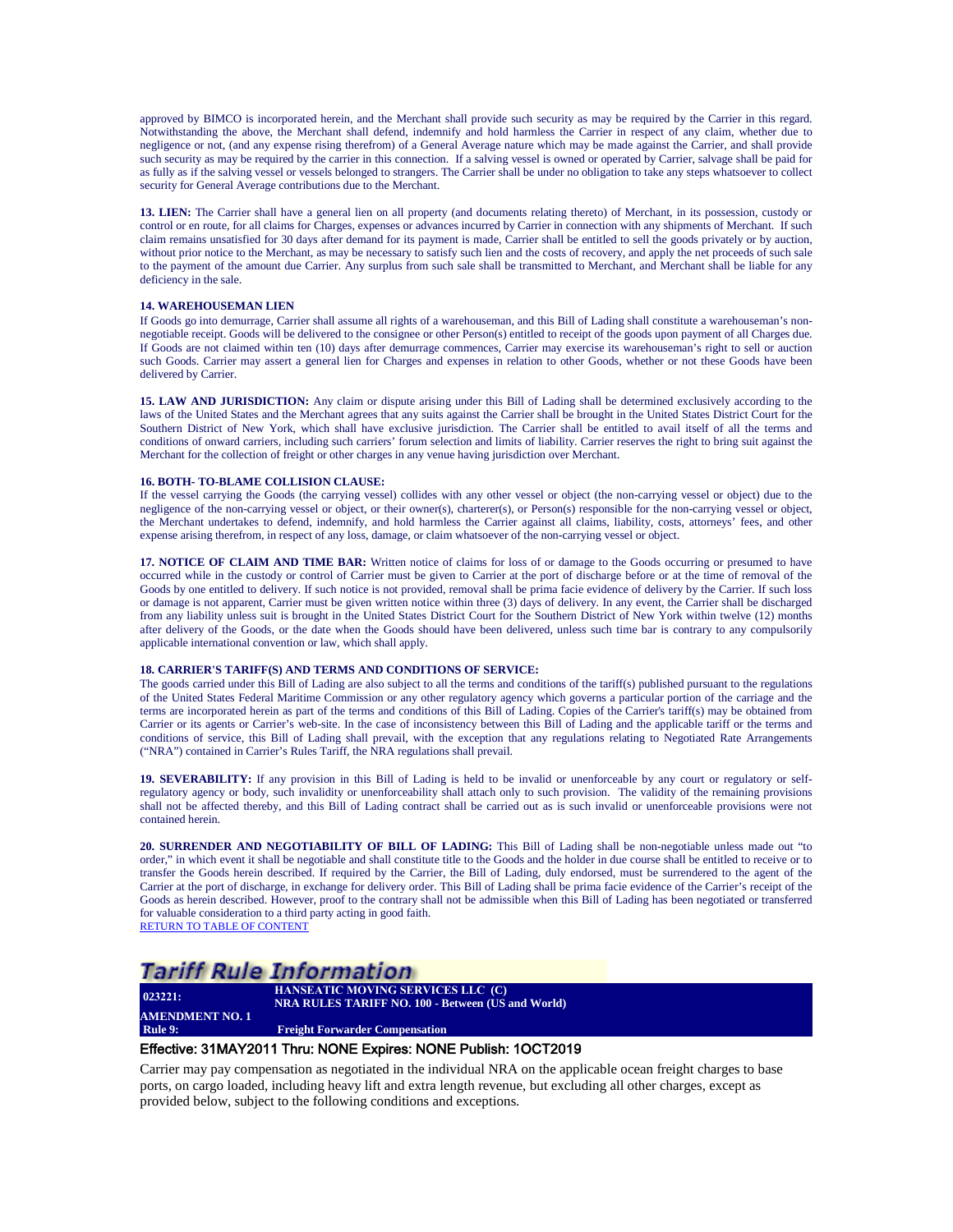A. Compensation to be paid only to Freight Forwarders who are licensed or otherwise authorized by the Federal Maritime Commission.

B. Compensation shall be paid only if the freight forwarder has performed, in addition to the solicitation and securing of the cargo for the ship or the booking of, or otherwise arranging for space for such cargo, two or more of the following services:

1) The coordination of the movement of the cargo to shipside

2) The preparation and processing of the ocean Bill of Lading

3) The preparation and processing of dock receipts or delivery orders

4) The preparation and processing of consular documents or export declarations

5) The payment of the ocean freight charges on the cargo

C. Compensation shall be paid upon presentation of a duly certified invoice and may not be deducted from ocean freight and other charges due in accordance with rates and conditions in this Tariff.

D. Bills for compensation will not be honored unless presented to carrier within sixty days of the date of clearance of vessel.

E. Compensation will not be paid on through Bill of Lading cargo originating at port of loading beyond the application of this tariff.

F. No compensation shall be paid to anyone at port or ports of destination.

G. Freight Forwarders who are also Licensed Custom House Brokers shall be paid compensation as specified below based on the aggregate of all NRAs and charges applicable under this tariff, subject to the above conditions and exceptions.

H. Freight Forwarder Compensation shall be as specified in each individual NRA, if any.<br>[RETURN TO TABLE OF CONTENT](#page-2-0)

# **Tariff Rule Information**

| 023221:                | <b>HANSEATIC MOVING SERVICES LLC (C)</b><br><b>NRA RULES TARIFF NO. 100 - Between (US and World)</b> |
|------------------------|------------------------------------------------------------------------------------------------------|
| <b>AMENDMENT NO. 1</b> |                                                                                                      |
| <b>Rule 10:</b>        | <b>Surcharges, Assessorial and Arbitraries</b>                                                       |
|                        |                                                                                                      |

#### <span id="page-22-0"></span>Effective: 31MAY2011 Thru: NONE Expires: NONE Publish: 1OCT2019

All surcharges applicable to shipments are provided in individual Negotiated Rate Arrangements NRA's. [RETURN TO TABLE OF CONTENT](#page-2-0)

### *Tariff Rule Information*

**023221: HANSEATIC MOVING SERVICES LLC (C) NRA RULES TARIFF NO. 100 - Between (US and World) AMENDMENT NO. 1**

<span id="page-22-1"></span>**Rule 11: Minimum Quantity Rates**

#### Effective: 31MAY2011 Thru: NONE Expires: NONE Publish: 1OCT2019

Carrier may charge minimum quantity rates in each individual NRA. [RETURN TO TABLE OF CONTENT](#page-2-0)

# **Tariff Rule Information**

**HANSEATIC MOVING SERVICES LLC (C) NRA RULES TARIFF NO. 100 - Between (US and World)**

<span id="page-22-2"></span>**AMENDMENT NO. 1**<br>Rule 12: **Ad Valorem Rates** 

**023221:** 

### Effective: 31MAY2011 Thru: NONE Expires: NONE Publish: 1OCT2019

A. The liability of the Carrier as to the value of shipments at the NRAs herein provided shall be determined in accordance with the clauses of the Carrier's regular Bill of Lading form attached in rule 8.

B. If the Shipper desires to be covered for a valuation in excess of that allowed by the Carrier's regular Bill of Lading form, the Shipper must so stipulate in Carrier's Bill of Lading covering such shipments and such additional liability only will be assumed by the Carrier at the request of the Shipper and upon payment of an additional charge based on the total declared valuation in addition to the stipulated NRAs applying to the commodities shipped as specified herein. C. Where value is declared on any piece or package in excess of the Bill of Lading limit of value of \$500.00 the Ad Valorem rate, specifically provided against the item, shall be five (5%) percent of the value declared in excess of the said Bill of Lading limit of value and is in addition to the base NRA. [RETURN TO TABLE OF CONTENT](#page-2-0)

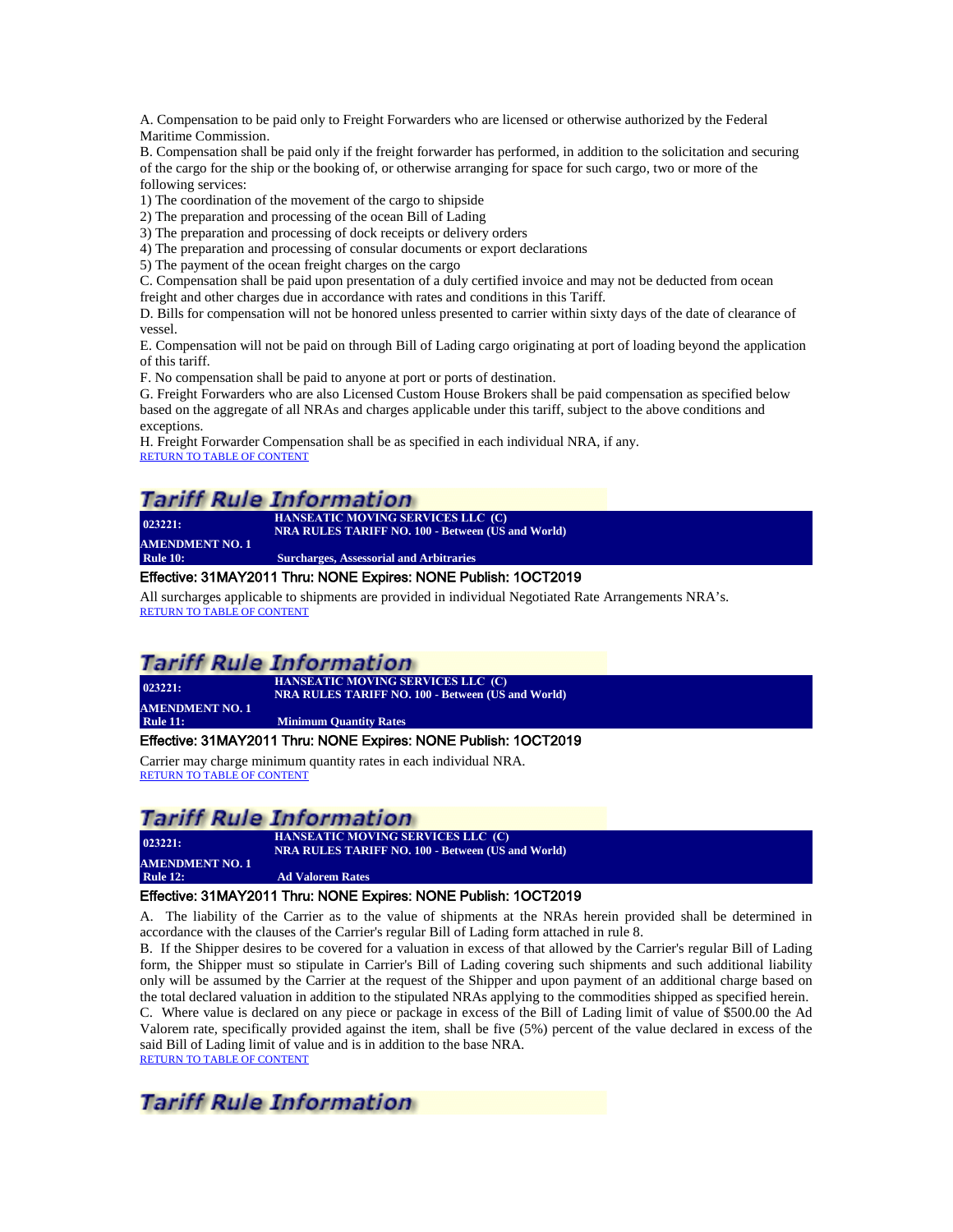#### **023221: HANSEATIC MOVING SERVICES LLC (C) NRA RULES TARIFF NO. 100 - Between (US and World) AMENDMENT NO. 1 Rule 13: Transshipment**

#### <span id="page-23-0"></span>Effective: 31MAY2011 Thru: NONE Expires: NONE Publish: 1OCT2019

Not Applicable. [RETURN TO TABLE OF CONTENT](#page-2-0)

### **Tariff Rule Information**

**023221: AMENDMENT NO. 1**

**HANSEATIC MOVING SERVICES LLC (C) NRA RULES TARIFF NO. 100 - Between (US and World) Co-Loading in Foreign Commerce** 

#### <span id="page-23-1"></span>Effective: 31MAY2011 Thru: NONE Expires: NONE Publish: 1OCT2019

(1) The Carrier from time to time tenders cargo for co-loading.

(2) The Carrier enters into carrier-to-carrier relationships for the co-loading of cargo with the following NVOCCs from time to time:

(3) If Carrier enters into a co-loading arrangement which results in a shipper-to-carrier relationship as a tendering NVOCC Carrier shall be responsible to pay any charges for the transportation of the cargo.

(4) A shipper-to-carrier relationship shall be presumed to exist where Carrier issues a bill of lading to the tendering NVOCC for carriage of the co-loaded cargo unless Carrier and the tendering NVOCC enter a Carrier-to-Carrier Agreement in which case the presumption of a formation of a Carrier to Shipper relationship is rebutted. Carrier's NRA procedures shall be applicable to all co-loading NVOCCs tendering cargo to Carrier as a shipper.

(5) Carrier as part of the NRA process shall annotate in a clear and legible manner on each bill of lading where the identity of any other NVOCC may be located in its Rules Tariff to which the shipment has been tendered for coloading.

(6) Co-loading rates. If cargo is accepted by Carrier from another NVOCC which tenders that cargo in the capacity of a shipper, NRA procedures shall apply.

[.RETURN TO TABLE OF CONTENT](#page-2-0)

### **Tariff Rule Information**

**023221: HANSEATIC MOVING SERVICES LLC (C) NRA RULES TARIFF NO. 100 - Between (US and World) AMENDMENT NO. 1**<br>Rule 15: **Open Rates in Foreign Commerce** 

#### <span id="page-23-2"></span>Effective: 31MAY2011 Thru: NONE Expires: NONE Publish: 1OCT2019

Not Applicable. [RETURN TO TABLE OF CONTENT](#page-2-0)

### Tariff Rule Information

**HANSEATIC MOVING SERVICES LLC (C) NANSEATIC MOVING SERVICES LLC (C)**<br> **NRA RULES TARIFF NO. 100 - Between** (US and World) **AMENDMENT NO. 1** 

<span id="page-23-3"></span>**Rule 16: Hazardous Cargo**

#### Effective: 31MAY2011 Thru: NONE Expires: NONE Publish: 1OCT2019

A) All commodities which the office of the Federal Register in their publication entitled "Code of Federal Regulations (46 CFR 146.01-1) - Transportation or Storage of Explosives or other Dangerous Articles or Substances, and Combustible Liquids on board Vessels" prescribed to be carried on cargo vessels on deck only, either in the open or under cover, shall be charged the Dangerous or Hazardous Cargo, NRA; except where a specific NRA is provided for in this tariff.

B) Shipments of inflammable and hazardous cargo referred to in this rule are subject to special booking and shall be delivered at destination in accordance with regulations promulgated by Port Authorities and at the risk and expense of the consignee and/or owners of the goods.

C) The transportation of explosives, will be governed by the United States Code of Federal Regulations, i.e. CFR Titles 49, Shipping Parts 100-199 as revised or superseding regulations, and to the extent applicable, the International Maritime Dangerous Goods Code (IMCO) published by the Inter-Governmental Maritime Consultative Organization 101-103 Piccadilly, London, WIV, OAE, England as listed below:

1 - Explosives

2 - Gasses; Compressed, liquefied or dissolved under pressure; Inflammable Liquids; Inflammable Solids

5 - Oxidizing Substances and organic peroxide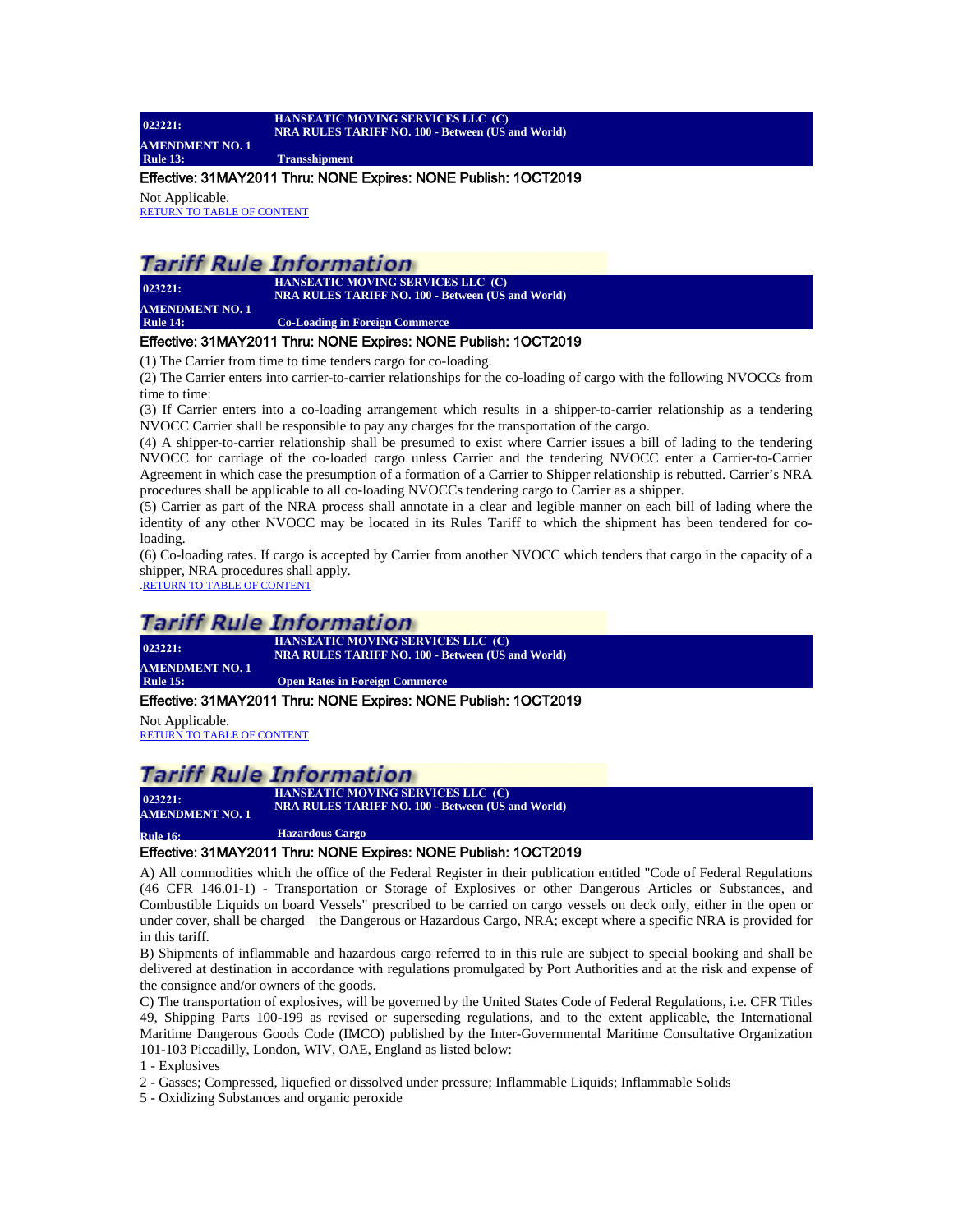- 4 Poison and infectious substance
- 5 Radioactive substance

6 - Corrosives

7 - Agent Thomas A. Phemister, Water Carrier Tariff No. 32 ICC No. 32, FMC 27 (Dangerous Articles Tariff) 8 - Agent Thomas A. Phemister's Bureau of Explosives Tariff No. B.O.E. - 600, ICC No. B.O.E. - 600, FMC F No. 2B [RETURN TO TABLE OF CONTENT](#page-2-0)

### Tariff Rule Information

**023221: AMENDMENT NO. 1**<br>Rule 17: **HANSEATIC MOVING SERVICES LLC (C) NRA RULES TARIFF NO. 100 - Between (US and World)**

**Reserved** 

#### <span id="page-24-0"></span>Effective: 31MAY2011 Thru: NONE Expires: NONE Publish: 1OCT2019

Reserved for future use [RETURN TO TABLE OF CONTENT](#page-2-0)

### **Tariff Rule Information**

**023221: HANSEATIC MOVING SERVICES LLC (C) NRA RULES TARIFF NO. 100 - Between (US and World) AMENDMENT NO. 1**<br>Rule 18:

<span id="page-24-1"></span>**Returned Cargo in Foreign Commerce** 

#### Effective: 31MAY2011 Thru: NONE Expires: NONE Publish: 1OCT2019

Merchant shall be liable for return freight and charges on the goods if they are refused export or import by any government or for any other reason whatsoever.

[RETURN TO TABLE OF CONTENT](#page-2-0)

### **Tariff Rule Information**

**023221: HANSEATIC MOVING SERVICES LLC (C) NRA RULES TARIFF NO. 100 - Between (US and World) AMENDMENT NO. 1 Shippers Requests in Foreign Commerce** 

### <span id="page-24-2"></span>Effective: 31MAY2011 Thru: NONE Expires: NONE Publish: 1OCT2019

Shipper or Consignee requests or complaints (including request for adjustment in NRAs, tariff interpretation), must be made in writing and addressed to the carrier as shown on the Title Page and/or Tariff Record. [RETURN TO TABLE OF CONTENT](#page-2-0)

# Tariff Rule Information

**023221: HANSEATIC MOVING SERVICES LLC (C) NRA RULES TARIFF NO. 100 - Between (US and World) AMENDMENT NO. 1 Rule 20: Overcharge Claims**

### <span id="page-24-3"></span>Effective: 31MAY2011 Thru: NONE Expires: NONE Publish: 1OCT2019

A. Bill of Lading Commodity Description

Description of commodities on all Bills of Lading (which shall be verified by a comparison with the description of the corresponding customs declaration) shall determine the NRA to be applied. The Bill of Lading description shall be subject to correction in the event of mis-declaration of commodity.

B. Overcharges

For purpose of uniformity in handling claims for excess measurements, refunds will only be made as follows:

- 1. Where an error has been made by the dock in calculation of measurements.
- 2. Against re-measurement at port of loading prior to vessel's departure.
- 3. Against re-measurement by vessel's agent at destination.
- 4. By joint re-measurement of vessel's agent and consignee.
- 5. By re-measurement of a marine surveyor when requested by vessel's agent.

6. Re-measurement fees and cable expenses in all cases to be paid by party at fault.

In cases of claims by shipper or consignee of overcharge in weight certified invoice or weight certificate to be considered evidence of proper weight. Written claims for adjustment will be acknowledged by the carrier within twenty (20) days of receipt by written notice to the claimant of the tariff provisions actually applied and the claimant's rights under the Shipping Act of 1984.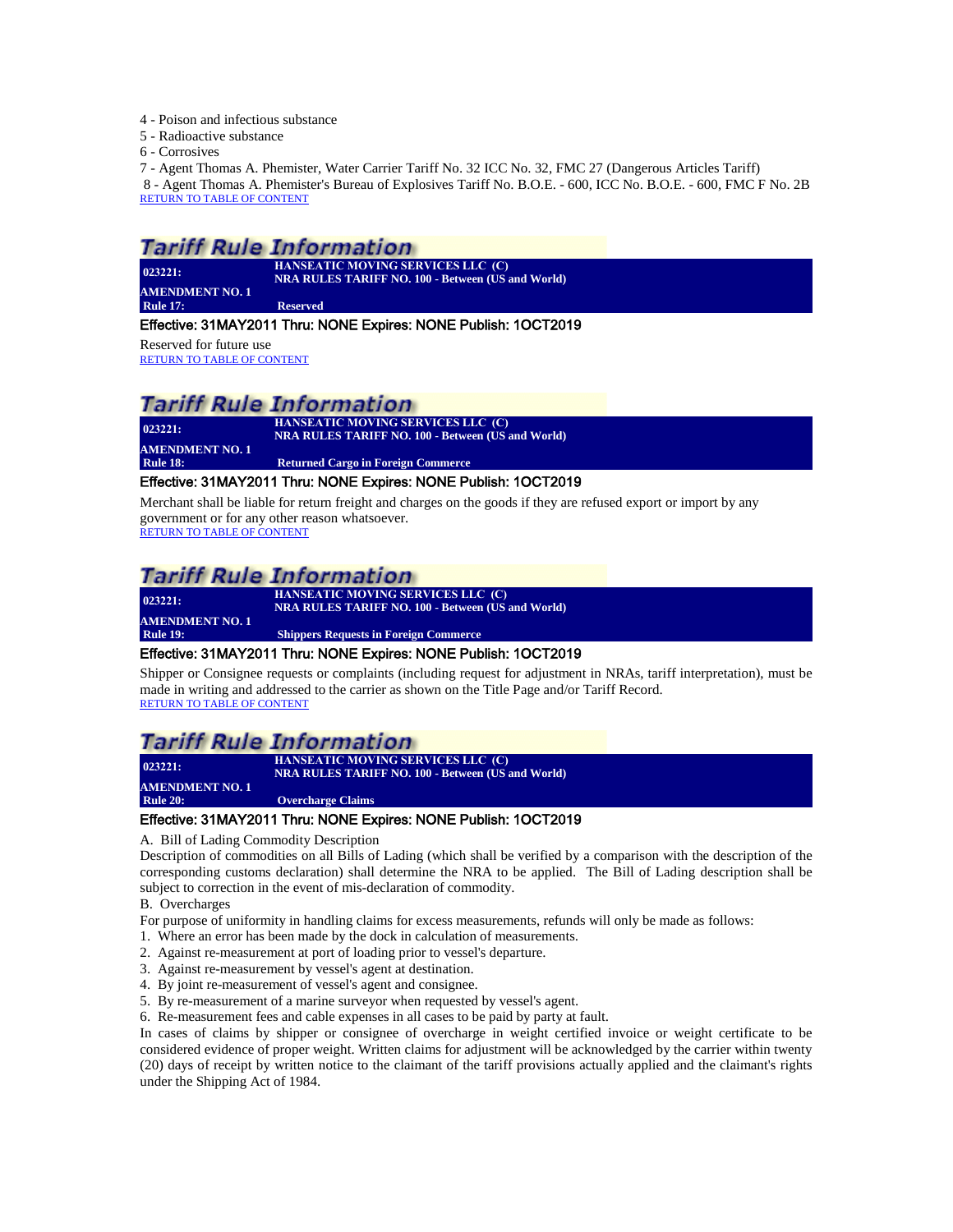Claims seeking the refund of freight overcharges may be filed in the form of a complaint with the Federal Maritime Commission, Washington, D.C, 20573, within three years of the date of cause of action occurs. [RETURN TO TABLE OF CONTENT](#page-2-0)

### Tariff Rule Information

**023221: AMENDMENT NO. 1**<br>Rule 21:

**HANSEATIC MOVING SERVICES LLC (C) NRA RULES TARIFF NO. 100 - Between (US and World)**

**Use of Carrier Equipment** 

#### <span id="page-25-0"></span>Effective: 31MAY2011 Thru: NONE Expires: NONE Publish: 1OCT2019

Carrier does not own or lease equipment. When equipment is provided to shippers and/or consignees by Vessel Operating Common Carriers (VOCCs) the VOCC, either directly or via the carrier, provisions and charges will be for the account of the cargo.

[RETURN TO TABLE OF CONTENT](#page-2-0)

### *Tariff Rule Information*

**023221: HANSEATIC MOVING SERVICES LLC (C) NRA RULES TARIFF NO. 100 - Between (US and World) AMENDMENT NO. 1**<br>Rule 22: **Automobile Rates in Domestic Offshore Commerce** 

#### <span id="page-25-1"></span>Effective: 31MAY2011 Thru: NONE Expires: NONE Publish: 1OCT2019

Not Applicable. [RETURN TO TABLE OF CONTENT](#page-2-0)

**023221:** 

### Tariff Rule Information

**HANSEATIC MOVING SERVICES LLC (C) NRA RULES TARIFF NO. 100 - Between (US and World)**

<span id="page-25-2"></span>**AMENDMENT NO. 1**<br>Rule 23: **Carrier Terminal Rules and Charges** 

#### Effective: 31MAY2011 Thru: NONE Expires: NONE Publish: 1OCT2019

Carrier does not operate terminals at origin or destination. Except as otherwise provided in the NRA all shipments that are subject to origin, destination, terminal, local or foreign charges shall be for the account of the cargo. [RETURN TO TABLE OF CONTENT](#page-2-0)

### Tariff Rule Information

**023221: HANSEATIC MOVING SERVICES LLC (C) NRA RULES TARIFF NO. 100 - Between (US and World) AMENDMENT NO. 1 Destination Terminal Handling Charges** 

#### <span id="page-25-3"></span>Effective: 31MAY2011 Thru: NONE Expires: NONE Publish: 1OCT2019

In destination countries where DTHC are required to be prepaid, Carrier shall require the same prior to shipment. [RETURN TO TABLE OF CONTENT](#page-2-0)

### *Tariff Rule Information*

**023221: HANSEATIC MOVING SERVICES LLC (C) NRA RULES TARIFF NO. 100 - Between (US and World) AMENDMENT NO. 1 Rule 24: NVOCCs in Foreign Commerce: Bonds and Agents**

#### <span id="page-25-4"></span>Effective: 31MAY2011 Thru: NONE Expires: NONE Publish: 1OCT2019

A. Bonding of NVOCC

1. Carrier has furnished the Federal Maritime Commission a bond in the amount required by 46 CFR §§ 515, 521 to ensure the financial responsibility of Carrier for the payment of any judgment for damages or settlement arising from its transportation related activities or order for reparations issued pursuant to Section 11 of the Shipping Act, 1984 or penalty assessed pursuant to Section 13 of the Act.

2. **Bond No. 570523**

3. Issued By: Washington International Insurance Company

475 North Martingale Road, Suite 850, Schaumburg, IL 60173

B. Agent for Service of Process

1. Carrier's legal agent for the service of judicial and administrative process, including subpoenas is not applicable; Carrier is domiciled in the U.S. (See Title Page and/or Tariff Record).

2. In any instance in which the Carrier cannot be served because of death, disability or unavailability, the Secretary of the Federal Maritime Commission will be deemed to be the Carrier's legal agent for service of process.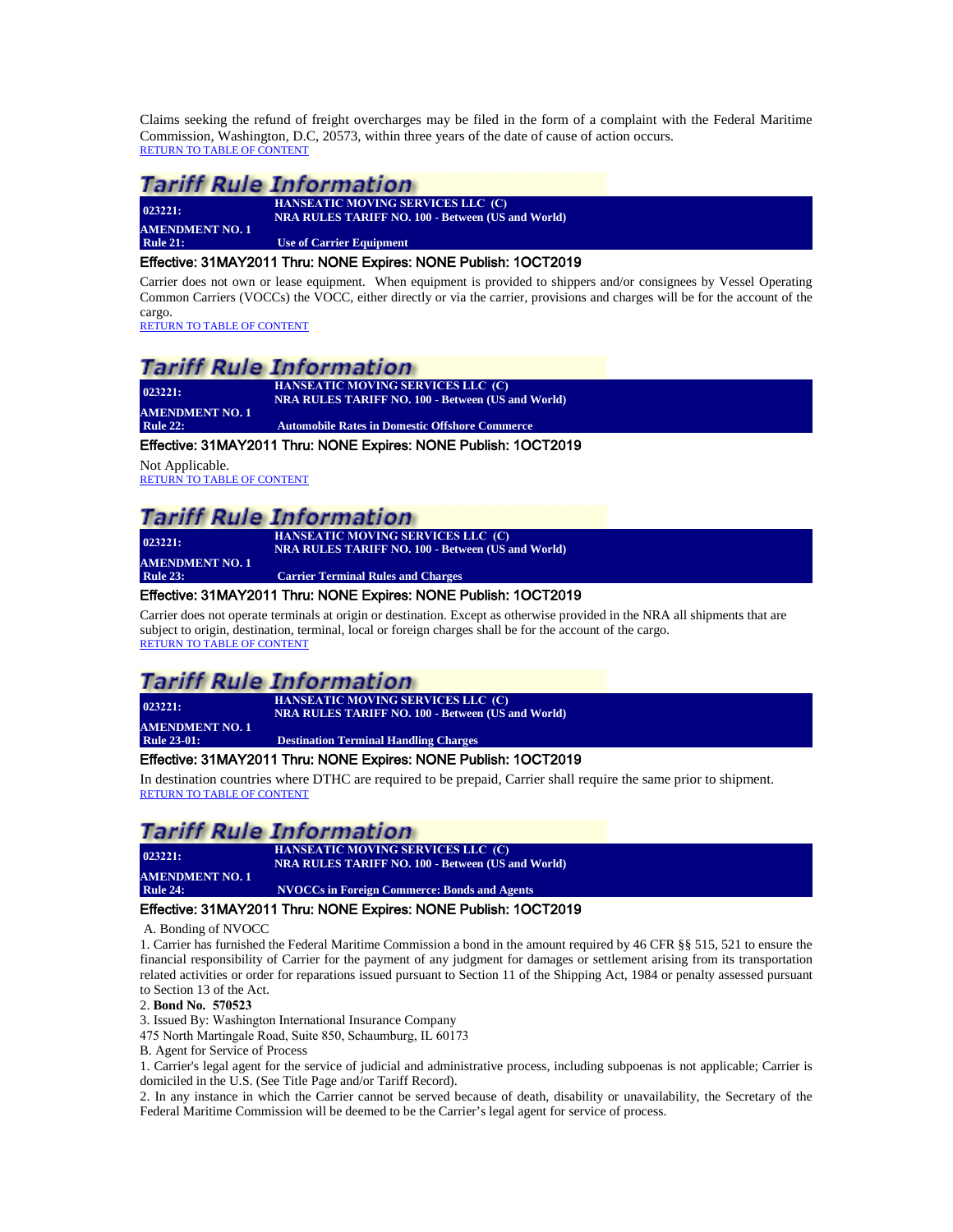3. Service of administrative process, other hand subpoenas, may be effected upon the Carrier by mailing a copy of the documents to be served by certified or registered mail, return receipt requested. [RETURN TO TABLE OF CONTENT](#page-2-0)

### **Tariff Rule Information**

| 023221:                | HANSEATIC MOVING SERVICES LLC (C)<br><b>NRA RULES TARIFF NO. 100 - Between (US and World)</b> |  |  |
|------------------------|-----------------------------------------------------------------------------------------------|--|--|
| <b>AMENDMENT NO. 1</b> |                                                                                               |  |  |
| <b>Rule 25:</b>        | <b>Certification of Shipper Status in Foreign Commerce</b>                                    |  |  |
|                        |                                                                                               |  |  |

#### <span id="page-26-0"></span>Effective: 31MAY2011 Thru: NONE Expires: NONE Publish: 1OCT2019

If the shipper or a member of a shipper's association tendering cargo to the Carrier is identified as an NVOCC, the carrier shall obtain documentation that the NVOCC has a tariff and a bond on file with the US Federal Maritime Commission as required by Sections 8 and 19 of the Shipping Acts of 1984 and 1998 before the Carrier accepts or transports cargo for the account of the NVOCC.

A copy of the tariff rule published by the NVOCC and in effect under 46 CFR Part 520 and 532 will be accepted by the Carrier as documenting the NVOCC's compliance with the FMC tariff and bonding requirements of the Acts. [RETURN TO TABLE OF CONTENT](#page-2-0)

### Tariff Rule Information

**023221: HANSEATIC MOVING SERVICES LLC (C) NRA RULES TARIFF NO. 100 - Between (US and World) AMENDMENT NO. 1 Rule 26:** 

#### <span id="page-26-1"></span>Effective: 31MAY2011 Thru: NONE Expires: NONE Publish: 1OCT2019

Reserved for future use [RETURN TO TABLE OF CONTENT](#page-2-0)

### **Tariff Rule Information**

**023221: AMENDMENT NO. 1**<br>Rule 27: **HANSEATIC MOVING SERVICES LLC (C) NRA RULES TARIFF NO. 100 - Between (US and World) Loyalty Contracts in Foreign Commerce** 

#### <span id="page-26-2"></span>Effective: 31MAY2011 Thru: NONE Expires: NONE Publish: 1OCT2019

Not Applicable. [RETURN TO TABLE OF CONTENT](#page-2-0)

### **Tariff Rule Information**

**AMENDMENT NO. 1** 

**HANSEATIC MOVING SERVICES LLC (C) NRA RULES TARIFF NO. 100 · BETWEEN (US and World)**<br> **NRA RULES TARIFF NO. 100 - Between (US and World)** 

<span id="page-26-3"></span>**Rule 28: Definitions**

### Effective: 31MAY2011 Thru: NONE Expires: NONE Publish: 1OCT2019

**CARRIER** - means publishing carrier and/or inland U.S. Carriers.

**CONSIGNOR, CONSIGNEE OR SHIPPER** - include the authorized representatives or agents of such "consignor," "consignee," or "shipper."

**CONTAINER FREIGHT STATION (CFS)** - (Service Code S) -

a) At Origin - The location designated by the carrier where the carrier will receive cargo to be packed into containers by the carrier, or his agent.

b) At Destination - The location designated by the carrier for the delivery of containerized cargo to be unpacked from said containers.

**CONTAINER LOAD - (CL)** - Means all cargo tendered to carrier in shipper-loaded containers.

**CONTAINER YARD** - The term "Container Yard" (CY) (Service Code Y), means the location where carrier receives or delivers cargo in containers.

**CONTROLLED TEMPERATURE** - means the maintenance of a specific temperature or range of temperatures in carrier's trailers.

**DRY CARGO** - means cargo other than that requiring temperature control.

**IN PACKAGES** - shall include any shipping form other than "in bulk," "loose," "in glass or earthenware, not further packed in other containers" or "skids"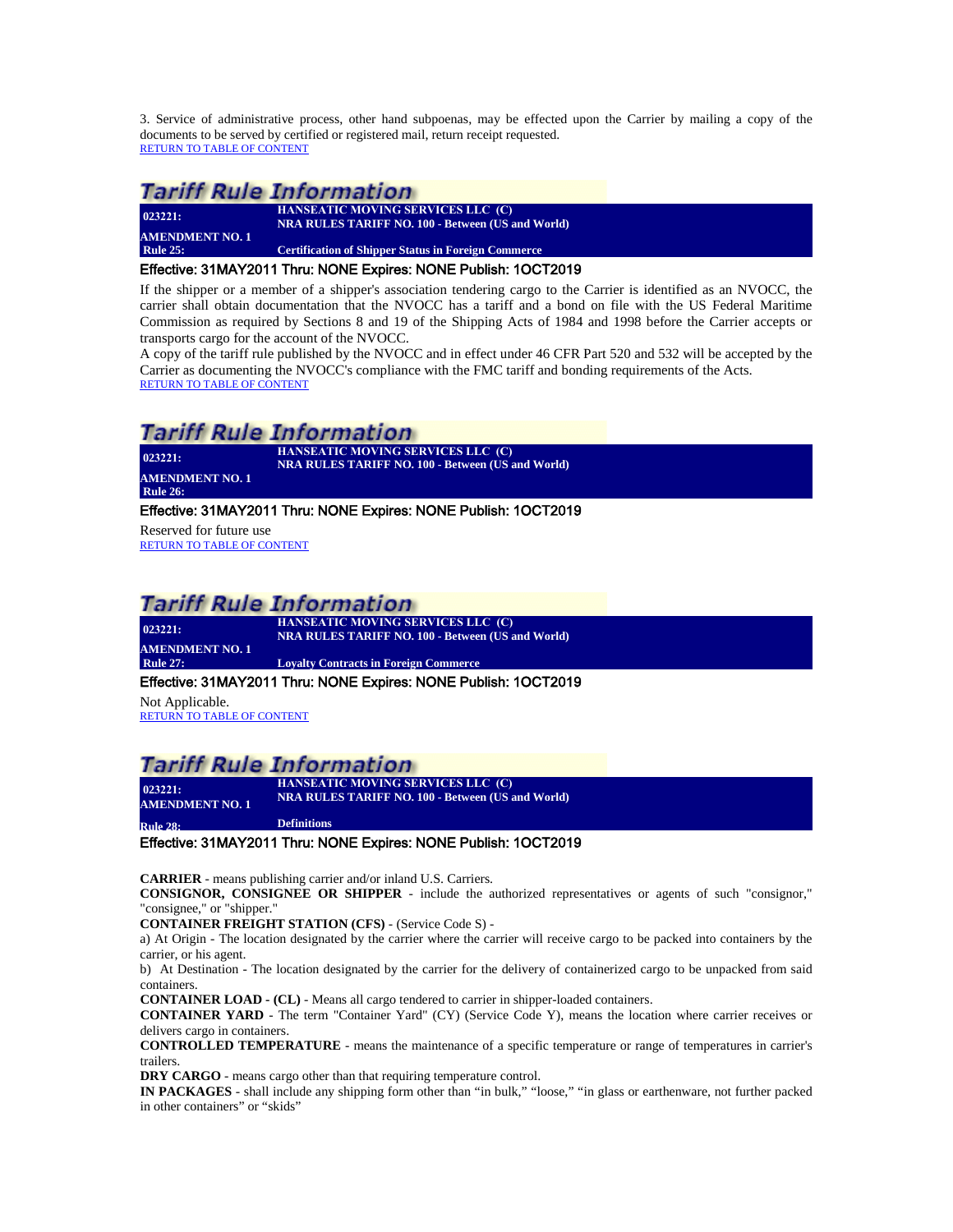**KNOCKED DOWN (KD)** - means that an article must be taken apart, folded or telescoped in such a manner as to reduce its bulk at lest 33 1/3 percent from its normal shipping cubage when set up or assembled.

**KNOCKED DOWN FLAT (KDF)** - means that an article must be taken apart, folded or telescoped in such a manner as to reduce its bulk at least 66 2/3 percent from its normal shipping cubage when set up or assembled.

**LESS THAN CONTAINER LOAD (LTL)** - means all cargo tendered to carrier not in shipper-loaded/stuffed containers.

**LOADING OR UNLOADING** - means the physical placing of cargo into or the physical removal of, cargo from containers.

**MIXED SHIPMENT** - means a shipment consisting of articles described in and rated under two or more NRAs.

**MOTOR CARRIER** - means U.S. Motor Carrier or Motor Carriers.

**NVOCC SERVICE ARRANGEMENT (NSA)** means a written contract, other than a bill of lading or receipt, between one or more NSA shippers and an individual NVOCC or two or more affiliated NVOCCs, in which the NSA shipper makes a commitment to provide a certain minimum quantity or portion of its cargo or freight revenue over a fixed time period, and the NVOCC commits to a certain rate or rate schedule and a defined service level. The NSA may also specify provisions in the event of nonperformance on the part of any party.

**NSA SHIPPER -** means a cargo owner, the person for whose account the ocean transportation is provided, the person to whom delivery is to be made, a shippers' association, or an ocean transportation intermediary, as defined in section  $3(17)(B)$ of the Act (46 U.S.C. 40102(16)), that accepts responsibility for payment of all applicable charges under the NSA.

**NEGOTIATED RATE ARRANGEMENT (NRA)** - means the written and binding arrangement between an NRA shipper and eligible NVOCC to provide specific transportation service for a stated cargo quantity, from origin to destination on and after receipt of the cargo by the Carrier or its agent (originating carrier in the case of through Transportation).

**NESTED** - means that three or more different sizes of the article or commodity must be enclosed each smaller piece within the next larger piece or three or more of the articles must be placed one within the other so that each upper article will not project above the lower article more than one third of its height.

**NESTED SOLID** - means that three or more of the articles must be placed one within or upon the other so that the outer side surfaces of the one above will be in contact with the inner side surfaces of the one below and each upper article will not project above the next lower article more than one-half inch.

**ONE COMMODITY** - means any or all of the articles described in any one-NRA.

PACKING - covers the actual placing of cargo into the container as well as the proper stowage and securing thereof within the container.

**PUBLISHING CARRIER** - means Janel Group, Inc., a Non-Vessel Operating Common Carrier (NVOCC) licensed by the U.S. Federal Maritime Commission under FMC Organization No. 025359.

**RAIL CARRIER** - means U.S. rail carrier or rail carriers.

**SHIPMENT** - means a quantity of goods, tendered by one consignor on one bill of lading at one origin at one time in one or more containers for one consignee at one destination.

**STUFFING - UNSTUFFING** - means the physical placing of cargo into or the physical removal of cargo from carrier's containers.

**UNPACKING** - covers the removal of the cargo from the container as well as the removal of all securing material not constituting a part of the container.

[RETURN TO TABLE OF CONTENT](#page-2-0)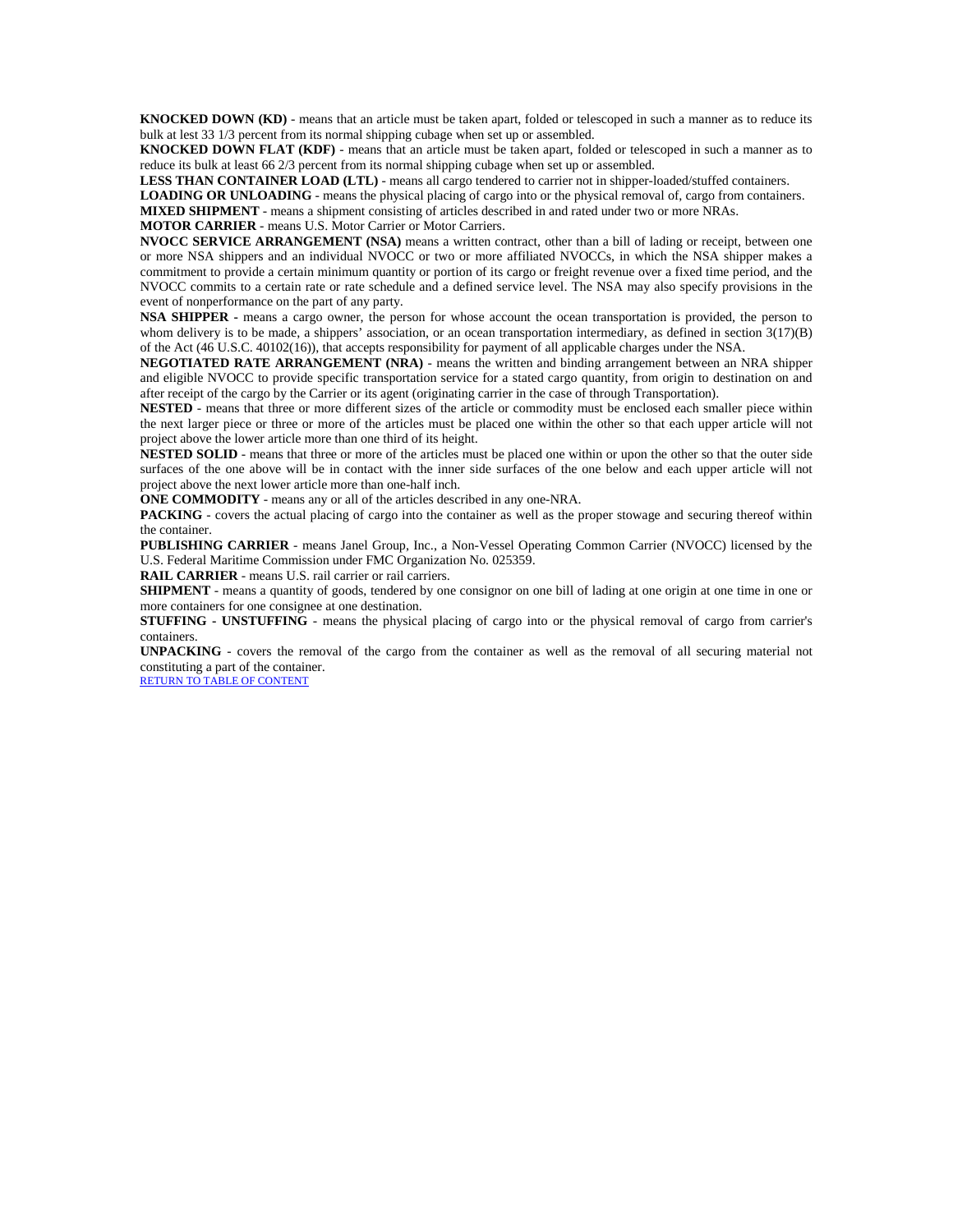<span id="page-28-0"></span>

| 023221:                | HANSEATIC MOVING SERVICES LLC (C)<br><b>NRA RULES TARIFF NO. 100 - Between (US and World)</b>                                                                                                                                 |                  |                                        |
|------------------------|-------------------------------------------------------------------------------------------------------------------------------------------------------------------------------------------------------------------------------|------------------|----------------------------------------|
| <b>AMENDMENT NO. 1</b> |                                                                                                                                                                                                                               |                  |                                        |
| <b>Rule 29:</b>        | <b>ABBREVIATIONS, CODES AND SYMBOLS</b>                                                                                                                                                                                       |                  |                                        |
|                        | Effective: 31MAY2011 Thru: NONE Expires: NONE Publish: 1OCT2019                                                                                                                                                               |                  |                                        |
|                        | <b>EXPLANATION OF ABBREVIATIONS</b>                                                                                                                                                                                           |                  |                                        |
| Ad Val                 | Ad Valorem                                                                                                                                                                                                                    | Kilos            | Kilograms                              |
| AI                     | All Inclusive                                                                                                                                                                                                                 | K/T              | Kilo Ton                               |
| BF                     | Board Foot or Board Feet                                                                                                                                                                                                      | LCL or LTL       | Less than Cont                         |
| B/L                    | Bill of Lading                                                                                                                                                                                                                | LS               | Lumpsum                                |
| <b>DAD</b>             | $P_1$ $I_2$ $I_3$ $I_4$ $I_5$ $I_7$ $I_8$ $I_9$ $I_9$ $I_9$ $I_9$ $I_9$ $I_9$ $I_9$ $I_9$ $I_9$ $I_9$ $I_9$ $I_9$ $I_9$ $I_9$ $I_9$ $I_9$ $I_9$ $I_9$ $I_9$ $I_9$ $I_9$ $I_9$ $I_9$ $I_9$ $I_9$ $I_9$ $I_9$ $I_9$ $I_9$ $I_9$ | $\mathbf{v}$ and | $\mathbf{r}$ $\mathbf{r}$ $\mathbf{r}$ |

| BF                                | Board Foot or Board Feet           | LCL or LTL                          | Less than Container Load            |
|-----------------------------------|------------------------------------|-------------------------------------|-------------------------------------|
| B/L                               | <b>Bill of Lading</b>              | <b>LS</b>                           | Lumpsum                             |
| <b>BAF</b>                        | <b>Bunker Adjustment Factor</b>    | LT                                  | Long Ton $(2240$ Lbs)               |
| <b>BM</b>                         | <b>Board Measurement</b>           | M                                   | Measure                             |
| $\mathbf C$                       | Change in tariff Item              | Max                                 | Maximum                             |
| CAF                               | <b>Currency Adjustment Factor</b>  | MBF or MBM 1,000 Feet Board Measure |                                     |
| CBM, CM or M3                     | Cubic Meter                        | Min                                 | Minimum                             |
| CC                                | Cubic Centimeter                   | MM                                  | Millimeter                          |
| <b>CFS</b>                        | <b>Container Freight Station</b>   | <b>MQC</b>                          | Minimum Quantity Commitment         |
| <b>CFT</b>                        | Cubic Foot or Cubic Feet           | N/A                                 | Not Applicable                      |
| <b>CLD</b>                        | Chilled                            | <b>NRA</b>                          | <b>Negotiated Rate Arrangements</b> |
| CM                                | Centimeter                         | <b>NSA</b>                          | <b>NVOCC Service Arrangements</b>   |
| <b>CU</b>                         | Cubic                              | <b>NHZ</b>                          | Non-Hazardous                       |
| <b>CWT</b>                        | Cubic Weight                       | <b>NOS</b>                          | Not otherwise specified             |
| CY                                | Container Yard                     | <b>OT</b>                           | Open Top                            |
| D                                 | Door                               | P                                   | Pier                                |
| <b>DDC</b>                        | <b>Destination Delivery Charge</b> | Pkg                                 | Package or Packages                 |
| E                                 | Expiration                         | <b>PRC</b>                          | People's Republic of China          |
| ET                                | <b>Essential Terms</b>             | PRVI                                | Puerto Rico and U.S. Virgin         |
| Etc                               | Et Cetera                          | Islands                             |                                     |
| <b>FAK</b>                        | Freight All Kinds                  | $\mathbb{R}$                        | Reduction                           |
| FAS                               | Free Alongside Ship                | RE                                  | Reefer / Refrigerated               |
| FB                                | Flat Bed                           | R/T                                 | Revenue Ton                         |
| <b>FCL</b>                        | <b>Full Container Load</b>         | RY                                  | Rail Yard                           |
| <b>FEU</b>                        | Forty Foot Equivalent Unit         | SL&C                                | Shipper's Load and Count            |
| FI                                | Free In                            | Sq. Ft                              | Square Foot or Square Feet          |
| <b>FIO</b>                        | Free In and Out                    | S/T                                 | Short Ton (2000 lbs.)               |
| <b>FIOS</b>                       | Free In, Out and Stowed            | SU or S/U                           | Set Up                              |
| FO.                               | Free Out                           | <b>TEU</b>                          | Twenty Foot Equivalent Unit         |
| <b>FOB</b>                        | Free On Board                      | <b>THC</b>                          | <b>Terminal Handling Charge</b>     |
| <b>FMC</b>                        | Federal Maritime Commission        | <b>TRC</b>                          | <b>Terminal Receiving Charge</b>    |
| FR                                | <b>Flat Rack</b>                   | <b>USA</b>                          | United States of America            |
| F <sub>t</sub>                    | Feet or Foot                       | <b>USD</b>                          | <b>United States Dollars</b>        |
| <b>GOH</b>                        | Garment on Hanger                  | <b>VEN</b>                          | Ventilated                          |
| H                                 | House                              | <b>VIZ</b>                          | Namely                              |
| HAZ                               | Hazardous                          | <b>VOL</b>                          | Volume                              |
| I                                 | New or Initial Tariff Matter       | W                                   | Weight                              |
| K/D                               | <b>Knocked Down</b>                | W/M                                 | Weight/Measure                      |
| <b>KDF</b>                        | <b>Knocked Down Flat</b>           |                                     |                                     |
| <b>RETURN TO TABLE OF CONTENT</b> |                                    |                                     |                                     |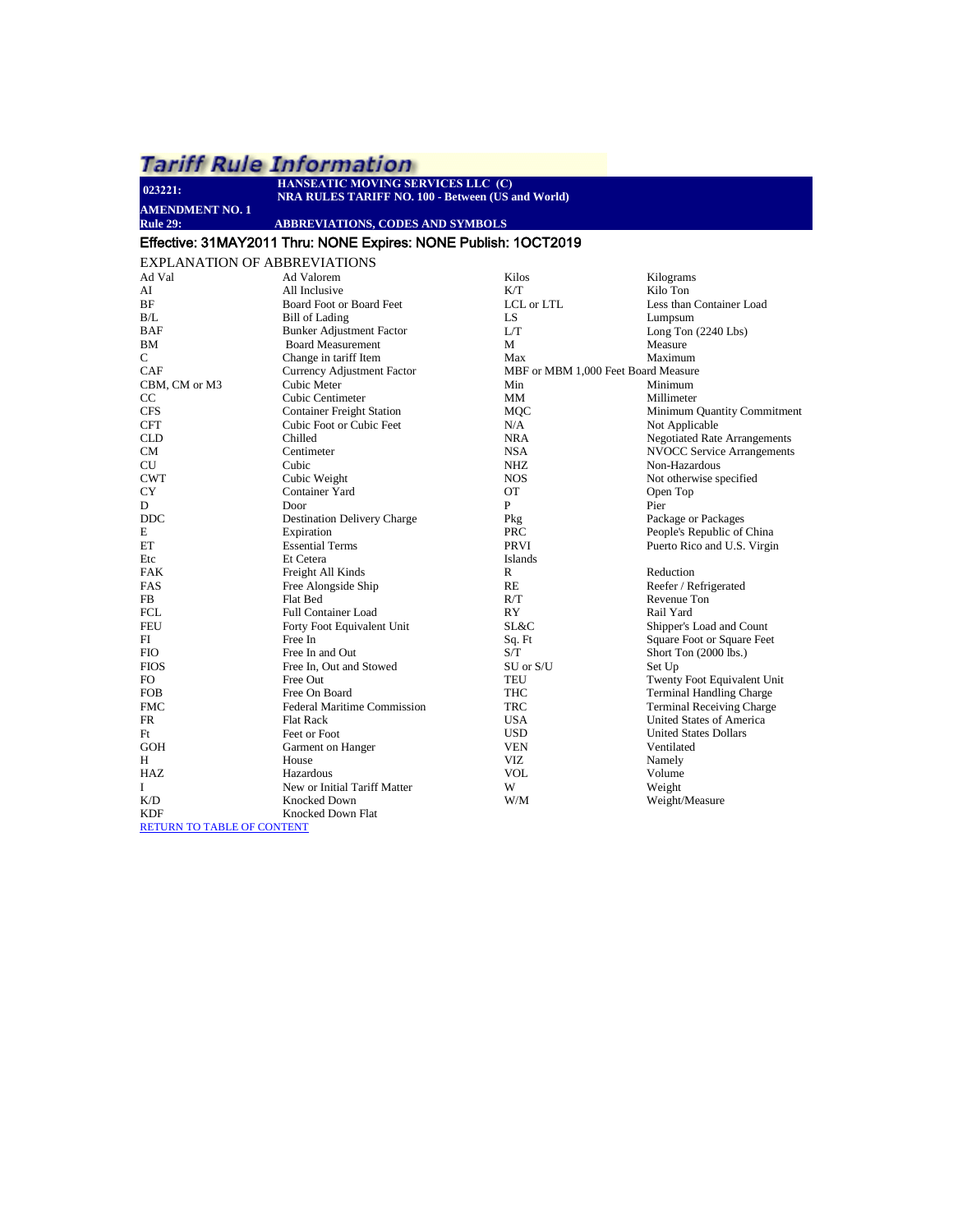**023221: AMENDMENT NO. 1** **HANSEATIC MOVING SERVICES LLC (C) NRA RULES TARIFF NO. 100**

**Access to Tariff Information** 

#### <span id="page-29-0"></span>Effective: 31MAY2011 Thru: NONE Expires: NONE Publish: 1OCT2019

This tariff is published on the Internet web site of Hanseatic Moving [Services LLC](http://www.janelgroup.net./) at, www.hanseatic-usa.com. Please refer to the tariff profile or title page for additional contact information. RETURN [TO TABLE OF CONTENT](#page-2-0)

### **Tariff Rule Information**

**023221: HANSEATIC MOVING SERVICES LLC (C) NRA RULES TARIFF NO. 100**

<span id="page-29-1"></span>**AMENDMENT NO. 1**<br>Rule 31-200: **Reserved for Future Use** 

### Effective: 31MAY2011 Thru: NONE Expires: NONE Publish: 1OCT2019

Rules 31-200 reserved for future use. [RETURN TO TABLE OF CONTENT](#page-2-0)